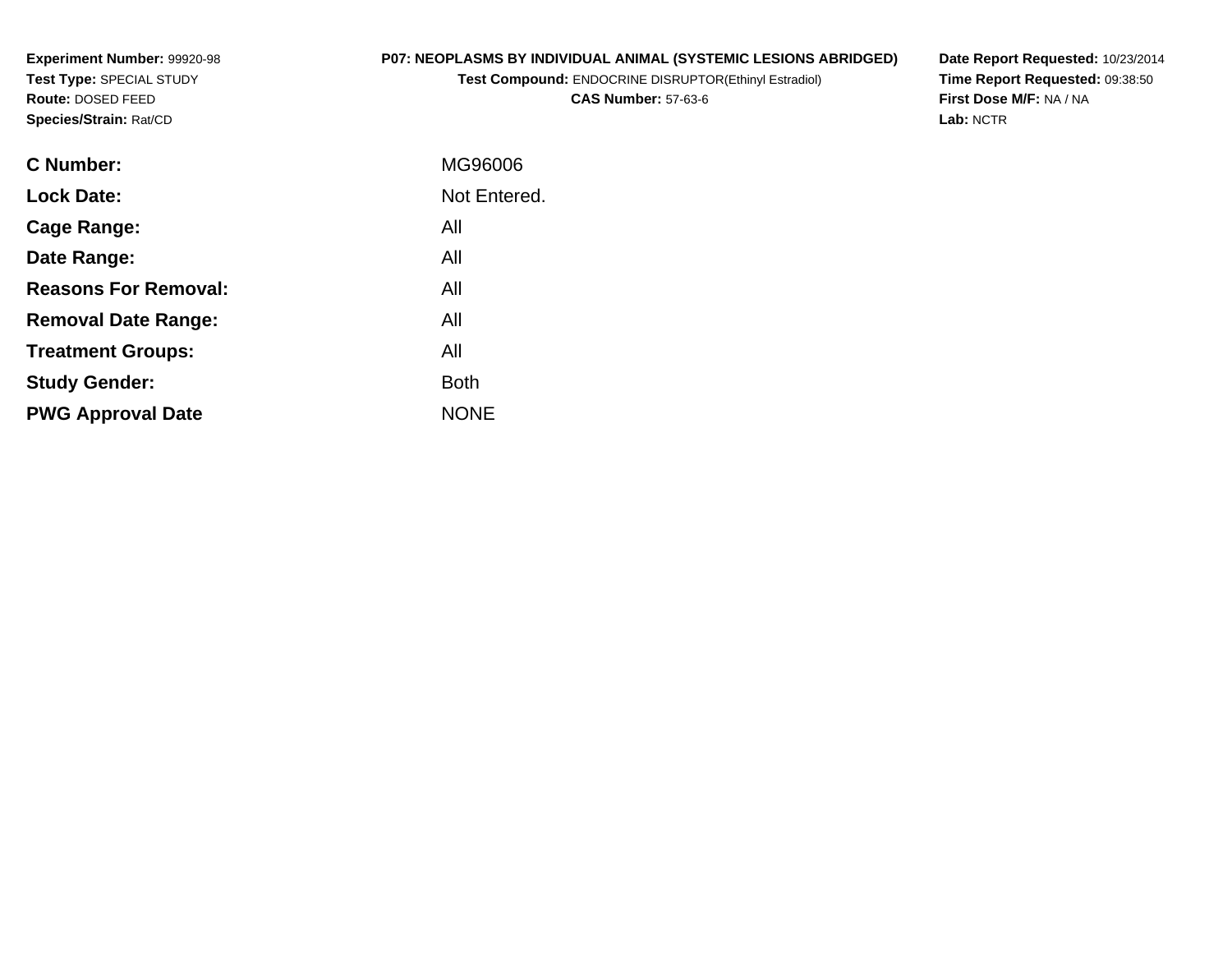**Test Compound:** ENDOCRINE DISRUPTOR(Ethinyl Estradiol)

#### **CAS Number:** 57-63-6

**Date Report Requested:** 10/23/2014**Time Report Requested:** 09:38:50**First Dose M/F:** NA / NA**Lab:** NCTR

| DAY ON TEST<br><b>ANIMAL ID</b> | 0<br>6<br>$\boldsymbol{l}$<br>$\mathbf 0$<br>0<br>$\frac{2}{6}$<br>$\overline{4}$ | 0<br>$\boldsymbol{l}$<br>6<br>$\pmb{0}$<br>$\pmb{0}$<br>$\frac{2}{6}$<br>5 | 0<br>$\boldsymbol{l}$<br>6<br>$\mathsf 0$<br>$\pmb{0}$<br>$\overline{c}$<br>$\,6$<br>6 | 0<br>$\boldsymbol{l}$<br>6<br>$\pmb{0}$<br>$\pmb{0}$<br>$\frac{2}{6}$<br>7 | 0<br>$\boldsymbol{l}$<br>6<br>0<br>$\pmb{0}$<br>$\frac{2}{6}$<br>8 | $\boldsymbol{\theta}$<br>$\boldsymbol{l}$<br>6<br>$\boldsymbol{l}$<br>$\boldsymbol{0}$<br>$\pmb{0}$<br>$\overline{c}$<br>$6\phantom{a}$<br>9 | $\boldsymbol{\theta}$<br>$\boldsymbol{l}$<br>6<br>$\boldsymbol{2}$<br>$\pmb{0}$<br>$\pmb{0}$<br>$\sqrt{3}$<br>0<br>5 | 0<br>$\boldsymbol{l}$<br>6<br>$\mathbf 0$<br>$\mathbf 0$<br>$\mathbf{3}$<br>0<br>6 | 0<br>$\boldsymbol{l}$<br>6<br>$\mathbf 0$<br>0<br>$\ensuremath{\mathsf{3}}$<br>0 | 0<br>$\Omega$<br>$\Omega$<br>$\mathbf{3}$<br>0<br>8 | 0<br>6<br>$\mathbf 0$<br>0<br>$\mathbf{3}$<br>0<br>9 | 0<br>6<br>$\boldsymbol{2}$<br>$\mathbf 0$<br>0<br>$\mathbf{3}$<br>4 | 0<br>6<br>$\boldsymbol{2}$<br>0<br>0<br>$\sqrt{3}$<br>4<br>8 | 0<br>1<br>6<br>$\boldsymbol{2}$<br>0<br>0<br>$\sqrt{3}$<br>$\overline{4}$<br>9 | 0<br>6<br>$\mathbf 0$<br>0<br>$\sqrt{3}$<br>$\overline{5}$<br>$\Omega$ | 0<br>$\boldsymbol{l}$<br>6<br>$\mathbf 0$<br>0<br>$\sqrt{3}$<br>$\overline{5}$ | 0<br>$\boldsymbol{l}$<br>6<br>$\boldsymbol{\beta}$<br>$\mathbf 0$<br>0<br>$\mathbf{3}$<br>8<br>9 | 0<br>$\boldsymbol{l}$<br>6<br>$\boldsymbol{2}$<br>0<br>0<br>$\mathbf{3}$<br>9<br>$\Omega$ | $\boldsymbol{\theta}$<br>6<br>$\boldsymbol{2}$<br>$\mathbf 0$<br>$\mathbf 0$<br>$\sqrt{3}$<br>9 | 0<br>6<br>$\boldsymbol{2}$<br>$\mathsf 0$<br>$\pmb{0}$<br>$\mathbf{3}$<br>$\boldsymbol{9}$<br>$\mathfrak{D}$ | 0<br>6<br>$\mathbf 0$<br>0<br>3<br>9<br>3 | 0<br>$\boldsymbol{l}$<br>6<br>$\boldsymbol{\beta}$<br>0<br>0<br>4<br>3 | 0<br>$\boldsymbol{l}$<br>6<br>$\boldsymbol{2}$<br>$\mathbf 0$<br>0<br>$\overline{\mathbf{4}}$<br>$\sqrt{3}$<br>$\mathcal{P}$ | 0<br>$\boldsymbol{l}$<br>6<br>$\boldsymbol{\theta}$<br>$\mathbf 0$<br>0<br>$\overline{\mathbf{4}}$<br>$\sqrt{3}$<br>3 | $\boldsymbol{\theta}$<br>$\boldsymbol{l}$<br>6<br>$\overline{2}$<br>$\mathbf 0$<br>0<br>4<br>3<br>4 | <i><b>*TOTALS</b></i> |
|---------------------------------|-----------------------------------------------------------------------------------|----------------------------------------------------------------------------|----------------------------------------------------------------------------------------|----------------------------------------------------------------------------|--------------------------------------------------------------------|----------------------------------------------------------------------------------------------------------------------------------------------|----------------------------------------------------------------------------------------------------------------------|------------------------------------------------------------------------------------|----------------------------------------------------------------------------------|-----------------------------------------------------|------------------------------------------------------|---------------------------------------------------------------------|--------------------------------------------------------------|--------------------------------------------------------------------------------|------------------------------------------------------------------------|--------------------------------------------------------------------------------|--------------------------------------------------------------------------------------------------|-------------------------------------------------------------------------------------------|-------------------------------------------------------------------------------------------------|--------------------------------------------------------------------------------------------------------------|-------------------------------------------|------------------------------------------------------------------------|------------------------------------------------------------------------------------------------------------------------------|-----------------------------------------------------------------------------------------------------------------------|-----------------------------------------------------------------------------------------------------|-----------------------|
|                                 |                                                                                   |                                                                            |                                                                                        |                                                                            |                                                                    |                                                                                                                                              |                                                                                                                      |                                                                                    |                                                                                  |                                                     |                                                      |                                                                     |                                                              |                                                                                |                                                                        |                                                                                |                                                                                                  |                                                                                           |                                                                                                 |                                                                                                              |                                           |                                                                        |                                                                                                                              |                                                                                                                       |                                                                                                     |                       |
|                                 | $\ddot{}$                                                                         |                                                                            |                                                                                        |                                                                            |                                                                    |                                                                                                                                              |                                                                                                                      |                                                                                    |                                                                                  |                                                     |                                                      |                                                                     |                                                              |                                                                                |                                                                        | $\ddot{}$                                                                      |                                                                                                  |                                                                                           |                                                                                                 |                                                                                                              |                                           |                                                                        |                                                                                                                              |                                                                                                                       |                                                                                                     | 25<br>1               |
|                                 |                                                                                   |                                                                            |                                                                                        |                                                                            |                                                                    |                                                                                                                                              |                                                                                                                      |                                                                                    |                                                                                  |                                                     |                                                      |                                                                     |                                                              |                                                                                |                                                                        |                                                                                |                                                                                                  |                                                                                           |                                                                                                 |                                                                                                              |                                           |                                                                        |                                                                                                                              |                                                                                                                       |                                                                                                     |                       |
|                                 |                                                                                   |                                                                            |                                                                                        |                                                                            |                                                                    |                                                                                                                                              |                                                                                                                      |                                                                                    |                                                                                  |                                                     |                                                      |                                                                     |                                                              |                                                                                |                                                                        |                                                                                |                                                                                                  |                                                                                           |                                                                                                 |                                                                                                              |                                           |                                                                        |                                                                                                                              |                                                                                                                       |                                                                                                     | 25                    |
|                                 |                                                                                   |                                                                            |                                                                                        |                                                                            |                                                                    |                                                                                                                                              |                                                                                                                      |                                                                                    |                                                                                  |                                                     |                                                      |                                                                     |                                                              |                                                                                |                                                                        |                                                                                |                                                                                                  |                                                                                           |                                                                                                 |                                                                                                              |                                           |                                                                        |                                                                                                                              |                                                                                                                       |                                                                                                     | 25                    |
|                                 |                                                                                   |                                                                            |                                                                                        |                                                                            |                                                                    |                                                                                                                                              |                                                                                                                      |                                                                                    |                                                                                  |                                                     |                                                      |                                                                     |                                                              |                                                                                |                                                                        |                                                                                |                                                                                                  |                                                                                           |                                                                                                 |                                                                                                              |                                           |                                                                        |                                                                                                                              |                                                                                                                       |                                                                                                     | 24                    |
|                                 | ÷                                                                                 |                                                                            |                                                                                        |                                                                            |                                                                    |                                                                                                                                              |                                                                                                                      |                                                                                    |                                                                                  |                                                     |                                                      |                                                                     |                                                              |                                                                                |                                                                        |                                                                                |                                                                                                  |                                                                                           |                                                                                                 |                                                                                                              |                                           |                                                                        |                                                                                                                              |                                                                                                                       |                                                                                                     | 25                    |
|                                 |                                                                                   |                                                                            |                                                                                        |                                                                            |                                                                    |                                                                                                                                              |                                                                                                                      |                                                                                    |                                                                                  |                                                     |                                                      |                                                                     |                                                              |                                                                                |                                                                        |                                                                                |                                                                                                  |                                                                                           |                                                                                                 |                                                                                                              |                                           |                                                                        |                                                                                                                              |                                                                                                                       |                                                                                                     |                       |
|                                 |                                                                                   |                                                                            |                                                                                        |                                                                            |                                                                    |                                                                                                                                              |                                                                                                                      |                                                                                    |                                                                                  |                                                     |                                                      |                                                                     |                                                              |                                                                                |                                                                        |                                                                                |                                                                                                  |                                                                                           |                                                                                                 |                                                                                                              |                                           |                                                                        |                                                                                                                              |                                                                                                                       |                                                                                                     |                       |
|                                 |                                                                                   |                                                                            |                                                                                        |                                                                            |                                                                    |                                                                                                                                              |                                                                                                                      |                                                                                    |                                                                                  |                                                     |                                                      |                                                                     |                                                              |                                                                                |                                                                        |                                                                                |                                                                                                  |                                                                                           |                                                                                                 |                                                                                                              |                                           |                                                                        |                                                                                                                              |                                                                                                                       |                                                                                                     | 25                    |
|                                 | +                                                                                 |                                                                            |                                                                                        |                                                                            |                                                                    |                                                                                                                                              |                                                                                                                      |                                                                                    |                                                                                  |                                                     |                                                      |                                                                     |                                                              |                                                                                |                                                                        |                                                                                |                                                                                                  |                                                                                           |                                                                                                 |                                                                                                              |                                           |                                                                        |                                                                                                                              |                                                                                                                       |                                                                                                     | 25                    |
|                                 |                                                                                   |                                                                            |                                                                                        |                                                                            |                                                                    |                                                                                                                                              |                                                                                                                      |                                                                                    |                                                                                  |                                                     | $\ddot{}$                                            |                                                                     |                                                              |                                                                                |                                                                        |                                                                                |                                                                                                  |                                                                                           |                                                                                                 |                                                                                                              |                                           |                                                                        |                                                                                                                              |                                                                                                                       | ÷                                                                                                   | 3                     |
| Prostate, Dorsal/Lateral Lobe   |                                                                                   |                                                                            |                                                                                        |                                                                            |                                                                    |                                                                                                                                              |                                                                                                                      |                                                                                    |                                                                                  |                                                     |                                                      |                                                                     |                                                              |                                                                                |                                                                        |                                                                                |                                                                                                  |                                                                                           |                                                                                                 |                                                                                                              |                                           |                                                                        |                                                                                                                              |                                                                                                                       |                                                                                                     | 25                    |
|                                 |                                                                                   |                                                                            |                                                                                        |                                                                            |                                                                    |                                                                                                                                              |                                                                                                                      |                                                                                    |                                                                                  |                                                     |                                                      |                                                                     |                                                              |                                                                                |                                                                        |                                                                                |                                                                                                  |                                                                                           |                                                                                                 |                                                                                                              |                                           |                                                                        |                                                                                                                              |                                                                                                                       |                                                                                                     | 25                    |
|                                 |                                                                                   |                                                                            |                                                                                        |                                                                            |                                                                    |                                                                                                                                              |                                                                                                                      |                                                                                    |                                                                                  |                                                     |                                                      |                                                                     |                                                              |                                                                                |                                                                        |                                                                                |                                                                                                  |                                                                                           |                                                                                                 |                                                                                                              |                                           |                                                                        |                                                                                                                              |                                                                                                                       |                                                                                                     | 25                    |
|                                 |                                                                                   |                                                                            |                                                                                        |                                                                            |                                                                    |                                                                                                                                              |                                                                                                                      |                                                                                    |                                                                                  |                                                     |                                                      |                                                                     |                                                              |                                                                                |                                                                        |                                                                                |                                                                                                  |                                                                                           |                                                                                                 |                                                                                                              |                                           |                                                                        |                                                                                                                              |                                                                                                                       |                                                                                                     |                       |

\* ..Total animals with tissue examined microscopically; Total animals with tumor **M** ...Missing tissue M ...Missing tissue A ..Autolysis precludes evaluation + ..Tissue examined microscopically X ..Lesion present BLANK ..Not examined microscopicallyI ..Insufficient tissue

**Experiment Number:** 99920-98**Test Type:** SPECIAL STUDY**Route:** DOSED FEED**Species/Strain:** Rat/CD

Seminal Vesicle

e +

Page 2

<sup>+</sup> <sup>+</sup> <sup>+</sup> <sup>+</sup> <sup>+</sup> <sup>+</sup> <sup>+</sup> <sup>+</sup> <sup>+</sup> <sup>+</sup> <sup>+</sup> <sup>+</sup> <sup>+</sup> <sup>+</sup> <sup>+</sup> <sup>+</sup> <sup>+</sup> <sup>+</sup> <sup>+</sup> <sup>+</sup> <sup>+</sup> <sup>+</sup> <sup>+</sup> <sup>+</sup> <sup>25</sup>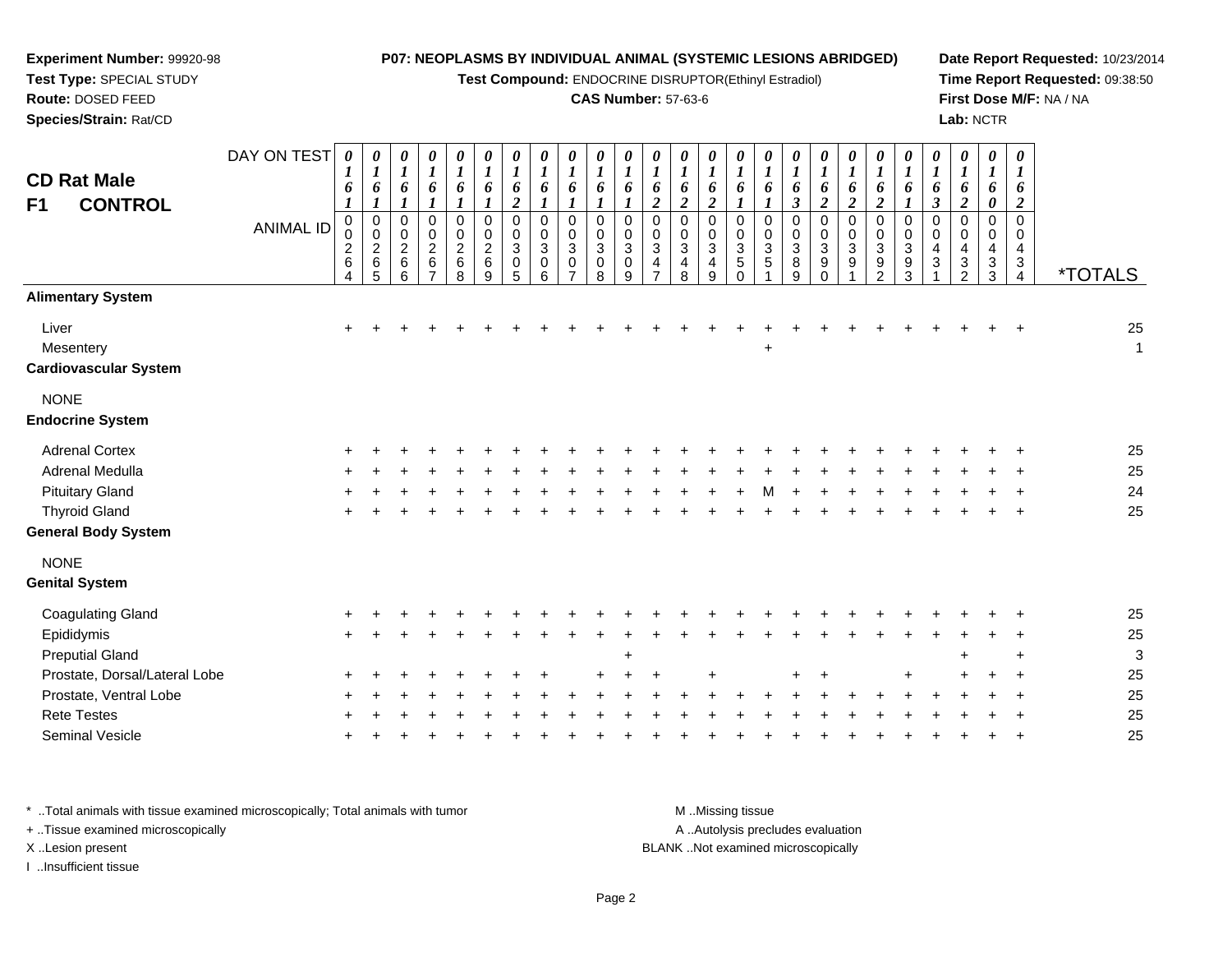**Test Compound:** ENDOCRINE DISRUPTOR(Ethinyl Estradiol)

#### **CAS Number:** 57-63-6

**Date Report Requested:** 10/23/2014**Time Report Requested:** 09:38:50**First Dose M/F:** NA / NA**Lab:** NCTR

| <b>CD Rat Male</b><br>F1<br><b>CONTROL</b>                            | DAY ON TEST<br><b>ANIMAL ID</b> | $\boldsymbol{\theta}$<br>1<br>6<br>$\boldsymbol{l}$<br>$\mathbf 0$<br>0<br>$\overline{\mathbf{c}}$<br>6<br>4 | $\boldsymbol{\theta}$<br>$\boldsymbol{l}$<br>6<br>$\pmb{0}$<br>$\mathbf 0$<br>$\frac{2}{6}$<br>5 | 0<br>$\boldsymbol{I}$<br>6<br>0<br>0<br>$\overline{a}$<br>$\,6\,$<br>6 | 0<br>$\boldsymbol{l}$<br>6<br>$\boldsymbol{l}$<br>$\pmb{0}$<br>0<br>$\begin{array}{c} 2 \\ 6 \end{array}$<br>$\overline{7}$ | $\boldsymbol{\theta}$<br>$\boldsymbol{l}$<br>6<br>$\boldsymbol{l}$<br>$\mathbf 0$<br>$\mathbf 0$<br>$\overline{2}$<br>6<br>8 | $\boldsymbol{\theta}$<br>$\boldsymbol{l}$<br>6<br>$\pmb{0}$<br>$\mathbf 0$<br>$\overline{c}$<br>6<br>9 | 0<br>$\boldsymbol{l}$<br>6<br>$\boldsymbol{2}$<br>$\mathbf 0$<br>$\mathbf 0$<br>3<br>$\mathbf 0$<br>5 | $\boldsymbol{\theta}$<br>$\boldsymbol{l}$<br>6<br>$\mathbf 0$<br>$\mathbf 0$<br>3<br>$\Omega$<br>6 | $\boldsymbol{\theta}$<br>$\boldsymbol{l}$<br>6<br>$\mathbf 0$<br>$\Omega$<br>3<br>$\Omega$<br>$\overline{7}$ | $\boldsymbol{\theta}$<br>$\boldsymbol{l}$<br>6<br>$\mathbf 0$<br>$\mathbf 0$<br>$\mathbf{3}$<br>$\mathbf 0$<br>8 | 0<br>$\boldsymbol{l}$<br>6<br>0<br>$\mathbf 0$<br>3<br>$\mathbf 0$<br>9 | 0<br>$\boldsymbol{l}$<br>6<br>$\overline{c}$<br>0<br>0<br>$\sqrt{3}$<br>$\overline{4}$<br>$\overline{7}$ | 0<br>$\boldsymbol{l}$<br>6<br>$\overline{c}$<br>$\mathbf 0$<br>$\overline{0}$<br>$\mathbf{3}$<br>4<br>8 | 0<br>$\boldsymbol{l}$<br>6<br>$\boldsymbol{2}$<br>$\mathbf 0$<br>0<br>3<br>4<br>9 | 0<br>$\boldsymbol{l}$<br>6<br>0<br>$\mathbf 0$<br>3<br>5<br>$\Omega$ | 0<br>$\boldsymbol{l}$<br>6<br>$\mathbf 0$<br>0<br>3<br>5 | $\boldsymbol{\theta}$<br>$\boldsymbol{l}$<br>6<br>$\boldsymbol{\beta}$<br>$\mathbf 0$<br>$\mathbf 0$<br>$\mathbf{3}$<br>8<br>9 | $\boldsymbol{\theta}$<br>$\boldsymbol{l}$<br>6<br>$\overline{2}$<br>$\pmb{0}$<br>$\mathbf 0$<br>3<br>9<br>$\Omega$ | 0<br>$\boldsymbol{l}$<br>6<br>$\overline{c}$<br>0<br>$\mathbf 0$<br>3<br>9 | 0<br>$\boldsymbol{l}$<br>6<br>$\boldsymbol{2}$<br>$\mathbf 0$<br>$\mathbf 0$<br>$\sqrt{3}$<br>9<br>2 | 0<br>$\boldsymbol{l}$<br>6<br>$\mathbf 0$<br>$\mathbf 0$<br>3<br>9<br>3 | 0<br>$\boldsymbol{l}$<br>6<br>$\boldsymbol{\beta}$<br>$\mathbf 0$<br>0<br>$\overline{4}$<br>3 | 0<br>$\boldsymbol{l}$<br>6<br>$\overline{a}$<br>0<br>$\Omega$<br>4<br>3<br>2 | 0<br>1<br>6<br>0<br>$\mathbf 0$<br>0<br>4<br>$\ensuremath{\mathsf{3}}$<br>3 | $\boldsymbol{\theta}$<br>$\boldsymbol{l}$<br>6<br>$\overline{2}$<br>$\mathbf 0$<br>0<br>4<br>3<br>$\overline{4}$ | <i><b>*TOTALS</b></i> |
|-----------------------------------------------------------------------|---------------------------------|--------------------------------------------------------------------------------------------------------------|--------------------------------------------------------------------------------------------------|------------------------------------------------------------------------|-----------------------------------------------------------------------------------------------------------------------------|------------------------------------------------------------------------------------------------------------------------------|--------------------------------------------------------------------------------------------------------|-------------------------------------------------------------------------------------------------------|----------------------------------------------------------------------------------------------------|--------------------------------------------------------------------------------------------------------------|------------------------------------------------------------------------------------------------------------------|-------------------------------------------------------------------------|----------------------------------------------------------------------------------------------------------|---------------------------------------------------------------------------------------------------------|-----------------------------------------------------------------------------------|----------------------------------------------------------------------|----------------------------------------------------------|--------------------------------------------------------------------------------------------------------------------------------|--------------------------------------------------------------------------------------------------------------------|----------------------------------------------------------------------------|------------------------------------------------------------------------------------------------------|-------------------------------------------------------------------------|-----------------------------------------------------------------------------------------------|------------------------------------------------------------------------------|-----------------------------------------------------------------------------|------------------------------------------------------------------------------------------------------------------|-----------------------|
| <b>Testes</b><br><b>Hematopoietic System</b>                          |                                 | $\ddot{}$                                                                                                    |                                                                                                  |                                                                        | $\ddot{}$                                                                                                                   |                                                                                                                              |                                                                                                        |                                                                                                       |                                                                                                    |                                                                                                              |                                                                                                                  |                                                                         |                                                                                                          |                                                                                                         |                                                                                   |                                                                      |                                                          |                                                                                                                                |                                                                                                                    |                                                                            |                                                                                                      |                                                                         | $\ddot{}$                                                                                     | $\ddot{}$                                                                    | $\ddot{}$                                                                   | $\ddot{+}$                                                                                                       | 25                    |
| <b>Bone Marrow</b><br>Spleen<br>Thymus<br><b>Integumentary System</b> |                                 | ÷                                                                                                            |                                                                                                  |                                                                        |                                                                                                                             |                                                                                                                              |                                                                                                        |                                                                                                       |                                                                                                    |                                                                                                              |                                                                                                                  |                                                                         |                                                                                                          |                                                                                                         |                                                                                   |                                                                      |                                                          |                                                                                                                                |                                                                                                                    |                                                                            |                                                                                                      |                                                                         |                                                                                               |                                                                              |                                                                             |                                                                                                                  | 25<br>25<br>25        |
| Mammary Gland<br><b>Musculoskeletal System</b>                        |                                 | $\ddot{}$                                                                                                    |                                                                                                  |                                                                        |                                                                                                                             |                                                                                                                              |                                                                                                        |                                                                                                       |                                                                                                    |                                                                                                              |                                                                                                                  |                                                                         |                                                                                                          |                                                                                                         |                                                                                   |                                                                      |                                                          |                                                                                                                                |                                                                                                                    |                                                                            |                                                                                                      |                                                                         |                                                                                               |                                                                              |                                                                             | $\ddot{}$                                                                                                        | 25                    |
| <b>Bone</b><br>Nervous System                                         |                                 | $\pm$                                                                                                        |                                                                                                  |                                                                        |                                                                                                                             |                                                                                                                              |                                                                                                        |                                                                                                       |                                                                                                    |                                                                                                              |                                                                                                                  |                                                                         |                                                                                                          |                                                                                                         |                                                                                   |                                                                      |                                                          |                                                                                                                                |                                                                                                                    |                                                                            |                                                                                                      |                                                                         |                                                                                               |                                                                              |                                                                             | ÷                                                                                                                | 25                    |
| <b>NONE</b><br><b>Respiratory System</b>                              |                                 |                                                                                                              |                                                                                                  |                                                                        |                                                                                                                             |                                                                                                                              |                                                                                                        |                                                                                                       |                                                                                                    |                                                                                                              |                                                                                                                  |                                                                         |                                                                                                          |                                                                                                         |                                                                                   |                                                                      |                                                          |                                                                                                                                |                                                                                                                    |                                                                            |                                                                                                      |                                                                         |                                                                                               |                                                                              |                                                                             |                                                                                                                  |                       |
| <b>NONE</b><br><b>Special Senses System</b>                           |                                 |                                                                                                              |                                                                                                  |                                                                        |                                                                                                                             |                                                                                                                              |                                                                                                        |                                                                                                       |                                                                                                    |                                                                                                              |                                                                                                                  |                                                                         |                                                                                                          |                                                                                                         |                                                                                   |                                                                      |                                                          |                                                                                                                                |                                                                                                                    |                                                                            |                                                                                                      |                                                                         |                                                                                               |                                                                              |                                                                             |                                                                                                                  |                       |
| <b>NONE</b><br><b>Urinary System</b>                                  |                                 |                                                                                                              |                                                                                                  |                                                                        |                                                                                                                             |                                                                                                                              |                                                                                                        |                                                                                                       |                                                                                                    |                                                                                                              |                                                                                                                  |                                                                         |                                                                                                          |                                                                                                         |                                                                                   |                                                                      |                                                          |                                                                                                                                |                                                                                                                    |                                                                            |                                                                                                      |                                                                         |                                                                                               |                                                                              |                                                                             |                                                                                                                  |                       |
| Kidney<br><b>SYSTEMIC LESIONS</b>                                     |                                 |                                                                                                              |                                                                                                  |                                                                        |                                                                                                                             |                                                                                                                              |                                                                                                        |                                                                                                       |                                                                                                    |                                                                                                              |                                                                                                                  |                                                                         |                                                                                                          |                                                                                                         |                                                                                   |                                                                      |                                                          |                                                                                                                                |                                                                                                                    |                                                                            |                                                                                                      |                                                                         |                                                                                               |                                                                              |                                                                             |                                                                                                                  | 25                    |
|                                                                       |                                 |                                                                                                              |                                                                                                  |                                                                        |                                                                                                                             |                                                                                                                              |                                                                                                        |                                                                                                       |                                                                                                    |                                                                                                              |                                                                                                                  |                                                                         |                                                                                                          |                                                                                                         |                                                                                   |                                                                      |                                                          |                                                                                                                                |                                                                                                                    |                                                                            |                                                                                                      |                                                                         |                                                                                               |                                                                              |                                                                             |                                                                                                                  |                       |

\* ..Total animals with tissue examined microscopically; Total animals with tumor **M** . Missing tissue M ..Missing tissue + ..Tissue examined microscopically X ..Lesion present BLANK ..Not examined microscopically

I ..Insufficient tissue

**Experiment Number:** 99920-98**Test Type:** SPECIAL STUDY**Route:** DOSED FEED**Species/Strain:** Rat/CD

A ..Autolysis precludes evaluation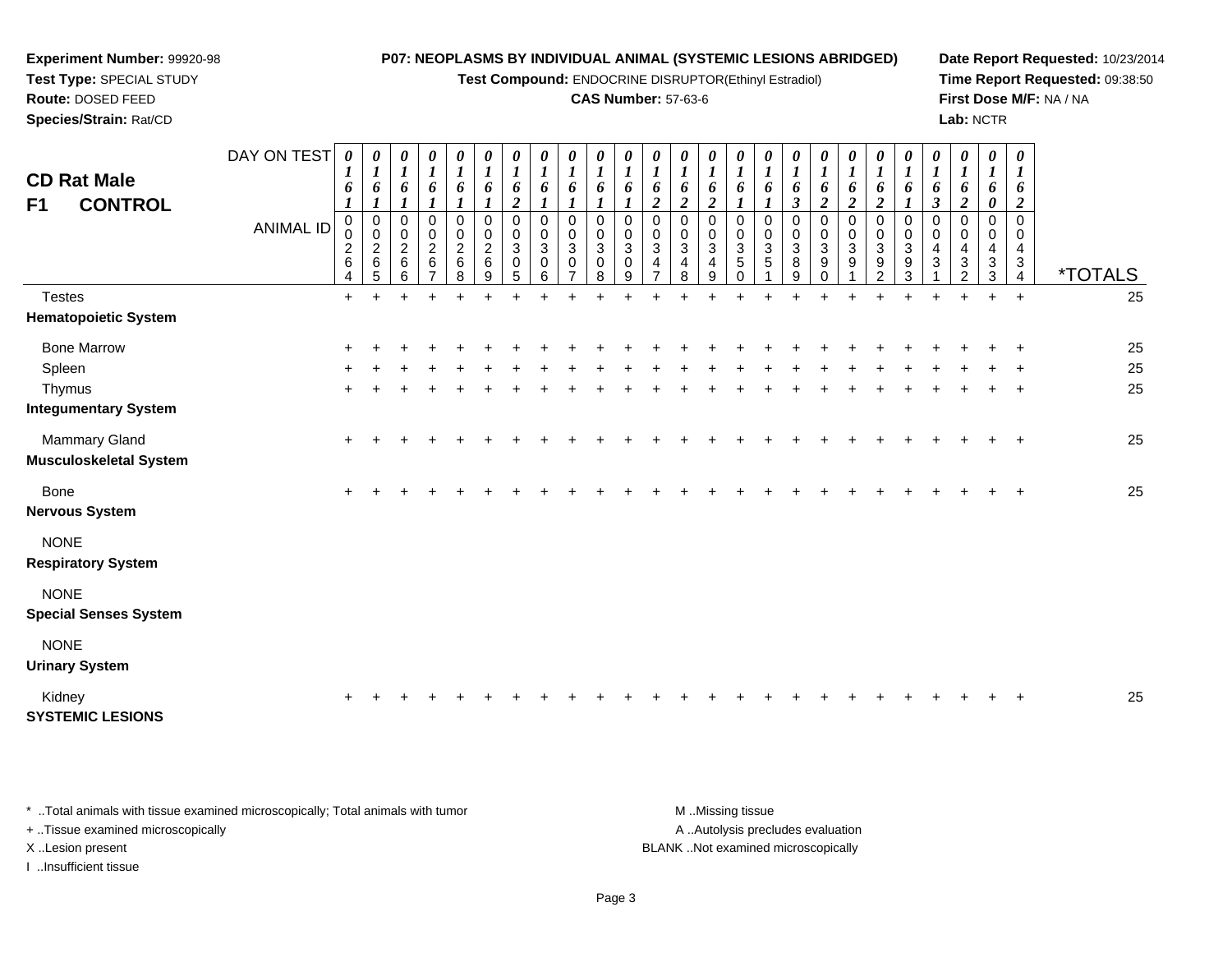# **Experiment Number:** 99920-98

**Test Type:** SPECIAL STUDY**Route:** DOSED FEED

**Species/Strain:** Rat/CD

## **P07: NEOPLASMS BY INDIVIDUAL ANIMAL (SYSTEMIC LESIONS ABRIDGED)**

**Test Compound:** ENDOCRINE DISRUPTOR(Ethinyl Estradiol)

## **CAS Number:** 57-63-6

**Date Report Requested:** 10/23/2014**Time Report Requested:** 09:38:50**First Dose M/F:** NA / NA**Lab:** NCTR

| <b>CD Rat Male</b><br><b>CONTROL</b><br>F <sub>1</sub> | DAY ON TEST      | 0<br>o                         | 0<br>6                                                          | $\boldsymbol{\theta}$<br>6 | $\boldsymbol{\theta}$<br>o   | $\boldsymbol{\theta}$<br>6 | $\boldsymbol{\theta}$<br>$\bm{o}$ | 0<br>o<br>$\epsilon$       | 0      | $\theta$<br>$\bm{o}$ | $\boldsymbol{\theta}$<br>$\bm{o}$ | 0<br>o | $\boldsymbol{\theta}$   | $\theta$<br>o | $\boldsymbol{\theta}$<br>o  | $\boldsymbol{\theta}$<br>$\bm{o}$ | $\boldsymbol{\theta}$<br>o | $\boldsymbol{\theta}$<br>o | $\boldsymbol{\theta}$<br>o | $\theta$<br>$\bm{o}$ | $\theta$<br>o<br>◢              | $\theta$<br>o | 0<br>$\bm{o}$ | $\boldsymbol{\theta}$<br>6 | $\boldsymbol{\theta}$<br>6<br>$\theta$ | $\boldsymbol{\theta}$<br>$\bm{o}$ |                       |
|--------------------------------------------------------|------------------|--------------------------------|-----------------------------------------------------------------|----------------------------|------------------------------|----------------------------|-----------------------------------|----------------------------|--------|----------------------|-----------------------------------|--------|-------------------------|---------------|-----------------------------|-----------------------------------|----------------------------|----------------------------|----------------------------|----------------------|---------------------------------|---------------|---------------|----------------------------|----------------------------------------|-----------------------------------|-----------------------|
|                                                        | <b>ANIMAL ID</b> | 0<br>v<br>$\epsilon$<br>6<br>4 | $\overline{0}$<br>U<br>ົ<br>∼<br>6<br>-<br>$\ddot{\phantom{1}}$ | 0<br>U<br>ົ<br>6<br>ĥ      | $\sim$<br>6<br>$\rightarrow$ | $\sqrt{2}$<br>6<br>Ω       | U<br>U<br>ີ<br>6<br>9             | 0<br>0<br>2<br>◡<br>0<br>G | 3<br>ี | 3                    | $\sim$<br>J<br>R                  | ົ<br>٥ | 3<br>4<br>$\rightarrow$ |               | v<br>3<br>4<br>$\mathbf{q}$ | 3<br>.5                           | 0<br>0<br>3<br>5           | ົ<br><b>ت</b><br>8         | -9                         | 3<br>9               | 0<br>0<br>ົ<br>ັ<br>9<br>$\sim$ | З<br>9        | 4<br>3        | 4<br>ົ<br>J<br>$\sim$      | 0<br>4<br>3<br>◠                       | 0<br>U<br>4<br>3<br>4             | <i><b>*TOTALS</b></i> |
| Multiple Organ                                         |                  |                                |                                                                 |                            |                              |                            |                                   |                            |        |                      |                                   |        |                         |               |                             |                                   |                            |                            |                            |                      |                                 |               |               |                            |                                        |                                   | 25                    |

\* ..Total animals with tissue examined microscopically; Total animals with tumor **M** . Missing tissue M ..Missing tissue

+ ..Tissue examined microscopically

I ..Insufficient tissue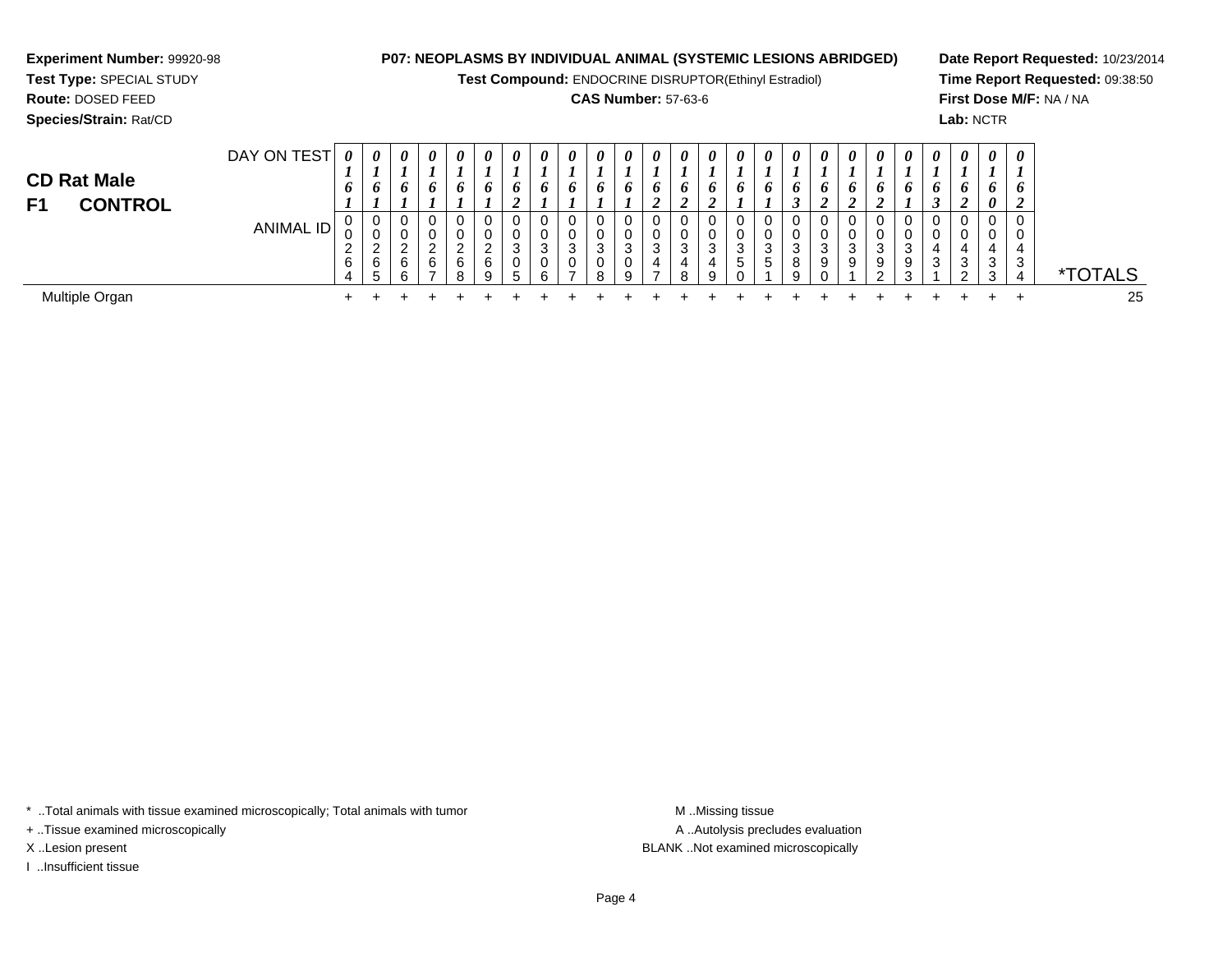**Test Compound:** ENDOCRINE DISRUPTOR(Ethinyl Estradiol)

#### **CAS Number:** 57-63-6

**Date Report Requested:** 10/23/2014**Time Report Requested:** 09:38:50**First Dose M/F:** NA / NA**Lab:** NCTR

| <b>CD Rat Male</b><br><b>2.0 PPB</b><br>F <sub>1</sub> | DAY ON TEST<br><b>ANIMAL ID</b> | $\boldsymbol{\theta}$<br>1<br>6<br>$\pmb{0}$<br>0<br>$\frac{2}{7}$<br>$\Omega$ | 0<br>1<br>6<br>$\boldsymbol{l}$<br>0<br>0<br>$\overline{\mathbf{c}}$<br>$\overline{7}$ | 1<br>6<br>$\mathbf 0$<br>0<br>$\frac{2}{7}$<br>$\overline{2}$ | 0<br>6<br>0<br>$\mathbf 0$<br>$\frac{2}{7}$<br>3 | 0<br>$\boldsymbol{l}$<br>6<br>0<br>$\pmb{0}$<br>$\frac{2}{7}$ | 0<br>$\boldsymbol{l}$<br>6<br>$\overline{c}$<br>$\pmb{0}$<br>$\mathsf 0$<br>$\mathbf{3}$<br>1 | 0<br>$\boldsymbol{l}$<br>6<br>$\boldsymbol{2}$<br>$\pmb{0}$<br>$\pmb{0}$<br>$\mathbf{3}$ | 0<br>$\boldsymbol{l}$<br>6<br>$\boldsymbol{2}$<br>$\mathbf 0$<br>$\mathbf 0$<br>3<br>1<br>2 | 0<br>$\boldsymbol{l}$<br>6<br>$\boldsymbol{2}$<br>$\mathbf 0$<br>$\mathbf 0$<br>3<br>3 | 0<br>$\boldsymbol{l}$<br>6<br>$\overline{2}$<br>$\mathbf 0$<br>$\mathbf 0$<br>3 | 0<br>$\boldsymbol{l}$<br>6<br>$\boldsymbol{\beta}$<br>$\mathbf 0$<br>$\pmb{0}$<br>$\frac{3}{5}$<br>$\overline{2}$ | $\frac{\theta}{I}$<br>6<br>$\mathfrak{z}$<br>0<br>$\mathsf{O}$<br>$\mathbf{3}$<br>5<br>3 | 0<br>$\boldsymbol{l}$<br>6<br>$\mathfrak{z}$<br>$\pmb{0}$<br>$\pmb{0}$<br>$\overline{3}$<br>$\sqrt{5}$ | 0<br>$\boldsymbol{l}$<br>6<br>$\mathfrak{z}$<br>$\mathbf 0$<br>$\mathbf 0$<br>$\mathbf{3}$<br>$\overline{5}$<br>5 | 0<br>6<br>$\mathfrak{z}$<br>$\mathbf 0$<br>$\mathbf 0$<br>$\sqrt{3}$<br>5<br>6 | 0<br>$\boldsymbol{l}$<br>6<br>$\boldsymbol{l}$<br>$\mathbf 0$<br>$\mathbf 0$<br>$\sqrt{3}$<br>$\sqrt{5}$<br>$\overline{ }$ | 0<br>$\boldsymbol{l}$<br>6<br>$\boldsymbol{\beta}$<br>0<br>$\pmb{0}$<br>$\ensuremath{\mathsf{3}}$<br>9 | 0<br>6<br>$\boldsymbol{\beta}$<br>0<br>$\pmb{0}$<br>$\ensuremath{\mathsf{3}}$<br>$9\,$<br>5 | 0<br>$\boldsymbol{l}$<br>6<br>$\mathfrak{z}$<br>$\pmb{0}$<br>$\mathsf{O}\xspace$<br>$\ensuremath{\mathsf{3}}$<br>$\boldsymbol{9}$<br>6 | 0<br>$\boldsymbol{l}$<br>6<br>$\mathfrak{z}$<br>$\pmb{0}$<br>$\pmb{0}$<br>$\overline{3}$<br>$\boldsymbol{9}$<br>$\overline{\phantom{0}}$ | 0<br>$\boldsymbol{l}$<br>6<br>$\mathfrak{z}$<br>$\mathbf 0$<br>$\pmb{0}$<br>$\sqrt{3}$<br>9<br>8 | 0<br>$\boldsymbol{l}$<br>6<br>$\boldsymbol{2}$<br>$\mathbf 0$<br>$\mathbf 0$<br>$\ensuremath{\mathsf{3}}$<br>9<br>9 | 0<br>$\boldsymbol{l}$<br>6<br>$\boldsymbol{2}$<br>$\mathbf 0$<br>0<br>4<br>3<br>5 | 0<br>$\boldsymbol{l}$<br>6<br>$\boldsymbol{2}$<br>$\mathbf 0$<br>0<br>4<br>3<br>6 | $\boldsymbol{\theta}$<br>$\boldsymbol{l}$<br>6<br>$\overline{2}$<br>$\mathbf 0$<br>0<br>4<br>3<br>$\overline{7}$ | <i><b>*TOTALS</b></i> |
|--------------------------------------------------------|---------------------------------|--------------------------------------------------------------------------------|----------------------------------------------------------------------------------------|---------------------------------------------------------------|--------------------------------------------------|---------------------------------------------------------------|-----------------------------------------------------------------------------------------------|------------------------------------------------------------------------------------------|---------------------------------------------------------------------------------------------|----------------------------------------------------------------------------------------|---------------------------------------------------------------------------------|-------------------------------------------------------------------------------------------------------------------|------------------------------------------------------------------------------------------|--------------------------------------------------------------------------------------------------------|-------------------------------------------------------------------------------------------------------------------|--------------------------------------------------------------------------------|----------------------------------------------------------------------------------------------------------------------------|--------------------------------------------------------------------------------------------------------|---------------------------------------------------------------------------------------------|----------------------------------------------------------------------------------------------------------------------------------------|------------------------------------------------------------------------------------------------------------------------------------------|--------------------------------------------------------------------------------------------------|---------------------------------------------------------------------------------------------------------------------|-----------------------------------------------------------------------------------|-----------------------------------------------------------------------------------|------------------------------------------------------------------------------------------------------------------|-----------------------|
| <b>Alimentary System</b>                               |                                 |                                                                                |                                                                                        |                                                               |                                                  |                                                               |                                                                                               |                                                                                          |                                                                                             |                                                                                        |                                                                                 |                                                                                                                   |                                                                                          |                                                                                                        |                                                                                                                   |                                                                                |                                                                                                                            |                                                                                                        |                                                                                             |                                                                                                                                        |                                                                                                                                          |                                                                                                  |                                                                                                                     |                                                                                   |                                                                                   |                                                                                                                  |                       |
| Liver<br><b>Cardiovascular System</b>                  |                                 |                                                                                |                                                                                        |                                                               |                                                  |                                                               |                                                                                               |                                                                                          |                                                                                             |                                                                                        |                                                                                 |                                                                                                                   |                                                                                          |                                                                                                        |                                                                                                                   |                                                                                | $\ddot{}$                                                                                                                  |                                                                                                        |                                                                                             |                                                                                                                                        |                                                                                                                                          |                                                                                                  |                                                                                                                     |                                                                                   |                                                                                   |                                                                                                                  | $\mathbf 1$           |
| <b>NONE</b><br><b>Endocrine System</b>                 |                                 |                                                                                |                                                                                        |                                                               |                                                  |                                                               |                                                                                               |                                                                                          |                                                                                             |                                                                                        |                                                                                 |                                                                                                                   |                                                                                          |                                                                                                        |                                                                                                                   |                                                                                |                                                                                                                            |                                                                                                        |                                                                                             |                                                                                                                                        |                                                                                                                                          |                                                                                                  |                                                                                                                     |                                                                                   |                                                                                   |                                                                                                                  |                       |
| <b>NONE</b><br><b>General Body System</b>              |                                 |                                                                                |                                                                                        |                                                               |                                                  |                                                               |                                                                                               |                                                                                          |                                                                                             |                                                                                        |                                                                                 |                                                                                                                   |                                                                                          |                                                                                                        |                                                                                                                   |                                                                                |                                                                                                                            |                                                                                                        |                                                                                             |                                                                                                                                        |                                                                                                                                          |                                                                                                  |                                                                                                                     |                                                                                   |                                                                                   |                                                                                                                  |                       |
| <b>NONE</b><br><b>Genital System</b>                   |                                 |                                                                                |                                                                                        |                                                               |                                                  |                                                               |                                                                                               |                                                                                          |                                                                                             |                                                                                        |                                                                                 |                                                                                                                   |                                                                                          |                                                                                                        |                                                                                                                   |                                                                                |                                                                                                                            |                                                                                                        |                                                                                             |                                                                                                                                        |                                                                                                                                          |                                                                                                  |                                                                                                                     |                                                                                   |                                                                                   |                                                                                                                  |                       |
| <b>Coagulating Gland</b>                               |                                 |                                                                                |                                                                                        |                                                               |                                                  |                                                               |                                                                                               |                                                                                          |                                                                                             |                                                                                        |                                                                                 |                                                                                                                   |                                                                                          |                                                                                                        |                                                                                                                   |                                                                                |                                                                                                                            |                                                                                                        |                                                                                             |                                                                                                                                        |                                                                                                                                          |                                                                                                  |                                                                                                                     |                                                                                   |                                                                                   | M                                                                                                                | 24                    |
| Epididymis                                             |                                 |                                                                                |                                                                                        |                                                               |                                                  |                                                               |                                                                                               |                                                                                          |                                                                                             |                                                                                        |                                                                                 |                                                                                                                   |                                                                                          |                                                                                                        |                                                                                                                   |                                                                                |                                                                                                                            |                                                                                                        |                                                                                             |                                                                                                                                        |                                                                                                                                          |                                                                                                  |                                                                                                                     |                                                                                   |                                                                                   |                                                                                                                  | 25                    |
| <b>Preputial Gland</b>                                 |                                 |                                                                                |                                                                                        |                                                               |                                                  |                                                               |                                                                                               |                                                                                          |                                                                                             |                                                                                        |                                                                                 |                                                                                                                   |                                                                                          |                                                                                                        |                                                                                                                   |                                                                                |                                                                                                                            |                                                                                                        |                                                                                             |                                                                                                                                        |                                                                                                                                          |                                                                                                  | $\ddot{}$                                                                                                           |                                                                                   |                                                                                   |                                                                                                                  | $\overline{c}$        |
| Prostate, Dorsal/Lateral Lobe                          |                                 |                                                                                |                                                                                        |                                                               |                                                  |                                                               |                                                                                               |                                                                                          |                                                                                             |                                                                                        |                                                                                 |                                                                                                                   |                                                                                          |                                                                                                        |                                                                                                                   |                                                                                |                                                                                                                            |                                                                                                        |                                                                                             |                                                                                                                                        |                                                                                                                                          |                                                                                                  |                                                                                                                     |                                                                                   |                                                                                   |                                                                                                                  | 25                    |
| Prostate, Ventral Lobe                                 |                                 |                                                                                |                                                                                        |                                                               |                                                  |                                                               |                                                                                               |                                                                                          |                                                                                             |                                                                                        |                                                                                 |                                                                                                                   |                                                                                          |                                                                                                        |                                                                                                                   |                                                                                |                                                                                                                            |                                                                                                        |                                                                                             |                                                                                                                                        |                                                                                                                                          |                                                                                                  |                                                                                                                     |                                                                                   |                                                                                   |                                                                                                                  | 25                    |
| <b>Rete Testes</b>                                     |                                 |                                                                                |                                                                                        |                                                               |                                                  |                                                               |                                                                                               |                                                                                          |                                                                                             |                                                                                        |                                                                                 |                                                                                                                   |                                                                                          |                                                                                                        |                                                                                                                   |                                                                                |                                                                                                                            |                                                                                                        |                                                                                             |                                                                                                                                        |                                                                                                                                          |                                                                                                  |                                                                                                                     |                                                                                   |                                                                                   |                                                                                                                  | 23                    |
| Seminal Vesicle                                        |                                 |                                                                                |                                                                                        |                                                               |                                                  |                                                               |                                                                                               |                                                                                          |                                                                                             |                                                                                        |                                                                                 |                                                                                                                   |                                                                                          |                                                                                                        |                                                                                                                   |                                                                                |                                                                                                                            |                                                                                                        |                                                                                             |                                                                                                                                        |                                                                                                                                          |                                                                                                  |                                                                                                                     |                                                                                   |                                                                                   |                                                                                                                  | 25                    |
| <b>Testes</b>                                          |                                 |                                                                                |                                                                                        |                                                               |                                                  |                                                               |                                                                                               |                                                                                          |                                                                                             |                                                                                        |                                                                                 |                                                                                                                   |                                                                                          |                                                                                                        |                                                                                                                   |                                                                                |                                                                                                                            |                                                                                                        |                                                                                             |                                                                                                                                        |                                                                                                                                          |                                                                                                  |                                                                                                                     |                                                                                   |                                                                                   |                                                                                                                  | 25                    |
| <b>Hematopoietic System</b>                            |                                 |                                                                                |                                                                                        |                                                               |                                                  |                                                               |                                                                                               |                                                                                          |                                                                                             |                                                                                        |                                                                                 |                                                                                                                   |                                                                                          |                                                                                                        |                                                                                                                   |                                                                                |                                                                                                                            |                                                                                                        |                                                                                             |                                                                                                                                        |                                                                                                                                          |                                                                                                  |                                                                                                                     |                                                                                   |                                                                                   |                                                                                                                  |                       |

NONE

\* ..Total animals with tissue examined microscopically; Total animals with tumor **M** . Missing tissue M ..Missing tissue

+ ..Tissue examined microscopically

**Experiment Number:** 99920-98**Test Type:** SPECIAL STUDY**Route:** DOSED FEED**Species/Strain:** Rat/CD

I ..Insufficient tissue

A ..Autolysis precludes evaluation

X ..Lesion present BLANK ..Not examined microscopically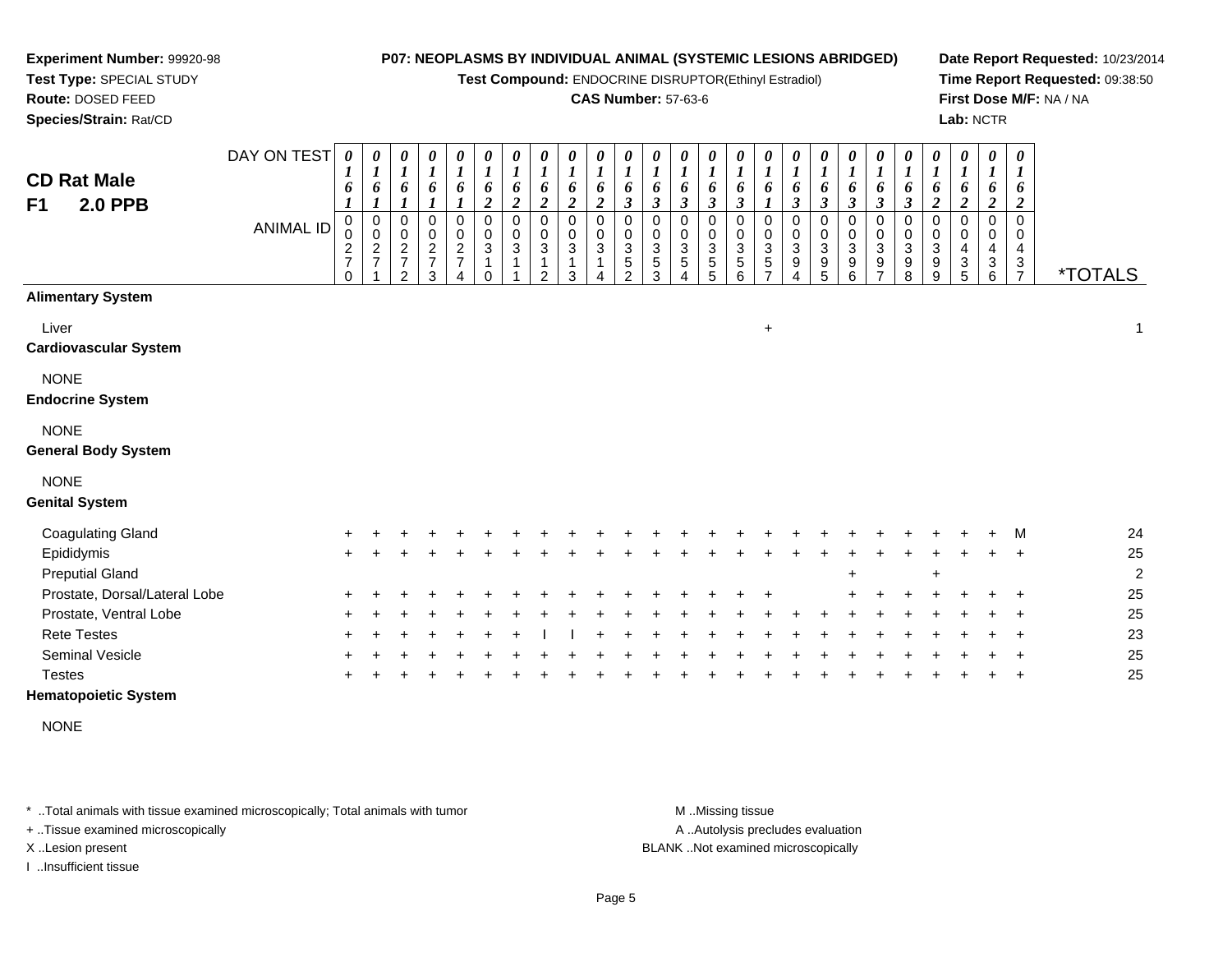**Test Compound:** ENDOCRINE DISRUPTOR(Ethinyl Estradiol)

#### **CAS Number:** 57-63-6

**Date Report Requested:** 10/23/2014**Time Report Requested:** 09:38:50**First Dose M/F:** NA / NA**Lab:** NCTR

DAY ON TEST**CD Rat Male F1 2.0 PPB**ANIMAL ID*0 1 6 1* 0 0 2 7 0*0 1 6 1* 0 0 2 7 1*0 1 6 1* 0 0 2 7 2*0 1 6 1* 0 0 2 7 3*0 1 6 1* 0 0 2 7 4*0 1 6 2* 0 0 3 1 0*0 1 6 2* 0 0 3 1 1*0 1 6 2* 0 0 3 1 2*0 1 6 2* 0 0 3 1 3*0 1 6 2* 0 0 3 1 4*0 1 6 3* 0 0 3 5 2*0 1 6 3* 0 0 3 5 3*0 1 6 3* 0 0 3 5 4*0 1 6 3* 0 0 3 5 5*0 1 6 3* 0 0 3 5 6*0 1 6 1* 0 0 3 5 7*0 1 6 3* 0 0 3 9 4*0 1 6 3* 0 0 3 9 5*0 1 6 3* 0 0 3 9 6*0 1 6 3* 0 0 3 9 7*0 1 6 3* 0 0 3 9 8*0 1 6 2* 0 0 3 9 9*0 1 6 2* 0 0 4 3 5*0 1 6 2* 0 0 4 3 6*0 1 6 2* 0 0 43<br>7 <sup>7</sup> \*TOTALS**Integumentary System**Mammary Glandd  $+$  <sup>+</sup> <sup>+</sup> <sup>+</sup> <sup>+</sup> <sup>+</sup> <sup>+</sup> <sup>+</sup> <sup>+</sup> <sup>+</sup> <sup>+</sup> <sup>I</sup> <sup>+</sup> <sup>+</sup> <sup>+</sup> <sup>+</sup> <sup>+</sup> <sup>+</sup> <sup>+</sup> <sup>+</sup> <sup>+</sup> <sup>+</sup> <sup>+</sup> <sup>+</sup> <sup>+</sup> <sup>24</sup> **Musculoskeletal System**NONE **Nervous System**NONE **Respiratory SystemNONE Special Senses System**NONE **Urinary System**Kidney $\mathsf y$  $+$  2 **SYSTEMIC LESIONS**Multiple Organn  $+$ <sup>+</sup> <sup>+</sup> <sup>+</sup> <sup>+</sup> <sup>+</sup> <sup>+</sup> <sup>+</sup> <sup>+</sup> <sup>+</sup> <sup>+</sup> <sup>+</sup> <sup>+</sup> <sup>+</sup> <sup>+</sup> <sup>+</sup> <sup>+</sup> <sup>+</sup> <sup>+</sup> <sup>+</sup> <sup>+</sup> <sup>+</sup> <sup>+</sup> <sup>+</sup> <sup>+</sup> <sup>25</sup>

\* ..Total animals with tissue examined microscopically; Total animals with tumor M ...Missing tissue M ...Missing tissue

+ ..Tissue examined microscopically

**Experiment Number:** 99920-98**Test Type:** SPECIAL STUDY**Route:** DOSED FEED**Species/Strain:** Rat/CD

I ..Insufficient tissue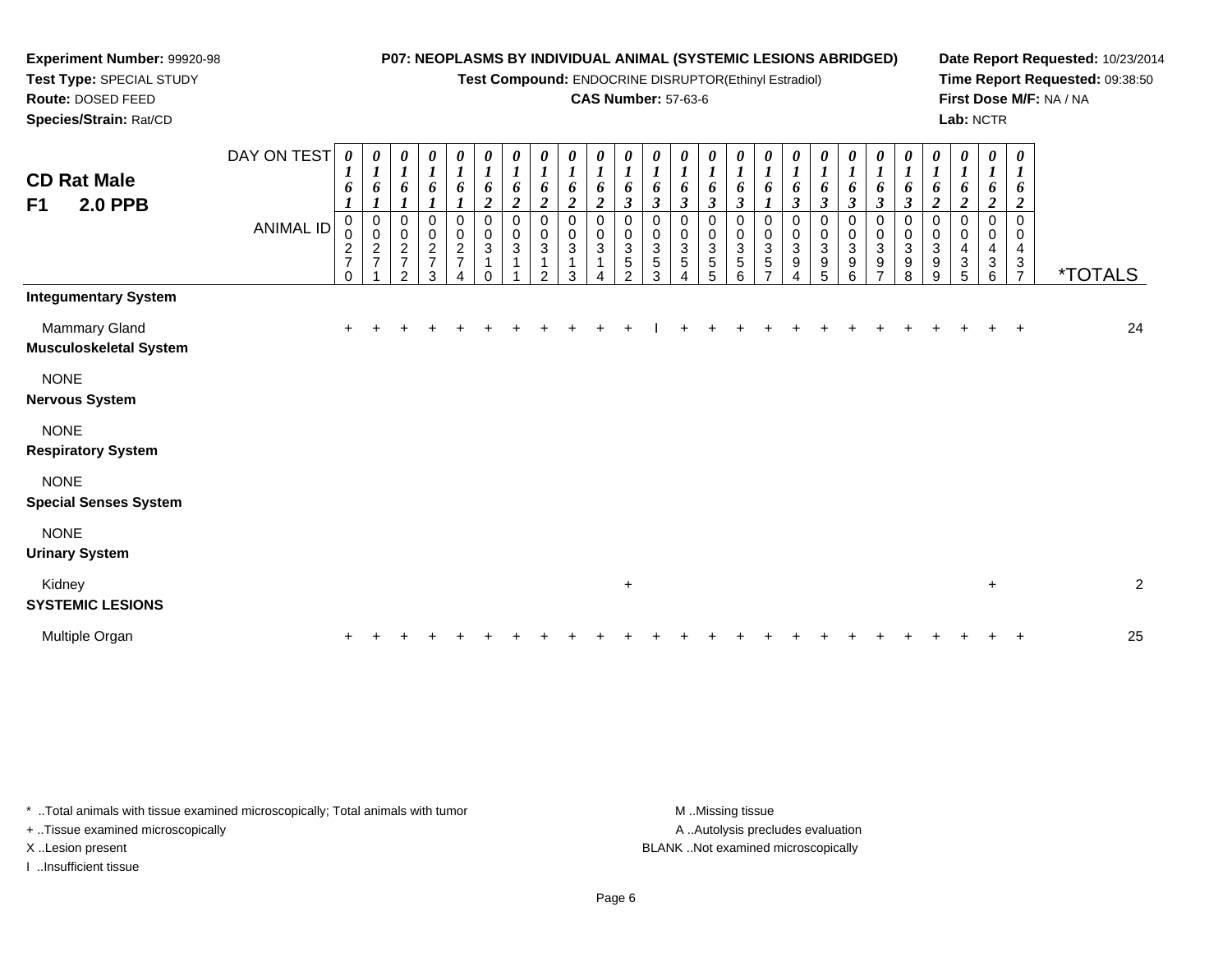**Test Compound:** ENDOCRINE DISRUPTOR(Ethinyl Estradiol)

#### **CAS Number:** 57-63-6

*0 1*

*0 1*

*0 1*

*0 1*

*0 1*

*0 1*

*0 1*

*0 1*

*0 1*

*0 1*

*0 1*

*0 1*

*0 1*

*0 1*

*0 1*

*0 1*

**Date Report Requested:** 10/23/2014**Time Report Requested:** 09:38:50**First Dose M/F:** NA / NA**Lab:** NCTR

**Test Type:** SPECIAL STUDY**Route:** DOSED FEED **Species/Strain:** Rat/CDDAY ON TEST *0 1***CD Rat Male***0 10 10 10 10 10 10 10 1*

# **F1**

**Experiment Number:** 99920-98

| סט ו זעג ווועו<br><b>10 PPB</b><br>F <sub>1</sub>       |                  | 6<br>$\boldsymbol{l}$<br>0       | 6<br>$\boldsymbol{l}$<br>0             | $\frac{6}{1}$                                         | $\frac{6}{1}$<br>0              | $\frac{6}{1}$<br>0              | 6<br>$\boldsymbol{2}$<br>0        | 6<br>$\overline{2}$<br>0 | 6<br>$\boldsymbol{2}$<br>$\mathbf 0$ | 6<br>$\boldsymbol{2}$<br>$\Omega$ | 6<br>$\boldsymbol{2}$<br>$\mathbf 0$ | 6<br>$\overline{\mathbf{c}}$<br>0             | 6<br>$\mathfrak{z}$<br>0            | 6<br>$\boldsymbol{2}$<br>0          | $\frac{6}{2}$<br>0                              | $\frac{6}{2}$<br>0           | 6<br>$\boldsymbol{2}$ | 6<br>$\boldsymbol{2}$         | 6<br>$\mathfrak{z}$<br>0        | $\frac{6}{3}$<br>0 | 6<br>$\mathfrak{z}$<br>0                                    | 6<br>$\overline{2}$<br>0              | 6<br>$\overline{a}$<br>0 | 6<br>$\boldsymbol{2}$<br>0                     | 6<br>$\boldsymbol{l}$<br>$\mathbf 0$ | 6<br>$\pmb{\theta}$<br>$\mathbf 0$             |                       |
|---------------------------------------------------------|------------------|----------------------------------|----------------------------------------|-------------------------------------------------------|---------------------------------|---------------------------------|-----------------------------------|--------------------------|--------------------------------------|-----------------------------------|--------------------------------------|-----------------------------------------------|-------------------------------------|-------------------------------------|-------------------------------------------------|------------------------------|-----------------------|-------------------------------|---------------------------------|--------------------|-------------------------------------------------------------|---------------------------------------|--------------------------|------------------------------------------------|--------------------------------------|------------------------------------------------|-----------------------|
|                                                         | <b>ANIMAL ID</b> | 0<br>$\frac{2}{7}$<br>$\sqrt{5}$ | $\boldsymbol{0}$<br>$\frac{2}{7}$<br>6 | $_{\rm 0}^{\rm 0}$<br>$\frac{2}{7}$<br>$\overline{ }$ | $\pmb{0}$<br>$\frac{2}{7}$<br>8 | $\pmb{0}$<br>$\frac{2}{7}$<br>9 | $\pmb{0}$<br>$\sqrt{3}$<br>1<br>5 | 0<br>3<br>1<br>6         | 0<br>$\mathbf{3}$<br>$\overline{ }$  | 0<br>$\mathbf{3}$<br>8            | $\pmb{0}$<br>$\mathbf{3}$<br>9       | 0<br>3<br>$\overline{\mathbf{c}}$<br>$\Omega$ | 0<br>$\sqrt{3}$<br>$\,$ 5 $\,$<br>8 | $\pmb{0}$<br>$\mathbf{3}$<br>5<br>9 | $\,0\,$<br>$\sqrt{3}$<br>$\,6\,$<br>$\mathbf 0$ | 0<br>$\mathbf{3}$<br>$\,6\,$ | 0<br>3<br>6<br>2      | 0<br>$\sqrt{3}$<br>$\,6$<br>3 | 0<br>4<br>$\pmb{0}$<br>$\Omega$ | 0<br>4<br>0        | $\pmb{0}$<br>$\overline{4}$<br>$\mathbf 0$<br>$\mathcal{P}$ | 0<br>$\overline{4}$<br>$\pmb{0}$<br>3 | 0<br>4<br>0<br>4         | 0<br>4<br>$\ensuremath{\mathsf{3}}$<br>$\,8\,$ | $\mathbf 0$<br>4<br>3<br>9           | 0<br>$\overline{\mathbf{4}}$<br>$^{\,4}_{\,0}$ | <i><b>*TOTALS</b></i> |
| <b>Alimentary System</b>                                |                  |                                  |                                        |                                                       |                                 |                                 |                                   |                          |                                      |                                   |                                      |                                               |                                     |                                     |                                                 |                              |                       |                               |                                 |                    |                                                             |                                       |                          |                                                |                                      |                                                |                       |
| Liver<br>Mesentery<br><b>Cardiovascular System</b>      |                  |                                  |                                        |                                                       |                                 |                                 |                                   |                          |                                      |                                   |                                      |                                               |                                     |                                     | $\ddot{}$                                       |                              |                       |                               |                                 |                    |                                                             |                                       | $\ddot{}$                |                                                |                                      |                                                | 1<br>1                |
| <b>NONE</b><br><b>Endocrine System</b>                  |                  |                                  |                                        |                                                       |                                 |                                 |                                   |                          |                                      |                                   |                                      |                                               |                                     |                                     |                                                 |                              |                       |                               |                                 |                    |                                                             |                                       |                          |                                                |                                      |                                                |                       |
| <b>NONE</b><br><b>General Body System</b>               |                  |                                  |                                        |                                                       |                                 |                                 |                                   |                          |                                      |                                   |                                      |                                               |                                     |                                     |                                                 |                              |                       |                               |                                 |                    |                                                             |                                       |                          |                                                |                                      |                                                |                       |
| <b>NONE</b><br><b>Genital System</b>                    |                  |                                  |                                        |                                                       |                                 |                                 |                                   |                          |                                      |                                   |                                      |                                               |                                     |                                     |                                                 |                              |                       |                               |                                 |                    |                                                             |                                       |                          |                                                |                                      |                                                |                       |
| <b>Coagulating Gland</b>                                |                  |                                  |                                        |                                                       |                                 |                                 |                                   |                          |                                      |                                   |                                      |                                               |                                     |                                     |                                                 |                              |                       |                               |                                 |                    |                                                             |                                       |                          |                                                |                                      |                                                | 25                    |
| Epididymis                                              |                  | $\ddot{}$                        |                                        |                                                       |                                 |                                 |                                   |                          |                                      |                                   |                                      |                                               |                                     |                                     |                                                 |                              |                       |                               |                                 |                    |                                                             |                                       |                          |                                                |                                      |                                                | 25                    |
| <b>Preputial Gland</b>                                  |                  |                                  |                                        |                                                       |                                 |                                 |                                   |                          |                                      |                                   |                                      |                                               |                                     |                                     | $\ddot{}$                                       |                              | $\ddot{}$             |                               |                                 |                    |                                                             |                                       | ÷                        |                                                |                                      |                                                | 3<br>25               |
| Prostate, Dorsal/Lateral Lobe<br>Prostate, Ventral Lobe |                  | +                                |                                        |                                                       |                                 |                                 |                                   |                          |                                      |                                   |                                      |                                               |                                     |                                     |                                                 |                              |                       |                               |                                 |                    |                                                             |                                       |                          |                                                |                                      |                                                | 25                    |
| <b>Rete Testes</b>                                      |                  |                                  |                                        |                                                       |                                 |                                 |                                   |                          |                                      |                                   |                                      |                                               |                                     |                                     |                                                 |                              |                       |                               |                                 |                    |                                                             |                                       |                          |                                                |                                      |                                                | 24                    |
| Seminal Vesicle                                         |                  |                                  |                                        |                                                       |                                 |                                 |                                   |                          |                                      |                                   |                                      |                                               |                                     |                                     |                                                 |                              |                       |                               |                                 |                    |                                                             |                                       |                          |                                                |                                      |                                                | 25                    |
| <b>Testes</b>                                           |                  |                                  |                                        |                                                       |                                 |                                 |                                   |                          |                                      |                                   |                                      |                                               |                                     |                                     |                                                 |                              |                       |                               |                                 |                    |                                                             |                                       |                          |                                                |                                      | $\overline{ }$                                 | 25                    |

**Hematopoietic System**

\* ..Total animals with tissue examined microscopically; Total animals with tumor **M** ..Missing tissue M ..Missing tissue

+ ..Tissue examined microscopically

I ..Insufficient tissue

A .. Autolysis precludes evaluation

X ..Lesion present BLANK ..Not examined microscopically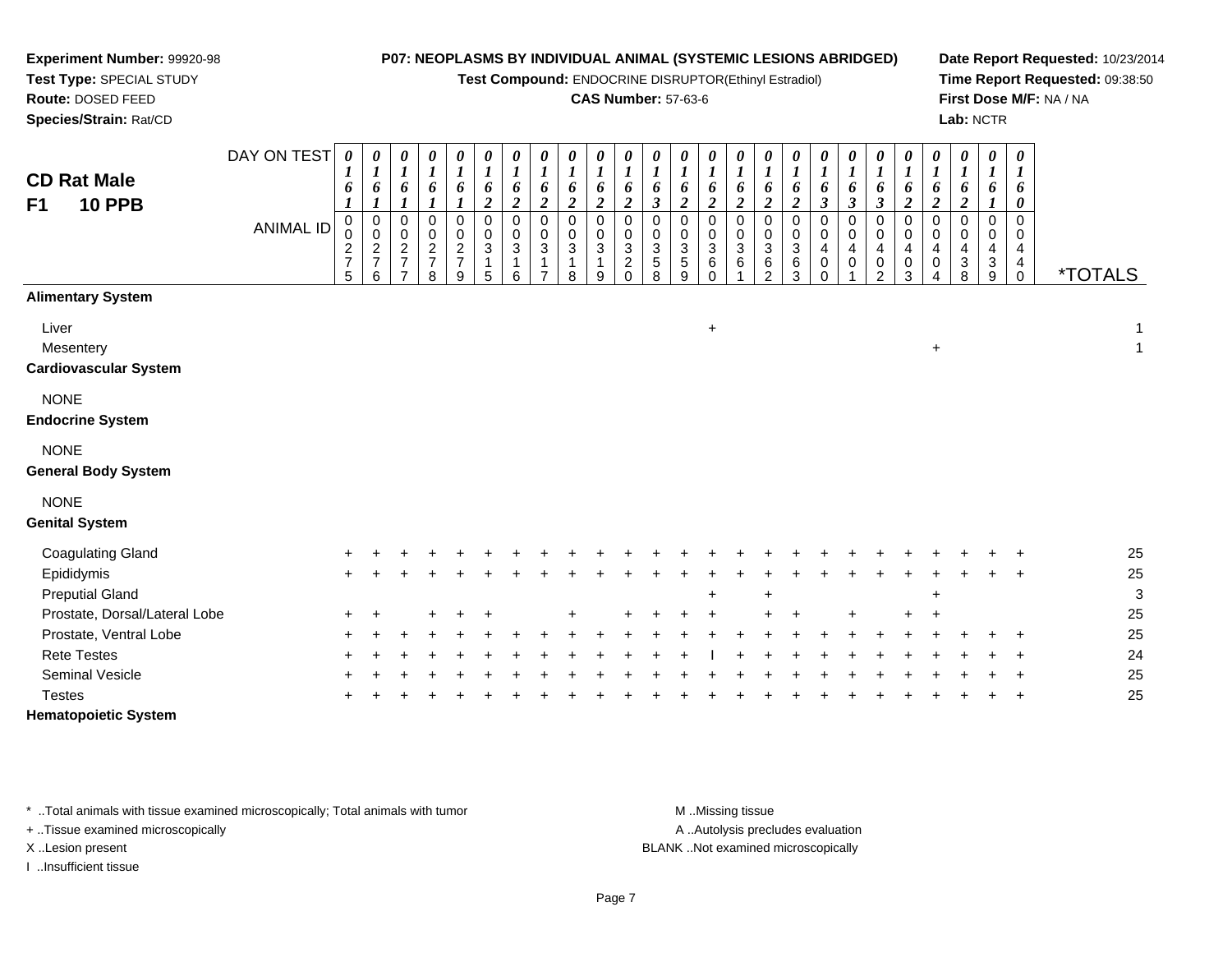**Test Compound:** ENDOCRINE DISRUPTOR(Ethinyl Estradiol)

#### **CAS Number:** 57-63-6

**Date Report Requested:** 10/23/2014**Time Report Requested:** 09:38:50**First Dose M/F:** NA / NA**Lab:** NCTR

| <b>CD Rat Male</b><br><b>10 PPB</b><br>F <sub>1</sub> | DAY ON TEST<br><b>ANIMAL ID</b> | $\boldsymbol{\theta}$<br>6<br>$\pmb{0}$<br>$\mathsf{O}\xspace$<br>$\frac{2}{7}$<br>5 | $\boldsymbol{\theta}$<br>$\boldsymbol{l}$<br>6<br>$\mathbf 0$<br>$\boldsymbol{0}$<br>$\sqrt{2}$<br>$\overline{7}$<br>6 | 0<br>$\boldsymbol{l}$<br>6<br>0<br>$\pmb{0}$<br>$\sqrt{2}$<br>$\overline{7}$<br>$\overline{7}$ | $\boldsymbol{\theta}$<br>$\boldsymbol{l}$<br>6<br>0<br>$\pmb{0}$<br>$\frac{2}{7}$<br>8 | 0<br>$\boldsymbol{l}$<br>6<br>0<br>$\pmb{0}$<br>$\frac{2}{7}$<br>9 | $\boldsymbol{\theta}$<br>$\boldsymbol{l}$<br>6<br>$\boldsymbol{2}$<br>$\pmb{0}$<br>$\mathbf 0$<br>$\sqrt{3}$<br>$\mathbf{1}$<br>5 | 0<br>$\boldsymbol{l}$<br>6<br>$\boldsymbol{2}$<br>0<br>$\pmb{0}$<br>$\ensuremath{\mathsf{3}}$<br>$\mathbf 1$<br>6 | $\boldsymbol{\theta}$<br>$\mathbf{I}$<br>6<br>2<br>0<br>$\mathbf 0$<br>$\sqrt{3}$<br>1<br>⇁ | 0<br>6<br>2<br>0<br>0<br>3<br>8 | $\pmb{\theta}$<br>$\boldsymbol{l}$<br>6<br>$\boldsymbol{2}$<br>$\mathbf 0$<br>$\mathbf 0$<br>$\sqrt{3}$<br>$\mathbf{1}$<br>9 | 0<br>$\boldsymbol{l}$<br>$\boldsymbol{2}$<br>0<br>$\sqrt{3}$<br>$\overline{c}$<br>$\Omega$ | 0<br>6<br>$\boldsymbol{\beta}$<br>0<br>3<br>$\sqrt{5}$<br>8 | 0<br>6<br>$\boldsymbol{2}$<br>0<br>0<br>3<br>5<br>9 | 0<br>$\mathbf{I}$<br>6<br>$\boldsymbol{2}$<br>$\Omega$<br>$\mathbf 0$<br>$\sqrt{3}$<br>6<br>$\Omega$ | 0<br>$\boldsymbol{l}$<br>6<br>$\boldsymbol{2}$<br>0<br>$\pmb{0}$<br>$\sqrt{3}$<br>6 | 0<br>$\mathbf{I}$<br>6<br>$\boldsymbol{2}$<br>0<br>$\mathbf 0$<br>$\sqrt{3}$<br>6<br>2 | 0<br>$\boldsymbol{l}$<br>6<br>$\boldsymbol{2}$<br>0<br>0<br>$\sqrt{3}$<br>$\,6$<br>3 | $\pmb{\theta}$<br>$\boldsymbol{l}$<br>6<br>$\boldsymbol{\beta}$<br>0<br>0<br>4<br>$\mathbf 0$<br>$\Omega$ | 0<br>$\boldsymbol{l}$<br>6<br>$\boldsymbol{\beta}$<br>0<br>0<br>4<br>0 | $\boldsymbol{\theta}$<br>$\boldsymbol{l}$<br>6<br>$\mathfrak{z}$<br>0<br>0<br>4<br>$\pmb{0}$<br>$\mathcal{P}$ | 0<br>6<br>$\boldsymbol{2}$<br>0<br>$\pmb{0}$<br>4<br>0<br>3 | 0<br>1<br>6<br>$\boldsymbol{2}$<br>0<br>$\mathbf 0$<br>4<br>0<br>4 | 0<br>$\boldsymbol{l}$<br>6<br>$\boldsymbol{2}$<br>$\mathbf 0$<br>$\mathbf 0$<br>$\overline{\mathbf{4}}$<br>$\ensuremath{\mathsf{3}}$<br>8 | $\pmb{\theta}$<br>$\boldsymbol{l}$<br>6<br>$\mathbf 0$<br>$\mathbf 0$<br>$\overline{4}$<br>$\sqrt{3}$<br>$9\,$ | 0<br>$\boldsymbol{l}$<br>6<br>0<br>$\Omega$<br>0<br>4<br>4<br>$\Omega$ | <i><b>*TOTALS</b></i> |
|-------------------------------------------------------|---------------------------------|--------------------------------------------------------------------------------------|------------------------------------------------------------------------------------------------------------------------|------------------------------------------------------------------------------------------------|----------------------------------------------------------------------------------------|--------------------------------------------------------------------|-----------------------------------------------------------------------------------------------------------------------------------|-------------------------------------------------------------------------------------------------------------------|---------------------------------------------------------------------------------------------|---------------------------------|------------------------------------------------------------------------------------------------------------------------------|--------------------------------------------------------------------------------------------|-------------------------------------------------------------|-----------------------------------------------------|------------------------------------------------------------------------------------------------------|-------------------------------------------------------------------------------------|----------------------------------------------------------------------------------------|--------------------------------------------------------------------------------------|-----------------------------------------------------------------------------------------------------------|------------------------------------------------------------------------|---------------------------------------------------------------------------------------------------------------|-------------------------------------------------------------|--------------------------------------------------------------------|-------------------------------------------------------------------------------------------------------------------------------------------|----------------------------------------------------------------------------------------------------------------|------------------------------------------------------------------------|-----------------------|
| <b>NONE</b><br><b>Integumentary System</b>            |                                 |                                                                                      |                                                                                                                        |                                                                                                |                                                                                        |                                                                    |                                                                                                                                   |                                                                                                                   |                                                                                             |                                 |                                                                                                                              |                                                                                            |                                                             |                                                     |                                                                                                      |                                                                                     |                                                                                        |                                                                                      |                                                                                                           |                                                                        |                                                                                                               |                                                             |                                                                    |                                                                                                                                           |                                                                                                                |                                                                        |                       |
| Mammary Gland<br><b>Musculoskeletal System</b>        |                                 | $\ddot{}$                                                                            |                                                                                                                        |                                                                                                |                                                                                        |                                                                    |                                                                                                                                   |                                                                                                                   |                                                                                             |                                 |                                                                                                                              |                                                                                            |                                                             |                                                     |                                                                                                      |                                                                                     |                                                                                        |                                                                                      |                                                                                                           |                                                                        |                                                                                                               |                                                             |                                                                    |                                                                                                                                           |                                                                                                                |                                                                        | 25                    |
| <b>NONE</b><br><b>Nervous System</b>                  |                                 |                                                                                      |                                                                                                                        |                                                                                                |                                                                                        |                                                                    |                                                                                                                                   |                                                                                                                   |                                                                                             |                                 |                                                                                                                              |                                                                                            |                                                             |                                                     |                                                                                                      |                                                                                     |                                                                                        |                                                                                      |                                                                                                           |                                                                        |                                                                                                               |                                                             |                                                                    |                                                                                                                                           |                                                                                                                |                                                                        |                       |
| <b>NONE</b><br><b>Respiratory System</b>              |                                 |                                                                                      |                                                                                                                        |                                                                                                |                                                                                        |                                                                    |                                                                                                                                   |                                                                                                                   |                                                                                             |                                 |                                                                                                                              |                                                                                            |                                                             |                                                     |                                                                                                      |                                                                                     |                                                                                        |                                                                                      |                                                                                                           |                                                                        |                                                                                                               |                                                             |                                                                    |                                                                                                                                           |                                                                                                                |                                                                        |                       |
| <b>NONE</b><br><b>Special Senses System</b>           |                                 |                                                                                      |                                                                                                                        |                                                                                                |                                                                                        |                                                                    |                                                                                                                                   |                                                                                                                   |                                                                                             |                                 |                                                                                                                              |                                                                                            |                                                             |                                                     |                                                                                                      |                                                                                     |                                                                                        |                                                                                      |                                                                                                           |                                                                        |                                                                                                               |                                                             |                                                                    |                                                                                                                                           |                                                                                                                |                                                                        |                       |
| <b>NONE</b><br><b>Urinary System</b>                  |                                 |                                                                                      |                                                                                                                        |                                                                                                |                                                                                        |                                                                    |                                                                                                                                   |                                                                                                                   |                                                                                             |                                 |                                                                                                                              |                                                                                            |                                                             |                                                     |                                                                                                      |                                                                                     |                                                                                        |                                                                                      |                                                                                                           |                                                                        |                                                                                                               |                                                             |                                                                    |                                                                                                                                           |                                                                                                                |                                                                        |                       |
| Kidney<br><b>SYSTEMIC LESIONS</b>                     |                                 |                                                                                      |                                                                                                                        |                                                                                                |                                                                                        |                                                                    |                                                                                                                                   |                                                                                                                   |                                                                                             |                                 |                                                                                                                              |                                                                                            |                                                             |                                                     |                                                                                                      |                                                                                     |                                                                                        |                                                                                      |                                                                                                           |                                                                        |                                                                                                               |                                                             |                                                                    |                                                                                                                                           |                                                                                                                |                                                                        | 25                    |
| Multiple Organ                                        |                                 |                                                                                      |                                                                                                                        |                                                                                                |                                                                                        |                                                                    |                                                                                                                                   |                                                                                                                   |                                                                                             |                                 |                                                                                                                              |                                                                                            |                                                             |                                                     |                                                                                                      |                                                                                     |                                                                                        |                                                                                      |                                                                                                           |                                                                        |                                                                                                               |                                                             |                                                                    |                                                                                                                                           |                                                                                                                |                                                                        | 25                    |

\* ..Total animals with tissue examined microscopically; Total animals with tumor **M** . Missing tissue M ..Missing tissue A ..Autolysis precludes evaluation + ..Tissue examined microscopically X ..Lesion present BLANK ..Not examined microscopicallyI ..Insufficient tissue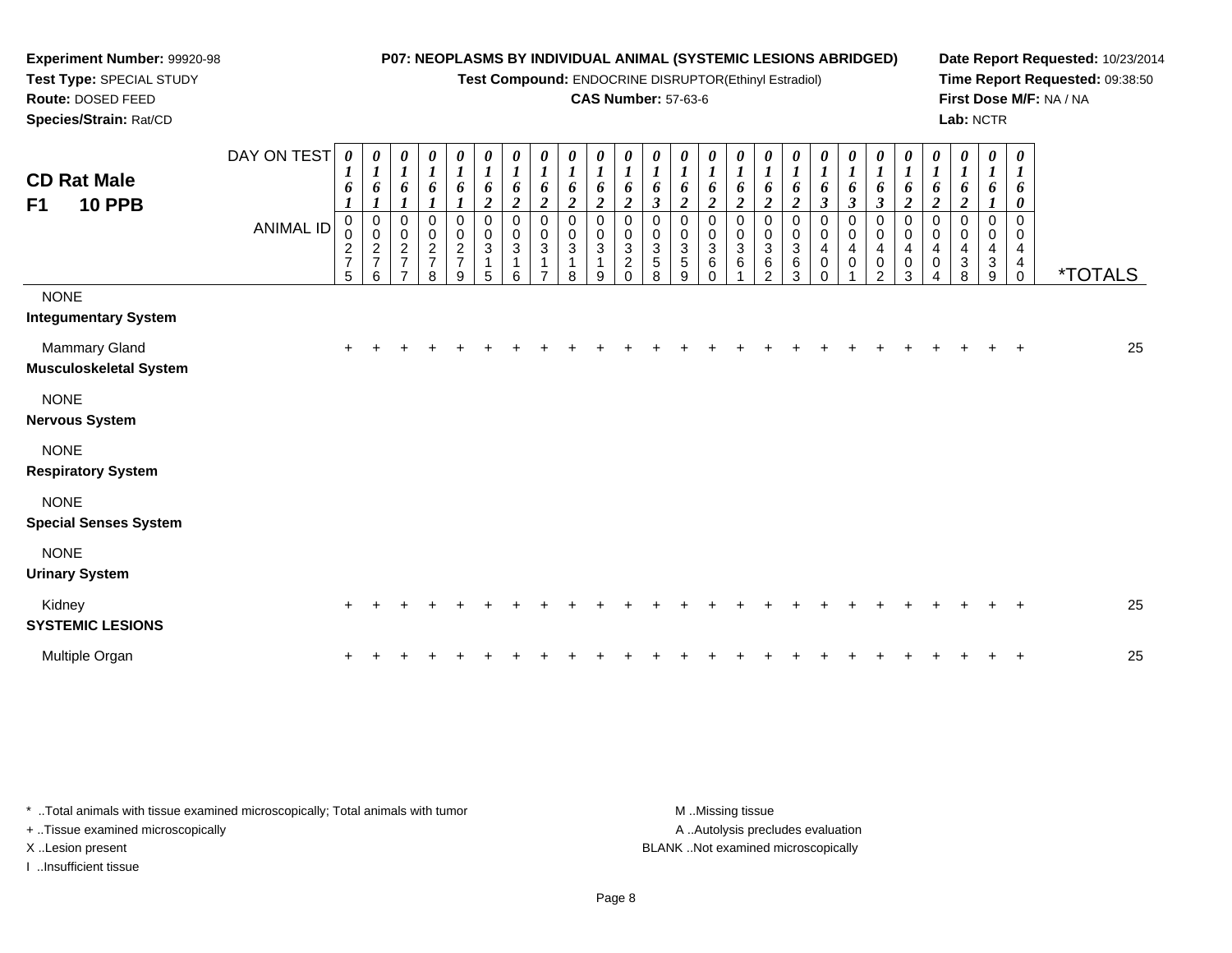#### **Experiment Number:** 99920-98**Test Type:** SPECIAL STUDY**Route:** DOSED FEED **Species/Strain:** Rat/CD**P07: NEOPLASMS BY INDIVIDUAL ANIMAL (SYSTEMIC LESIONS ABRIDGED)Test Compound:** ENDOCRINE DISRUPTOR(Ethinyl Estradiol)**CAS Number:** 57-63-6**Date Report Requested:** 10/23/2014**Time Report Requested:** 09:38:50**First Dose M/F:** NA / NA**Lab:** NCTRDAY ON TEST**CD Rat Male F1 50 PPB**ANIMAL ID*0 0 9 8* 0 0 2 3 1*0 1 6 1* 00<br>28<br>0 *0 1 6 1* 0 0 2 8 1*0 1 6 1* 0 0 2 8 2*0 1 6 1* 0 0 2 8 3*0 1 6 1* 0 0 2 8 4*0 1 6 1* 0 0 3 2 1*0 1 6 1* 0 0 3 2 2*0 1 6 1* 0 0 3 2 3*0 1 6 1* 0 0 3 2 4*0 1 6 1* 0 0 3 2 5*0 1 6 0* 0 0 3 2 6*0 1 6 2* 0 0 3 6 4*0 1 6 2* 0 0 3 6 5*0 1 6 2* 0 0 3 6 6*0 1 6 2* 0 0 3 6 7*0 1 6 2* 0 0 3 6 8*0 1 6 3* 0 0 4 0 5*0 1 6 3* 0 0 4 0 6*0 1 6 2* 0 0 4 0 7*0 1 6 2* 0 0 4 0 8*0 1 6 2* 0 0 4 0 9*0 1 6 2* 0 0 4 1 0*0 1 6 2* 0 0 4 4 1*0 1 6 2* 0 0 4 4 2*0 1 6 2* 0 0 4 4 $\dot{3}$ 3 \*TOTALS**Alimentary SystemEsophagus**  $\mathsf{S}$  +  $\ddot{\phantom{a}}$ Liver $\mathsf{r}$  + <sup>+</sup> <sup>+</sup> <sup>+</sup> <sup>+</sup> <sup>+</sup> <sup>+</sup> <sup>+</sup> <sup>+</sup> <sup>+</sup> <sup>+</sup> <sup>+</sup> <sup>+</sup> <sup>+</sup> <sup>+</sup> <sup>+</sup> <sup>+</sup> <sup>+</sup> <sup>+</sup> <sup>+</sup> <sup>+</sup> <sup>+</sup> <sup>+</sup> <sup>+</sup> <sup>+</sup> <sup>+</sup> <sup>26</sup> Oral Mucosa $\overline{a}$  a  $\overline{1}$ Pancreas <sup>+</sup> $\ddot{\phantom{a}}$ **Cardiovascular System**Blood Vessel <sup>+</sup> $\ddot{\phantom{a}}$ **Heart**  $\frac{1}{2}$  $\ddot{\phantom{a}}$ **Endocrine System**Adrenal Cortex $\mathsf{x}$  + <sup>+</sup> <sup>+</sup> <sup>+</sup> <sup>+</sup> <sup>+</sup> <sup>+</sup> <sup>+</sup> <sup>+</sup> <sup>+</sup> <sup>+</sup> <sup>+</sup> <sup>+</sup> <sup>+</sup> <sup>+</sup> <sup>+</sup> <sup>+</sup> <sup>+</sup> <sup>+</sup> <sup>+</sup> <sup>+</sup> <sup>+</sup> <sup>+</sup> <sup>+</sup> <sup>+</sup> <sup>+</sup> <sup>26</sup> Adrenal Medullaa  $+$  <sup>+</sup> <sup>+</sup> <sup>+</sup> <sup>+</sup> <sup>+</sup> <sup>+</sup> <sup>+</sup> <sup>+</sup> <sup>+</sup> <sup>+</sup> <sup>+</sup> <sup>+</sup> <sup>+</sup> <sup>+</sup> <sup>+</sup> <sup>+</sup> <sup>+</sup> <sup>+</sup> <sup>+</sup> <sup>+</sup> <sup>+</sup> <sup>+</sup> <sup>+</sup> <sup>+</sup> <sup>+</sup> <sup>26</sup> Pituitary Glandd  $+$  <sup>+</sup> <sup>+</sup> <sup>+</sup> <sup>+</sup> <sup>+</sup> <sup>+</sup> <sup>+</sup> <sup>+</sup> <sup>+</sup> <sup>+</sup> <sup>+</sup> <sup>+</sup> <sup>+</sup> <sup>+</sup> <sup>+</sup> <sup>+</sup> <sup>+</sup> <sup>+</sup> <sup>+</sup> <sup>+</sup> <sup>+</sup> <sup>+</sup> <sup>+</sup> <sup>+</sup> <sup>+</sup> <sup>26</sup> Thyroid Gland $\alpha$  + <sup>+</sup> <sup>+</sup> <sup>+</sup> <sup>+</sup> <sup>+</sup> <sup>+</sup> <sup>+</sup> <sup>+</sup> <sup>+</sup> <sup>+</sup> <sup>+</sup> <sup>+</sup> <sup>+</sup> <sup>+</sup> <sup>+</sup> <sup>+</sup> <sup>+</sup> <sup>+</sup> <sup>+</sup> <sup>+</sup> <sup>+</sup> <sup>+</sup> <sup>+</sup> <sup>+</sup> <sup>+</sup> <sup>26</sup> **General Body System**NONE **Genital System**Coagulating Gland $\alpha$  + <sup>+</sup> <sup>+</sup> <sup>+</sup> <sup>+</sup> <sup>+</sup> <sup>+</sup> <sup>+</sup> <sup>+</sup> <sup>+</sup> <sup>+</sup> <sup>+</sup> <sup>+</sup> <sup>+</sup> <sup>+</sup> <sup>+</sup> <sup>+</sup> <sup>+</sup> <sup>+</sup> <sup>+</sup> <sup>+</sup> <sup>+</sup> <sup>+</sup> <sup>+</sup> <sup>+</sup> <sup>+</sup> <sup>26</sup> Epididymis $\mathsf{S}$  + <sup>+</sup> <sup>+</sup> <sup>+</sup> <sup>+</sup> <sup>+</sup> <sup>+</sup> <sup>+</sup> <sup>+</sup> <sup>+</sup> <sup>+</sup> <sup>+</sup> <sup>+</sup> <sup>+</sup> <sup>+</sup> <sup>+</sup> <sup>+</sup> <sup>+</sup> <sup>+</sup> <sup>+</sup> <sup>+</sup> <sup>+</sup> <sup>+</sup> <sup>+</sup> <sup>+</sup> <sup>+</sup> <sup>26</sup> Preputial Gland $\alpha$  +  $\overline{1}$ Prostate, Dorsal/Lateral Lobe

\* ..Total animals with tissue examined microscopically; Total animals with tumor M ...Missing tissue M ...Missing tissue A ..Autolysis precludes evaluation + ..Tissue examined microscopically X ..Lesion present BLANK ..Not examined microscopicallyI ..Insufficient tissue

e +

<sup>+</sup> <sup>+</sup> <sup>+</sup> <sup>+</sup> <sup>+</sup> <sup>+</sup> <sup>+</sup> <sup>+</sup> <sup>+</sup> <sup>+</sup> <sup>+</sup> <sup>+</sup> <sup>+</sup> <sup>+</sup> <sup>+</sup> <sup>+</sup> <sup>+</sup> <sup>+</sup> <sup>+</sup> <sup>+</sup> <sup>+</sup> <sup>26</sup>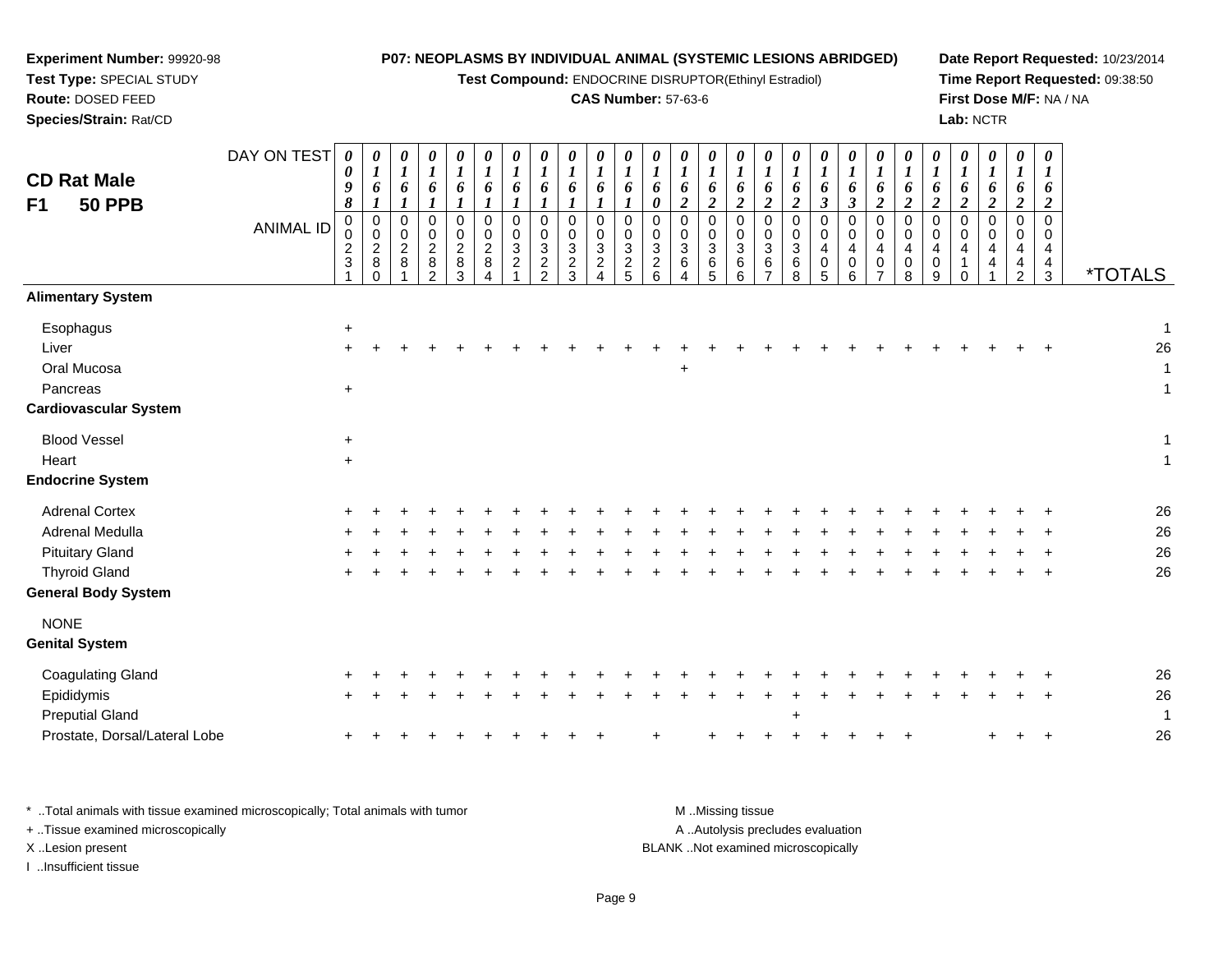**Test Compound:** ENDOCRINE DISRUPTOR(Ethinyl Estradiol)

#### **CAS Number:** 57-63-6

**Date Report Requested:** 10/23/2014**Time Report Requested:** 09:38:51**First Dose M/F:** NA / NA**Lab:** NCTR

| Species/Strain: Rat/CD                                |             |                            |                                       |                           |                                 |                                             |                       |             |                     |                       |               |                    |                                               |                       |                       |                       |                       |                       |        |                  |                                           |                       |                       | Lab: NCTR |          |                       |                                            |                       |
|-------------------------------------------------------|-------------|----------------------------|---------------------------------------|---------------------------|---------------------------------|---------------------------------------------|-----------------------|-------------|---------------------|-----------------------|---------------|--------------------|-----------------------------------------------|-----------------------|-----------------------|-----------------------|-----------------------|-----------------------|--------|------------------|-------------------------------------------|-----------------------|-----------------------|-----------|----------|-----------------------|--------------------------------------------|-----------------------|
|                                                       | DAY ON TEST | $\boldsymbol{\theta}$<br>0 | $\boldsymbol{\theta}$<br>$\mathbf{I}$ | $\boldsymbol{\theta}$     | $\boldsymbol{\theta}$           | $\boldsymbol{\theta}$                       | $\boldsymbol{U}$      | $\theta$    | $\theta$            | $\boldsymbol{\theta}$ |               | $\theta$           | $\boldsymbol{\theta}$                         | $\boldsymbol{\theta}$ | $\boldsymbol{\theta}$ | $\boldsymbol{\theta}$ | $\boldsymbol{\theta}$ | $\boldsymbol{\theta}$ | U      | $\theta$         | $\boldsymbol{\theta}$                     | $\boldsymbol{\theta}$ | $\boldsymbol{\theta}$ | $\theta$  | $\theta$ | $\boldsymbol{\theta}$ | $\boldsymbol{\theta}$                      |                       |
| <b>CD Rat Male</b><br><b>50 PPB</b><br>F <sub>1</sub> |             | 9<br>8                     | $\bm{o}$                              | $\bm{o}$                  | 6                               | $\bm{o}$                                    |                       |             | o                   |                       |               |                    | 0                                             | $\bm{o}$              |                       |                       |                       | ◢                     | o<br>J | $\bm{o}$<br>J    | $\bm{o}$<br>$\overline{2}$                | 0<br>$\epsilon$       |                       |           | ◢        | o<br>◢                | O                                          |                       |
|                                                       | ANIMAL ID   | 0<br>$\frac{2}{3}$         | 0<br>0<br>$\frac{2}{8}$               | 0<br>0<br>$\sqrt{2}$<br>8 | 0<br>$\pmb{0}$<br>$\frac{2}{8}$ | 0<br>$\pmb{0}$<br>$\overline{2}$<br>$\bf 8$ | $\boldsymbol{2}$<br>8 | 3<br>$\sim$ | 3<br>$\overline{c}$ | 3<br>$\sim$           | 3<br>$\Omega$ | 0<br>3<br>$\Omega$ | $\ensuremath{\mathsf{3}}$<br>$\boldsymbol{2}$ | 3<br>6                | 3                     | 3<br>6                | 3<br>6                | 0<br>0<br>3<br>6      | 4      | 0<br>0<br>4<br>0 | 0<br>$\boldsymbol{0}$<br>4<br>$\mathbf 0$ | 0<br>4<br>0           |                       |           | 4        | 0<br>0<br>4<br>4      | 0<br>0<br>$\overline{4}$<br>$\overline{4}$ |                       |
|                                                       |             |                            |                                       |                           |                                 |                                             |                       |             | $\sim$              |                       |               |                    |                                               |                       |                       |                       |                       |                       |        | 6                |                                           | 8                     |                       |           |          | 2                     | 3                                          | <i><b>*TOTALS</b></i> |
| Prostate, Ventral Lobe                                |             |                            |                                       |                           |                                 |                                             |                       |             |                     |                       |               |                    |                                               |                       |                       |                       |                       |                       |        |                  |                                           |                       |                       |           |          |                       | $\div$                                     | 26                    |
| <b>Rete Testes</b>                                    |             |                            |                                       |                           |                                 |                                             |                       |             |                     |                       |               |                    |                                               |                       |                       |                       |                       |                       |        |                  |                                           |                       |                       |           |          |                       |                                            | 25                    |
| Seminal Vesicle                                       |             |                            |                                       |                           |                                 |                                             |                       |             |                     |                       |               |                    |                                               |                       |                       |                       |                       |                       |        |                  |                                           |                       |                       |           |          |                       |                                            | 26                    |
| <b>Testes</b>                                         |             |                            |                                       |                           |                                 |                                             |                       |             |                     |                       |               |                    |                                               |                       |                       |                       |                       |                       |        |                  |                                           |                       |                       |           |          |                       | $\div$                                     | 26                    |
| <b>Hematopoietic System</b>                           |             |                            |                                       |                           |                                 |                                             |                       |             |                     |                       |               |                    |                                               |                       |                       |                       |                       |                       |        |                  |                                           |                       |                       |           |          |                       |                                            |                       |
| <b>Bone Marrow</b>                                    |             |                            |                                       |                           |                                 |                                             |                       |             |                     |                       |               |                    |                                               |                       |                       |                       |                       |                       |        |                  |                                           |                       |                       |           |          |                       |                                            | 26                    |
| $\sim$ $\sim$                                         |             |                            |                                       |                           |                                 |                                             |                       |             |                     |                       |               |                    |                                               |                       |                       |                       |                       |                       |        |                  |                                           |                       |                       |           |          |                       |                                            | $\sim$                |

| Spleen<br>Thymus<br><b>Integumentary System</b>                 | $+$<br>$+$       | $+$<br>$\ddot{}$ | $+$<br>$\pm$ | $\div$ |  | ÷ |  |  | ÷. | ÷ | ÷ | ÷ | $\div$ |  | ÷ | ÷.<br>$\overline{ }$ | $+$<br>$+$ | $+$<br>$+$ | 26<br>26             |
|-----------------------------------------------------------------|------------------|------------------|--------------|--------|--|---|--|--|----|---|---|---|--------|--|---|----------------------|------------|------------|----------------------|
| <b>Mammary Gland</b><br>Skin<br><b>Musculoskeletal System</b>   | $+$<br>$+$       |                  |              |        |  |   |  |  |    |   |   |   |        |  |   |                      | $+$        | $+$        | 26<br>$\overline{A}$ |
| Bone<br><b>Nervous System</b>                                   | $+$              |                  |              |        |  |   |  |  |    |   |   |   |        |  |   |                      | $+$        | $+$        | 26                   |
| <b>Brain</b><br><b>Spinal Cord</b><br><b>Respiratory System</b> | $\ddot{}$<br>$+$ |                  |              |        |  |   |  |  |    |   |   |   |        |  |   |                      |            |            | -4                   |
| Lung<br>Trachea                                                 | $+$<br>$+$       |                  |              |        |  |   |  |  |    |   |   |   |        |  |   |                      |            |            | -1                   |

\* ..Total animals with tissue examined microscopically; Total animals with tumor **M** ...Missing tissue M ...Missing tissue

+ ..Tissue examined microscopically

**Experiment Number:** 99920-98**Test Type:** SPECIAL STUDY**Route:** DOSED FEED

I ..Insufficient tissue

A ..Autolysis precludes evaluation

X ..Lesion present BLANK ..Not examined microscopically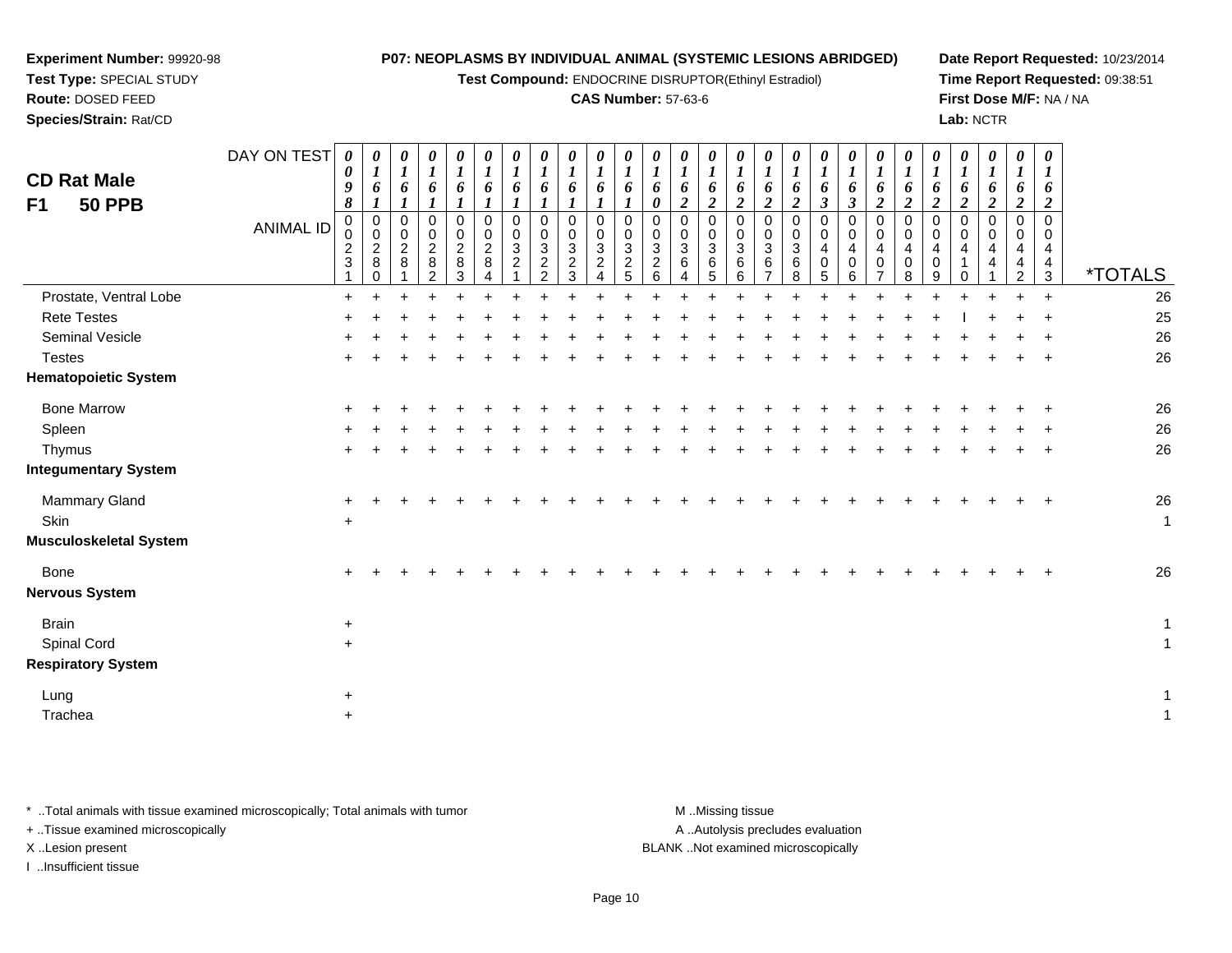| <b>Experiment Number: 99920-98</b><br>Test Type: SPECIAL STUDY<br>Route: DOSED FEED<br>Species/Strain: Rat/CD                       |                                 |                                 |                                              |                                                   |                                                     |                                                                       |                    |                                                        |                                        |             |                                   |        | <b>CAS Number: 57-63-6</b>           |                  | <b>P07: NEOPLASMS BY INDIVIDUAL ANIMAL (SYSTEMIC LESIONS ABRIDGED)</b><br>Test Compound: ENDOCRINE DISRUPTOR(Ethinyl Estradiol) |                                      |   |   |                         |   |   | Lab: NCTR |             |                    |                  | Date Report Requested: 10/23/2014<br>Time Report Requested: 09:38:51<br>First Dose M/F: NA / NA |
|-------------------------------------------------------------------------------------------------------------------------------------|---------------------------------|---------------------------------|----------------------------------------------|---------------------------------------------------|-----------------------------------------------------|-----------------------------------------------------------------------|--------------------|--------------------------------------------------------|----------------------------------------|-------------|-----------------------------------|--------|--------------------------------------|------------------|---------------------------------------------------------------------------------------------------------------------------------|--------------------------------------|---|---|-------------------------|---|---|-----------|-------------|--------------------|------------------|-------------------------------------------------------------------------------------------------|
| <b>CD Rat Male</b><br><b>50 PPB</b><br>F <sub>1</sub>                                                                               | DAY ON TEST<br><b>ANIMAL ID</b> | $\boldsymbol{\theta}$<br>0<br>2 | $\boldsymbol{\theta}$<br>$\overline{c}$<br>8 | $\boldsymbol{\theta}$<br>0<br>$\overline{c}$<br>8 | $\boldsymbol{\theta}$<br>0<br>$\boldsymbol{2}$<br>8 | $\boldsymbol{\theta}$<br>o<br>$\mathbf 0$<br>$\overline{c}$<br>8<br>3 | U<br>$\Omega$<br>3 | $\theta$<br>0<br>3<br>$\overline{c}$<br>$\mathfrak{p}$ | $\boldsymbol{\theta}$<br>$\Omega$<br>3 | 0<br>0<br>3 | 3<br>$\overline{\mathbf{c}}$<br>5 | 3<br>6 | $\boldsymbol{\theta}$<br>0<br>3<br>6 | 0<br>0<br>3<br>6 | $\theta$<br>6<br>0<br>3<br>6<br>6                                                                                               | $\boldsymbol{\theta}$<br>0<br>3<br>6 | я | 0 | $\theta$<br>0<br>0<br>6 | 8 | 9 |           | 0<br>4<br>4 | $\theta$<br>4<br>2 | 0<br>0<br>4<br>3 | <i><b>*TOTALS</b></i>                                                                           |
| <b>Special Senses System</b><br><b>NONE</b><br><b>Urinary System</b><br>Kidney<br><b>Urinary Bladder</b><br><b>SYSTEMIC LESIONS</b> |                                 | $\ddot{}$                       |                                              |                                                   |                                                     |                                                                       |                    |                                                        |                                        |             |                                   |        |                                      |                  |                                                                                                                                 |                                      |   |   |                         |   |   |           |             |                    |                  | 26                                                                                              |
| Multiple Organ                                                                                                                      |                                 |                                 |                                              |                                                   |                                                     |                                                                       |                    |                                                        |                                        |             |                                   |        |                                      |                  |                                                                                                                                 |                                      |   |   |                         |   |   |           |             |                    |                  | 26                                                                                              |

\*\*\*END OF MALE DATA\*\*\*

\* ..Total animals with tissue examined microscopically; Total animals with tumor M..Missing tissue M ..Missing tissue

+ ..Tissue examined microscopically

I ..Insufficient tissue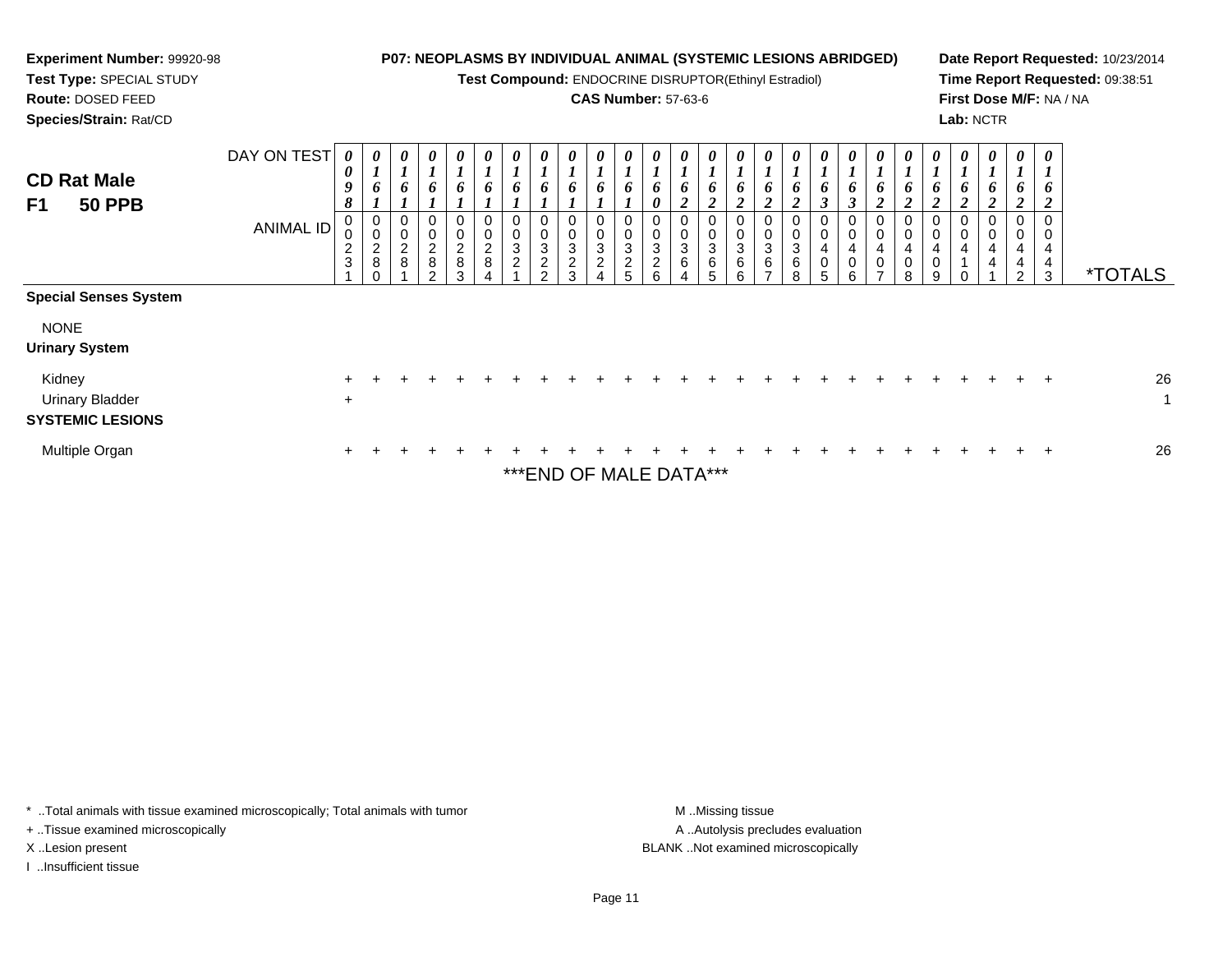**Test Compound:** ENDOCRINE DISRUPTOR(Ethinyl Estradiol)

#### **CAS Number:** 57-63-6

**Date Report Requested:** 10/23/2014**Time Report Requested:** 09:38:51**First Dose M/F:** NA / NA**Lab:** NCTR

| <b>CD Rat Female</b><br><b>CONTROL</b><br>F1 | DAY ON TEST<br><b>ANIMAL ID</b> | $\boldsymbol{\theta}$<br>$\bm{l}$<br>6<br>$\boldsymbol{l}$<br>$\mathbf 0$<br>0<br>$\boldsymbol{2}$<br>$\overline{\mathbf{4}}$<br>4 | 0<br>$\boldsymbol{l}$<br>6<br>$\boldsymbol{l}$<br>$\begin{array}{c} 0 \\ 0 \\ 2 \\ 4 \end{array}$<br>5 | 0<br>$\boldsymbol{l}$<br>6<br>$\boldsymbol{l}$<br>0<br>$\mathbf 0$<br>$\sqrt{2}$<br>$\overline{\mathbf{4}}$<br>$\,6$ | 0<br>$\boldsymbol{l}$<br>6<br>$\boldsymbol{l}$<br>$\pmb{0}$<br>$\pmb{0}$<br>$\overline{2}$<br>$\overline{\mathbf{4}}$<br>$\overline{7}$ | $\boldsymbol{\theta}$<br>$\boldsymbol{l}$<br>6<br>$\boldsymbol{\theta}$<br>$\pmb{0}$<br>$\pmb{0}$<br>$\overline{c}$<br>$\overline{\mathbf{4}}$<br>8 | 0<br>$\boldsymbol{l}$<br>6<br>$\boldsymbol{l}$<br>$\pmb{0}$<br>$\pmb{0}$<br>$\overline{c}$<br>$\bf 8$<br>5 | $\boldsymbol{\theta}$<br>$\boldsymbol{l}$<br>6<br>$\boldsymbol{l}$<br>$\mathbf 0$<br>0<br>$\boldsymbol{2}$<br>8<br>6 | 0<br>$\boldsymbol{l}$<br>6<br>1<br>0<br>0<br>$\boldsymbol{2}$<br>8<br>$\overline{7}$ | $\boldsymbol{\theta}$<br>$\boldsymbol{l}$<br>6<br>$\boldsymbol{l}$<br>$\mathbf 0$<br>0<br>$\boldsymbol{2}$<br>8<br>8 | $\boldsymbol{\theta}$<br>$\boldsymbol{l}$<br>6<br>0<br>0<br>0<br>$\overline{c}$<br>$\bf 8$<br>9 | 0<br>$\boldsymbol{l}$<br>6<br>$\mathbf 0$<br>0<br>$\sqrt{3}$<br>$\sqrt{2}$<br>$\overline{7}$ | 0<br>$\boldsymbol{l}$<br>6<br>$\boldsymbol{l}$<br>$\mathbf 0$<br>0<br>$\sqrt{3}$<br>$\sqrt{2}$<br>8 | 0<br>$\boldsymbol{l}$<br>6<br>1<br>$\mathbf 0$<br>0<br>$\sqrt{3}$<br>$\sqrt{2}$<br>9 | 0<br>$\boldsymbol{l}$<br>6<br>$\mathbf 0$<br>0<br>3<br>$\ensuremath{\mathsf{3}}$<br>$\Omega$ | 0<br>$\boldsymbol{l}$<br>6<br>$\boldsymbol{2}$<br>$\mathbf 0$<br>0<br>$\ensuremath{\mathsf{3}}$<br>$\,6\,$<br>9 | 0<br>$\boldsymbol{l}$<br>5<br>9<br>$\mathbf 0$<br>$\pmb{0}$<br>$\ensuremath{\mathsf{3}}$<br>$\overline{7}$<br>$\Omega$ | 0<br>$\boldsymbol{l}$<br>6<br>$\boldsymbol{2}$<br>$\pmb{0}$<br>$\pmb{0}$<br>$\mathbf{3}$<br>$\overline{7}$ | 0<br>$\boldsymbol{l}$<br>6<br>$\boldsymbol{2}$<br>0<br>$\pmb{0}$<br>$\ensuremath{\mathsf{3}}$<br>$\overline{7}$<br>$\overline{a}$ | 0<br>$\boldsymbol{l}$<br>6<br>$\overline{c}$<br>0<br>$\pmb{0}$<br>$\ensuremath{\mathsf{3}}$<br>$\overline{7}$<br>$\mathbf{3}$ | 0<br>$\boldsymbol{l}$<br>6<br>$\boldsymbol{2}$<br>$\mathbf 0$<br>0<br>4<br>1 | 0<br>$\boldsymbol{l}$<br>6<br>$\boldsymbol{2}$<br>$\pmb{0}$<br>0<br>4<br>1<br>$\overline{2}$ | 0<br>$\boldsymbol{I}$<br>6<br>$\overline{2}$<br>$\mathbf 0$<br>0<br>4<br>1<br>3 | 0<br>$\boldsymbol{l}$<br>6<br>$\boldsymbol{2}$<br>0<br>0 | 0<br>$\boldsymbol{l}$<br>6<br>$\boldsymbol{2}$<br>$\mathbf 0$<br>$\Omega$<br>1<br>5 | $\boldsymbol{\theta}$<br>$\bm{l}$<br>6<br>$\overline{2}$<br>$\mathbf 0$<br>0<br>4<br>$\mathbf{1}$<br>$\,6$ | <i><b>*TOTALS</b></i> |
|----------------------------------------------|---------------------------------|------------------------------------------------------------------------------------------------------------------------------------|--------------------------------------------------------------------------------------------------------|----------------------------------------------------------------------------------------------------------------------|-----------------------------------------------------------------------------------------------------------------------------------------|-----------------------------------------------------------------------------------------------------------------------------------------------------|------------------------------------------------------------------------------------------------------------|----------------------------------------------------------------------------------------------------------------------|--------------------------------------------------------------------------------------|----------------------------------------------------------------------------------------------------------------------|-------------------------------------------------------------------------------------------------|----------------------------------------------------------------------------------------------|-----------------------------------------------------------------------------------------------------|--------------------------------------------------------------------------------------|----------------------------------------------------------------------------------------------|-----------------------------------------------------------------------------------------------------------------|------------------------------------------------------------------------------------------------------------------------|------------------------------------------------------------------------------------------------------------|-----------------------------------------------------------------------------------------------------------------------------------|-------------------------------------------------------------------------------------------------------------------------------|------------------------------------------------------------------------------|----------------------------------------------------------------------------------------------|---------------------------------------------------------------------------------|----------------------------------------------------------|-------------------------------------------------------------------------------------|------------------------------------------------------------------------------------------------------------|-----------------------|
| <b>Alimentary System</b>                     |                                 |                                                                                                                                    |                                                                                                        |                                                                                                                      |                                                                                                                                         |                                                                                                                                                     |                                                                                                            |                                                                                                                      |                                                                                      |                                                                                                                      |                                                                                                 |                                                                                              |                                                                                                     |                                                                                      |                                                                                              |                                                                                                                 |                                                                                                                        |                                                                                                            |                                                                                                                                   |                                                                                                                               |                                                                              |                                                                                              |                                                                                 |                                                          |                                                                                     |                                                                                                            |                       |
| Liver<br><b>Cardiovascular System</b>        |                                 | $\ddot{}$                                                                                                                          |                                                                                                        |                                                                                                                      |                                                                                                                                         |                                                                                                                                                     |                                                                                                            |                                                                                                                      |                                                                                      |                                                                                                                      |                                                                                                 |                                                                                              |                                                                                                     |                                                                                      |                                                                                              |                                                                                                                 |                                                                                                                        |                                                                                                            |                                                                                                                                   |                                                                                                                               |                                                                              |                                                                                              |                                                                                 |                                                          |                                                                                     |                                                                                                            | 25                    |
| <b>NONE</b><br><b>Endocrine System</b>       |                                 |                                                                                                                                    |                                                                                                        |                                                                                                                      |                                                                                                                                         |                                                                                                                                                     |                                                                                                            |                                                                                                                      |                                                                                      |                                                                                                                      |                                                                                                 |                                                                                              |                                                                                                     |                                                                                      |                                                                                              |                                                                                                                 |                                                                                                                        |                                                                                                            |                                                                                                                                   |                                                                                                                               |                                                                              |                                                                                              |                                                                                 |                                                          |                                                                                     |                                                                                                            |                       |
| <b>Adrenal Cortex</b>                        |                                 |                                                                                                                                    |                                                                                                        |                                                                                                                      |                                                                                                                                         |                                                                                                                                                     |                                                                                                            |                                                                                                                      |                                                                                      |                                                                                                                      |                                                                                                 |                                                                                              |                                                                                                     |                                                                                      |                                                                                              |                                                                                                                 |                                                                                                                        |                                                                                                            |                                                                                                                                   |                                                                                                                               |                                                                              |                                                                                              |                                                                                 |                                                          |                                                                                     |                                                                                                            | 25                    |
| Adrenal Medulla                              |                                 |                                                                                                                                    |                                                                                                        |                                                                                                                      |                                                                                                                                         |                                                                                                                                                     |                                                                                                            |                                                                                                                      |                                                                                      |                                                                                                                      |                                                                                                 |                                                                                              |                                                                                                     |                                                                                      |                                                                                              |                                                                                                                 |                                                                                                                        |                                                                                                            |                                                                                                                                   |                                                                                                                               |                                                                              |                                                                                              |                                                                                 |                                                          |                                                                                     |                                                                                                            | 25                    |
| <b>Pituitary Gland</b>                       |                                 |                                                                                                                                    |                                                                                                        |                                                                                                                      |                                                                                                                                         |                                                                                                                                                     |                                                                                                            |                                                                                                                      |                                                                                      |                                                                                                                      |                                                                                                 |                                                                                              |                                                                                                     |                                                                                      |                                                                                              |                                                                                                                 |                                                                                                                        |                                                                                                            |                                                                                                                                   |                                                                                                                               |                                                                              |                                                                                              |                                                                                 |                                                          |                                                                                     |                                                                                                            | 25                    |
| <b>Thyroid Gland</b>                         |                                 |                                                                                                                                    |                                                                                                        |                                                                                                                      |                                                                                                                                         |                                                                                                                                                     |                                                                                                            |                                                                                                                      |                                                                                      |                                                                                                                      |                                                                                                 |                                                                                              |                                                                                                     |                                                                                      |                                                                                              |                                                                                                                 |                                                                                                                        |                                                                                                            |                                                                                                                                   |                                                                                                                               |                                                                              |                                                                                              |                                                                                 |                                                          |                                                                                     |                                                                                                            | 25                    |
| <b>General Body System</b>                   |                                 |                                                                                                                                    |                                                                                                        |                                                                                                                      |                                                                                                                                         |                                                                                                                                                     |                                                                                                            |                                                                                                                      |                                                                                      |                                                                                                                      |                                                                                                 |                                                                                              |                                                                                                     |                                                                                      |                                                                                              |                                                                                                                 |                                                                                                                        |                                                                                                            |                                                                                                                                   |                                                                                                                               |                                                                              |                                                                                              |                                                                                 |                                                          |                                                                                     |                                                                                                            |                       |
| <b>NONE</b>                                  |                                 |                                                                                                                                    |                                                                                                        |                                                                                                                      |                                                                                                                                         |                                                                                                                                                     |                                                                                                            |                                                                                                                      |                                                                                      |                                                                                                                      |                                                                                                 |                                                                                              |                                                                                                     |                                                                                      |                                                                                              |                                                                                                                 |                                                                                                                        |                                                                                                            |                                                                                                                                   |                                                                                                                               |                                                                              |                                                                                              |                                                                                 |                                                          |                                                                                     |                                                                                                            |                       |
| <b>Genital System</b>                        |                                 |                                                                                                                                    |                                                                                                        |                                                                                                                      |                                                                                                                                         |                                                                                                                                                     |                                                                                                            |                                                                                                                      |                                                                                      |                                                                                                                      |                                                                                                 |                                                                                              |                                                                                                     |                                                                                      |                                                                                              |                                                                                                                 |                                                                                                                        |                                                                                                            |                                                                                                                                   |                                                                                                                               |                                                                              |                                                                                              |                                                                                 |                                                          |                                                                                     |                                                                                                            |                       |
| <b>Clitoral Gland</b>                        |                                 |                                                                                                                                    |                                                                                                        |                                                                                                                      |                                                                                                                                         |                                                                                                                                                     |                                                                                                            |                                                                                                                      |                                                                                      |                                                                                                                      |                                                                                                 |                                                                                              |                                                                                                     |                                                                                      |                                                                                              |                                                                                                                 |                                                                                                                        |                                                                                                            |                                                                                                                                   |                                                                                                                               |                                                                              |                                                                                              | $\ddot{}$                                                                       |                                                          |                                                                                     |                                                                                                            | $\mathbf{1}$          |
| Ovary                                        |                                 |                                                                                                                                    |                                                                                                        |                                                                                                                      |                                                                                                                                         |                                                                                                                                                     |                                                                                                            |                                                                                                                      |                                                                                      |                                                                                                                      |                                                                                                 |                                                                                              |                                                                                                     |                                                                                      |                                                                                              |                                                                                                                 |                                                                                                                        |                                                                                                            |                                                                                                                                   |                                                                                                                               |                                                                              |                                                                                              |                                                                                 |                                                          |                                                                                     |                                                                                                            | 25                    |
| Oviduct                                      |                                 |                                                                                                                                    |                                                                                                        |                                                                                                                      |                                                                                                                                         |                                                                                                                                                     |                                                                                                            |                                                                                                                      |                                                                                      |                                                                                                                      |                                                                                                 |                                                                                              |                                                                                                     |                                                                                      |                                                                                              |                                                                                                                 |                                                                                                                        |                                                                                                            |                                                                                                                                   |                                                                                                                               |                                                                              |                                                                                              |                                                                                 |                                                          |                                                                                     |                                                                                                            | 25                    |
| <b>Uterus</b>                                |                                 |                                                                                                                                    |                                                                                                        |                                                                                                                      |                                                                                                                                         |                                                                                                                                                     |                                                                                                            |                                                                                                                      |                                                                                      |                                                                                                                      |                                                                                                 |                                                                                              |                                                                                                     |                                                                                      |                                                                                              |                                                                                                                 |                                                                                                                        |                                                                                                            |                                                                                                                                   |                                                                                                                               |                                                                              |                                                                                              |                                                                                 |                                                          |                                                                                     |                                                                                                            | 25                    |
| Vagina                                       |                                 |                                                                                                                                    |                                                                                                        |                                                                                                                      |                                                                                                                                         |                                                                                                                                                     |                                                                                                            |                                                                                                                      |                                                                                      |                                                                                                                      |                                                                                                 |                                                                                              |                                                                                                     |                                                                                      |                                                                                              |                                                                                                                 |                                                                                                                        |                                                                                                            |                                                                                                                                   |                                                                                                                               |                                                                              |                                                                                              |                                                                                 |                                                          |                                                                                     |                                                                                                            | 24                    |
| <b>Hematopoietic System</b>                  |                                 |                                                                                                                                    |                                                                                                        |                                                                                                                      |                                                                                                                                         |                                                                                                                                                     |                                                                                                            |                                                                                                                      |                                                                                      |                                                                                                                      |                                                                                                 |                                                                                              |                                                                                                     |                                                                                      |                                                                                              |                                                                                                                 |                                                                                                                        |                                                                                                            |                                                                                                                                   |                                                                                                                               |                                                                              |                                                                                              |                                                                                 |                                                          |                                                                                     |                                                                                                            |                       |
| <b>Bone Marrow</b>                           |                                 | +                                                                                                                                  |                                                                                                        |                                                                                                                      |                                                                                                                                         |                                                                                                                                                     |                                                                                                            |                                                                                                                      |                                                                                      |                                                                                                                      |                                                                                                 |                                                                                              |                                                                                                     |                                                                                      |                                                                                              |                                                                                                                 |                                                                                                                        |                                                                                                            |                                                                                                                                   |                                                                                                                               |                                                                              |                                                                                              |                                                                                 |                                                          |                                                                                     |                                                                                                            | 25                    |
|                                              |                                 |                                                                                                                                    |                                                                                                        |                                                                                                                      |                                                                                                                                         |                                                                                                                                                     |                                                                                                            |                                                                                                                      |                                                                                      |                                                                                                                      |                                                                                                 |                                                                                              |                                                                                                     |                                                                                      |                                                                                              |                                                                                                                 |                                                                                                                        |                                                                                                            |                                                                                                                                   |                                                                                                                               |                                                                              |                                                                                              |                                                                                 |                                                          |                                                                                     |                                                                                                            |                       |

\* ..Total animals with tissue examined microscopically; Total animals with tumor **M** . Missing tissue M ..Missing tissue A ..Autolysis precludes evaluation + ..Tissue examined microscopically X ..Lesion present BLANK ..Not examined microscopicallyI ..Insufficient tissue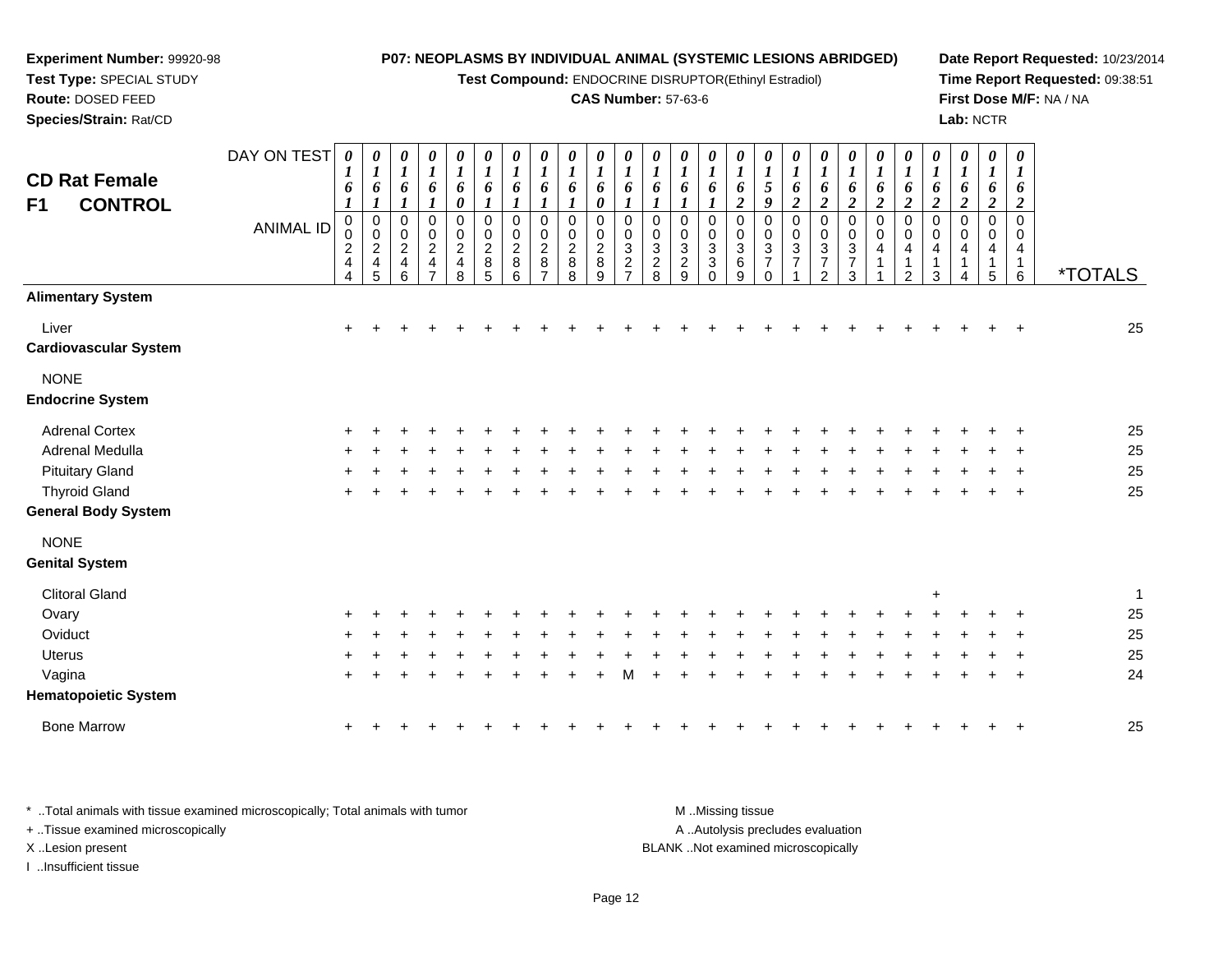**Test Compound:** ENDOCRINE DISRUPTOR(Ethinyl Estradiol)

#### **CAS Number:** 57-63-6

**Date Report Requested:** 10/23/2014**Time Report Requested:** 09:38:51**First Dose M/F:** NA / NA**Lab:** NCTR

| <b>CD Rat Female</b><br>F1<br><b>CONTROL</b>    | DAY ON TEST<br><b>ANIMAL ID</b> | 1<br>6<br>1<br>$\mathbf 0$<br>$\boldsymbol{2}$<br>4<br>4 | 0<br>$\boldsymbol{l}$<br>6<br>1<br>0<br>$\pmb{0}$<br>$\boldsymbol{2}$<br>4<br>5 | 0<br>$\boldsymbol{l}$<br>6<br>0<br>$\pmb{0}$<br>$\overline{c}$<br>$\overline{\mathbf{4}}$<br>6 | 0<br>$\boldsymbol{l}$<br>6<br>$\boldsymbol{l}$<br>0<br>$\pmb{0}$<br>$\sqrt{2}$<br>4<br>$\overline{ }$ | 0<br>$\boldsymbol{l}$<br>6<br>$\boldsymbol{\theta}$<br>0<br>$\,0\,$<br>$\overline{c}$<br>4<br>8 | 0<br>$\boldsymbol{l}$<br>6<br>$\boldsymbol{l}$<br>0<br>$\pmb{0}$<br>$\boldsymbol{2}$<br>$\bf 8$<br>5 | 0<br>$\boldsymbol{l}$<br>6<br>0<br>0<br>$\overline{2}$<br>8<br>6 | 0<br>$\boldsymbol{l}$<br>6<br>1<br>0<br>$\mathbf 0$<br>$\overline{c}$<br>8 | 0<br>1<br>6<br>$\boldsymbol{l}$<br>$\Omega$<br>0<br>$\overline{c}$<br>8<br>8 | 0<br>6<br>0<br>0<br>0<br>$\overline{c}$<br>8<br>9 | 0<br>6<br>0<br>$\pmb{0}$<br>3<br>$\overline{2}$ | 0<br>$\boldsymbol{l}$<br>6<br>1<br>0<br>$\pmb{0}$<br>$\sqrt{3}$<br>$\boldsymbol{2}$<br>8 | 0<br>$\boldsymbol{l}$<br>6<br>1<br>0<br>$\,0\,$<br>$\sqrt{3}$<br>$\overline{c}$<br>9 | 0<br>$\boldsymbol{l}$<br>6<br>0<br>$\,0\,$<br>$\ensuremath{\mathsf{3}}$<br>3<br>$\Omega$ | 0<br>$\boldsymbol{l}$<br>6<br>$\boldsymbol{2}$<br>0<br>0<br>3<br>6<br>9 | 0<br>$\boldsymbol{l}$<br>$\mathfrak{s}$<br>9<br>0<br>$\pmb{0}$<br>$\sqrt{3}$<br>$\overline{7}$<br>0 | $\boldsymbol{\theta}$<br>1<br>6<br>$\boldsymbol{2}$<br>0<br>0<br>$\mathbf{3}$<br>7 | 0<br>$\boldsymbol{l}$<br>6<br>$\boldsymbol{2}$<br>0<br>$\pmb{0}$<br>$\ensuremath{\mathsf{3}}$<br>$\overline{7}$<br>2 | 0<br>$\boldsymbol{l}$<br>6<br>$\overline{2}$<br>0<br>$\pmb{0}$<br>$\ensuremath{\mathsf{3}}$<br>7<br>3 | 0<br>$\boldsymbol{l}$<br>6<br>$\overline{2}$<br>0<br>$\pmb{0}$<br>4 | 0<br>$\boldsymbol{l}$<br>6<br>$\boldsymbol{2}$<br>$\mathbf 0$<br>$\pmb{0}$<br>4<br>-1<br>2 | 0<br>$\boldsymbol{l}$<br>6<br>$\boldsymbol{2}$<br>0<br>0<br>4<br>3 | 0<br>$\boldsymbol{l}$<br>6<br>$\overline{2}$<br>0<br>0<br>4<br>1 | 0<br>$\boldsymbol{l}$<br>6<br>$\boldsymbol{2}$<br>0<br>0<br>4<br>-1<br>5 | $\boldsymbol{\theta}$<br>1<br>6<br>$\overline{2}$<br>$\Omega$<br>0<br>4<br>1<br>6 | <i><b>*TOTALS</b></i> |
|-------------------------------------------------|---------------------------------|----------------------------------------------------------|---------------------------------------------------------------------------------|------------------------------------------------------------------------------------------------|-------------------------------------------------------------------------------------------------------|-------------------------------------------------------------------------------------------------|------------------------------------------------------------------------------------------------------|------------------------------------------------------------------|----------------------------------------------------------------------------|------------------------------------------------------------------------------|---------------------------------------------------|-------------------------------------------------|------------------------------------------------------------------------------------------|--------------------------------------------------------------------------------------|------------------------------------------------------------------------------------------|-------------------------------------------------------------------------|-----------------------------------------------------------------------------------------------------|------------------------------------------------------------------------------------|----------------------------------------------------------------------------------------------------------------------|-------------------------------------------------------------------------------------------------------|---------------------------------------------------------------------|--------------------------------------------------------------------------------------------|--------------------------------------------------------------------|------------------------------------------------------------------|--------------------------------------------------------------------------|-----------------------------------------------------------------------------------|-----------------------|
| Spleen<br>Thymus<br><b>Integumentary System</b> |                                 | +                                                        |                                                                                 |                                                                                                |                                                                                                       |                                                                                                 |                                                                                                      |                                                                  |                                                                            |                                                                              |                                                   |                                                 |                                                                                          |                                                                                      |                                                                                          |                                                                         |                                                                                                     |                                                                                    |                                                                                                                      |                                                                                                       |                                                                     |                                                                                            |                                                                    |                                                                  |                                                                          | $\ddot{}$                                                                         | 25<br>25              |
| Mammary Gland<br>Musculoskeletal System         |                                 | $\ddot{}$                                                |                                                                                 |                                                                                                |                                                                                                       |                                                                                                 |                                                                                                      |                                                                  |                                                                            |                                                                              |                                                   |                                                 |                                                                                          |                                                                                      |                                                                                          |                                                                         |                                                                                                     |                                                                                    |                                                                                                                      |                                                                                                       |                                                                     |                                                                                            |                                                                    |                                                                  |                                                                          | $\mathbf +$                                                                       | 25                    |
| <b>Bone</b><br>Nervous System                   |                                 | $+$                                                      |                                                                                 |                                                                                                |                                                                                                       |                                                                                                 |                                                                                                      |                                                                  |                                                                            |                                                                              |                                                   |                                                 |                                                                                          |                                                                                      |                                                                                          |                                                                         |                                                                                                     |                                                                                    |                                                                                                                      |                                                                                                       |                                                                     |                                                                                            |                                                                    |                                                                  |                                                                          | $\ddot{}$                                                                         | 25                    |
| <b>NONE</b><br><b>Respiratory System</b>        |                                 |                                                          |                                                                                 |                                                                                                |                                                                                                       |                                                                                                 |                                                                                                      |                                                                  |                                                                            |                                                                              |                                                   |                                                 |                                                                                          |                                                                                      |                                                                                          |                                                                         |                                                                                                     |                                                                                    |                                                                                                                      |                                                                                                       |                                                                     |                                                                                            |                                                                    |                                                                  |                                                                          |                                                                                   |                       |
| <b>NONE</b><br><b>Special Senses System</b>     |                                 |                                                          |                                                                                 |                                                                                                |                                                                                                       |                                                                                                 |                                                                                                      |                                                                  |                                                                            |                                                                              |                                                   |                                                 |                                                                                          |                                                                                      |                                                                                          |                                                                         |                                                                                                     |                                                                                    |                                                                                                                      |                                                                                                       |                                                                     |                                                                                            |                                                                    |                                                                  |                                                                          |                                                                                   |                       |
| <b>NONE</b><br><b>Urinary System</b>            |                                 |                                                          |                                                                                 |                                                                                                |                                                                                                       |                                                                                                 |                                                                                                      |                                                                  |                                                                            |                                                                              |                                                   |                                                 |                                                                                          |                                                                                      |                                                                                          |                                                                         |                                                                                                     |                                                                                    |                                                                                                                      |                                                                                                       |                                                                     |                                                                                            |                                                                    |                                                                  |                                                                          |                                                                                   |                       |
| Kidney<br><b>SYSTEMIC LESIONS</b>               |                                 | +                                                        |                                                                                 |                                                                                                |                                                                                                       |                                                                                                 |                                                                                                      |                                                                  |                                                                            |                                                                              |                                                   |                                                 |                                                                                          |                                                                                      |                                                                                          |                                                                         |                                                                                                     |                                                                                    |                                                                                                                      |                                                                                                       |                                                                     |                                                                                            |                                                                    |                                                                  |                                                                          |                                                                                   | 25                    |
| Multiple Organ                                  |                                 | $\ddot{}$                                                |                                                                                 |                                                                                                |                                                                                                       |                                                                                                 |                                                                                                      |                                                                  |                                                                            |                                                                              |                                                   |                                                 |                                                                                          |                                                                                      |                                                                                          |                                                                         |                                                                                                     |                                                                                    |                                                                                                                      |                                                                                                       |                                                                     |                                                                                            |                                                                    |                                                                  |                                                                          |                                                                                   | 25                    |

\* ..Total animals with tissue examined microscopically; Total animals with tumor **M** . Missing tissue M ..Missing tissue A ..Autolysis precludes evaluation + ..Tissue examined microscopically X ..Lesion present BLANK ..Not examined microscopicallyI ..Insufficient tissue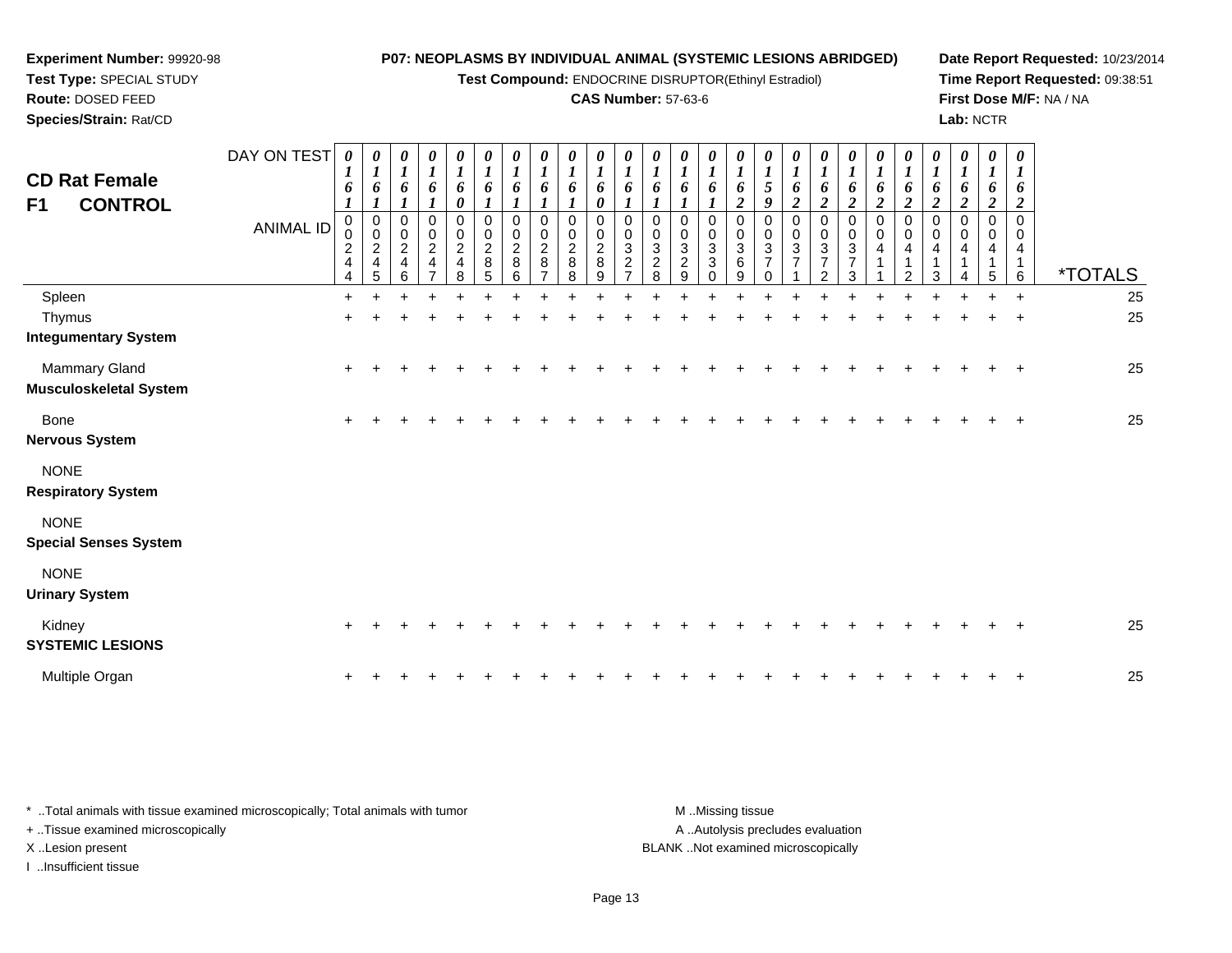**Test Compound:** ENDOCRINE DISRUPTOR(Ethinyl Estradiol)

#### **CAS Number:** 57-63-6

**Date Report Requested:** 10/23/2014**Time Report Requested:** 09:38:51**First Dose M/F:** NA / NA**Lab:** NCTR

| F <sub>1</sub> | <b>CD Rat Female</b><br><b>2.0 PPB</b>             | DAY ON TEST<br><b>ANIMAL ID</b> | $\boldsymbol{\theta}$<br>$\boldsymbol{l}$<br>6<br>$\boldsymbol{0}$<br>0<br>$\overline{c}$<br>$\overline{4}$<br>9 | 0<br>1<br>6<br>$\boldsymbol{l}$<br>$\,0\,$<br>$\mathbf 0$<br>$\overline{c}$<br>5<br>$\Omega$ | 0<br>$\boldsymbol{l}$<br>6<br>0<br>$\,0\,$<br>$\boldsymbol{2}$<br>$\sqrt{5}$ | $\boldsymbol{\theta}$<br>$\boldsymbol{l}$<br>6<br>0<br>0<br>$\frac{2}{5}$ | $\pmb{\theta}$<br>$\boldsymbol{l}$<br>6<br>0<br>$\pmb{0}$<br>$rac{2}{3}$ | $\pmb{\theta}$<br>$\boldsymbol{l}$<br>6<br>$\boldsymbol{2}$<br>0<br>$\pmb{0}$<br>$\overline{c}$<br>$\boldsymbol{9}$<br>$\Omega$ | $\pmb{\theta}$<br>$\boldsymbol{l}$<br>6<br>$\boldsymbol{2}$<br>$\,0\,$<br>$\pmb{0}$<br>$\overline{c}$<br>$\boldsymbol{9}$ | $\boldsymbol{\theta}$<br>$\boldsymbol{l}$<br>6<br>$\boldsymbol{2}$<br>0<br>0<br>$\boldsymbol{2}$<br>$\mathsf g$<br>$\overline{2}$ | $\pmb{\theta}$<br>$\boldsymbol{l}$<br>6<br>0<br>0<br>$\overline{c}$<br>9<br>3 | $\pmb{\theta}$<br>$\boldsymbol{l}$<br>6<br>$\mathbf 0$<br>0<br>$\sqrt{2}$<br>$\boldsymbol{9}$<br>$\Delta$ | $\pmb{\theta}$<br>$\boldsymbol{l}$<br>6<br>$\overline{c}$<br>0<br>0<br>3<br>3 | $\pmb{\theta}$<br>1<br>6<br>$\overline{\mathbf{c}}$<br>0<br>$\pmb{0}$<br>$\sqrt{3}$<br>$\frac{3}{2}$ | $\boldsymbol{\theta}$<br>$\boldsymbol{l}$<br>6<br>$\boldsymbol{2}$<br>0<br>$\mathbf 0$<br>$\sqrt{3}$<br>$\ensuremath{\mathsf{3}}$<br>3 | $\pmb{\theta}$<br>$\boldsymbol{l}$<br>6<br>$\boldsymbol{2}$<br>0<br>$\pmb{0}$<br>$\sqrt{3}$<br>$\ensuremath{\mathsf{3}}$<br>4 | 0<br>$\boldsymbol{l}$<br>6<br>$\boldsymbol{2}$<br>0<br>0<br>3<br>3<br>5 | $\pmb{\theta}$<br>$\boldsymbol{l}$<br>6<br>$\boldsymbol{2}$<br>0<br>0<br>$\ensuremath{\mathsf{3}}$<br>$\frac{3}{6}$ | $\boldsymbol{\theta}$<br>$\boldsymbol{l}$<br>6<br>$\boldsymbol{\beta}$<br>0<br>$\pmb{0}$<br>$\sqrt{3}$<br>$\overline{7}$<br>$\overline{\mathbf{4}}$ | $\pmb{\theta}$<br>$\boldsymbol{l}$<br>6<br>3<br>0<br>$\begin{array}{c} 0 \\ 3 \\ 7 \end{array}$<br>5 | $\boldsymbol{\theta}$<br>$\boldsymbol{l}$<br>6<br>$\boldsymbol{\beta}$<br>0<br>$\pmb{0}$<br>$\frac{3}{7}$<br>$6\phantom{a}$ | 0<br>$\boldsymbol{l}$<br>6<br>$\boldsymbol{2}$<br>$\pmb{0}$<br>$\pmb{0}$<br>$\ensuremath{\mathsf{3}}$<br>$\overline{7}$<br>$\overline{7}$ | $\pmb{\theta}$<br>$\boldsymbol{l}$<br>6<br>$\boldsymbol{2}$<br>0<br>$\boldsymbol{0}$<br>$\ensuremath{\mathsf{3}}$<br>$\overline{7}$<br>8 | 0<br>$\boldsymbol{l}$<br>6<br>$\boldsymbol{\beta}$<br>0<br>0<br>4<br>1<br>$\overline{7}$ | $\pmb{\theta}$<br>$\boldsymbol{l}$<br>6<br>$\boldsymbol{\beta}$<br>$\mathbf 0$<br>$\Omega$<br>4<br>$\mathbf{1}$<br>8 | $\pmb{\theta}$<br>$\boldsymbol{l}$<br>6<br>$\boldsymbol{\beta}$<br>$\mathbf 0$<br>0<br>4<br>1<br>9 | $\pmb{\theta}$<br>$\boldsymbol{l}$<br>6<br>$\boldsymbol{2}$<br>$\pmb{0}$<br>$\mathbf 0$<br>$\overline{4}$<br>$^2_{\rm 0}$ | <i><b>*TOTALS</b></i> |
|----------------|----------------------------------------------------|---------------------------------|------------------------------------------------------------------------------------------------------------------|----------------------------------------------------------------------------------------------|------------------------------------------------------------------------------|---------------------------------------------------------------------------|--------------------------------------------------------------------------|---------------------------------------------------------------------------------------------------------------------------------|---------------------------------------------------------------------------------------------------------------------------|-----------------------------------------------------------------------------------------------------------------------------------|-------------------------------------------------------------------------------|-----------------------------------------------------------------------------------------------------------|-------------------------------------------------------------------------------|------------------------------------------------------------------------------------------------------|----------------------------------------------------------------------------------------------------------------------------------------|-------------------------------------------------------------------------------------------------------------------------------|-------------------------------------------------------------------------|---------------------------------------------------------------------------------------------------------------------|-----------------------------------------------------------------------------------------------------------------------------------------------------|------------------------------------------------------------------------------------------------------|-----------------------------------------------------------------------------------------------------------------------------|-------------------------------------------------------------------------------------------------------------------------------------------|------------------------------------------------------------------------------------------------------------------------------------------|------------------------------------------------------------------------------------------|----------------------------------------------------------------------------------------------------------------------|----------------------------------------------------------------------------------------------------|---------------------------------------------------------------------------------------------------------------------------|-----------------------|
|                | <b>Alimentary System</b>                           |                                 |                                                                                                                  |                                                                                              |                                                                              |                                                                           |                                                                          |                                                                                                                                 |                                                                                                                           |                                                                                                                                   |                                                                               |                                                                                                           |                                                                               |                                                                                                      |                                                                                                                                        |                                                                                                                               |                                                                         |                                                                                                                     |                                                                                                                                                     |                                                                                                      |                                                                                                                             |                                                                                                                                           |                                                                                                                                          |                                                                                          |                                                                                                                      |                                                                                                    |                                                                                                                           |                       |
| <b>NONE</b>    | <b>Cardiovascular System</b>                       |                                 |                                                                                                                  |                                                                                              |                                                                              |                                                                           |                                                                          |                                                                                                                                 |                                                                                                                           |                                                                                                                                   |                                                                               |                                                                                                           |                                                                               |                                                                                                      |                                                                                                                                        |                                                                                                                               |                                                                         |                                                                                                                     |                                                                                                                                                     |                                                                                                      |                                                                                                                             |                                                                                                                                           |                                                                                                                                          |                                                                                          |                                                                                                                      |                                                                                                    |                                                                                                                           |                       |
| <b>NONE</b>    | <b>Endocrine System</b>                            |                                 |                                                                                                                  |                                                                                              |                                                                              |                                                                           |                                                                          |                                                                                                                                 |                                                                                                                           |                                                                                                                                   |                                                                               |                                                                                                           |                                                                               |                                                                                                      |                                                                                                                                        |                                                                                                                               |                                                                         |                                                                                                                     |                                                                                                                                                     |                                                                                                      |                                                                                                                             |                                                                                                                                           |                                                                                                                                          |                                                                                          |                                                                                                                      |                                                                                                    |                                                                                                                           |                       |
|                | <b>Thyroid Gland</b><br><b>General Body System</b> |                                 |                                                                                                                  |                                                                                              |                                                                              |                                                                           |                                                                          |                                                                                                                                 |                                                                                                                           |                                                                                                                                   |                                                                               |                                                                                                           |                                                                               |                                                                                                      |                                                                                                                                        |                                                                                                                               |                                                                         |                                                                                                                     |                                                                                                                                                     |                                                                                                      |                                                                                                                             |                                                                                                                                           |                                                                                                                                          | $\ddot{}$                                                                                |                                                                                                                      |                                                                                                    |                                                                                                                           | $\mathbf{1}$          |
| <b>NONE</b>    | <b>Genital System</b>                              |                                 |                                                                                                                  |                                                                                              |                                                                              |                                                                           |                                                                          |                                                                                                                                 |                                                                                                                           |                                                                                                                                   |                                                                               |                                                                                                           |                                                                               |                                                                                                      |                                                                                                                                        |                                                                                                                               |                                                                         |                                                                                                                     |                                                                                                                                                     |                                                                                                      |                                                                                                                             |                                                                                                                                           |                                                                                                                                          |                                                                                          |                                                                                                                      |                                                                                                    |                                                                                                                           |                       |
|                | <b>Clitoral Gland</b>                              |                                 | $\ddot{}$                                                                                                        |                                                                                              |                                                                              |                                                                           |                                                                          |                                                                                                                                 |                                                                                                                           |                                                                                                                                   |                                                                               |                                                                                                           |                                                                               | $\ddot{}$                                                                                            |                                                                                                                                        |                                                                                                                               |                                                                         |                                                                                                                     |                                                                                                                                                     |                                                                                                      |                                                                                                                             |                                                                                                                                           |                                                                                                                                          |                                                                                          |                                                                                                                      |                                                                                                    |                                                                                                                           | $\overline{2}$        |
| Ovary          |                                                    |                                 |                                                                                                                  |                                                                                              |                                                                              |                                                                           |                                                                          |                                                                                                                                 |                                                                                                                           |                                                                                                                                   |                                                                               |                                                                                                           |                                                                               |                                                                                                      |                                                                                                                                        |                                                                                                                               |                                                                         |                                                                                                                     |                                                                                                                                                     |                                                                                                      |                                                                                                                             |                                                                                                                                           |                                                                                                                                          |                                                                                          |                                                                                                                      |                                                                                                    |                                                                                                                           | 25                    |
|                | Oviduct                                            |                                 |                                                                                                                  |                                                                                              |                                                                              |                                                                           |                                                                          |                                                                                                                                 |                                                                                                                           |                                                                                                                                   |                                                                               |                                                                                                           |                                                                               |                                                                                                      |                                                                                                                                        |                                                                                                                               |                                                                         |                                                                                                                     |                                                                                                                                                     |                                                                                                      |                                                                                                                             |                                                                                                                                           |                                                                                                                                          |                                                                                          |                                                                                                                      |                                                                                                    |                                                                                                                           | 25                    |
| <b>Uterus</b>  |                                                    |                                 |                                                                                                                  |                                                                                              |                                                                              |                                                                           |                                                                          |                                                                                                                                 |                                                                                                                           |                                                                                                                                   |                                                                               |                                                                                                           |                                                                               |                                                                                                      |                                                                                                                                        |                                                                                                                               |                                                                         |                                                                                                                     |                                                                                                                                                     |                                                                                                      |                                                                                                                             |                                                                                                                                           |                                                                                                                                          |                                                                                          |                                                                                                                      |                                                                                                    |                                                                                                                           | 25                    |
|                | Vagina                                             |                                 |                                                                                                                  |                                                                                              |                                                                              |                                                                           |                                                                          |                                                                                                                                 |                                                                                                                           |                                                                                                                                   |                                                                               |                                                                                                           |                                                                               |                                                                                                      |                                                                                                                                        |                                                                                                                               |                                                                         |                                                                                                                     |                                                                                                                                                     |                                                                                                      |                                                                                                                             |                                                                                                                                           |                                                                                                                                          |                                                                                          |                                                                                                                      |                                                                                                    | $\ddot{}$                                                                                                                 | 25                    |
|                | <b>Hematopoietic System</b>                        |                                 |                                                                                                                  |                                                                                              |                                                                              |                                                                           |                                                                          |                                                                                                                                 |                                                                                                                           |                                                                                                                                   |                                                                               |                                                                                                           |                                                                               |                                                                                                      |                                                                                                                                        |                                                                                                                               |                                                                         |                                                                                                                     |                                                                                                                                                     |                                                                                                      |                                                                                                                             |                                                                                                                                           |                                                                                                                                          |                                                                                          |                                                                                                                      |                                                                                                    |                                                                                                                           |                       |
| <b>NONE</b>    |                                                    |                                 |                                                                                                                  |                                                                                              |                                                                              |                                                                           |                                                                          |                                                                                                                                 |                                                                                                                           |                                                                                                                                   |                                                                               |                                                                                                           |                                                                               |                                                                                                      |                                                                                                                                        |                                                                                                                               |                                                                         |                                                                                                                     |                                                                                                                                                     |                                                                                                      |                                                                                                                             |                                                                                                                                           |                                                                                                                                          |                                                                                          |                                                                                                                      |                                                                                                    |                                                                                                                           |                       |
|                | <b>Integumentary System</b>                        |                                 |                                                                                                                  |                                                                                              |                                                                              |                                                                           |                                                                          |                                                                                                                                 |                                                                                                                           |                                                                                                                                   |                                                                               |                                                                                                           |                                                                               |                                                                                                      |                                                                                                                                        |                                                                                                                               |                                                                         |                                                                                                                     |                                                                                                                                                     |                                                                                                      |                                                                                                                             |                                                                                                                                           |                                                                                                                                          |                                                                                          |                                                                                                                      |                                                                                                    |                                                                                                                           |                       |
|                | Mammary Gland                                      |                                 |                                                                                                                  |                                                                                              |                                                                              |                                                                           |                                                                          |                                                                                                                                 |                                                                                                                           |                                                                                                                                   |                                                                               |                                                                                                           |                                                                               |                                                                                                      |                                                                                                                                        |                                                                                                                               |                                                                         |                                                                                                                     |                                                                                                                                                     |                                                                                                      |                                                                                                                             |                                                                                                                                           |                                                                                                                                          |                                                                                          |                                                                                                                      |                                                                                                    | $\pm$                                                                                                                     | 25                    |

\* ..Total animals with tissue examined microscopically; Total animals with tumor **M** ...Missing tissue M ...Missing tissue A ..Autolysis precludes evaluation + ..Tissue examined microscopically X ..Lesion present BLANK ..Not examined microscopicallyI ..Insufficient tissue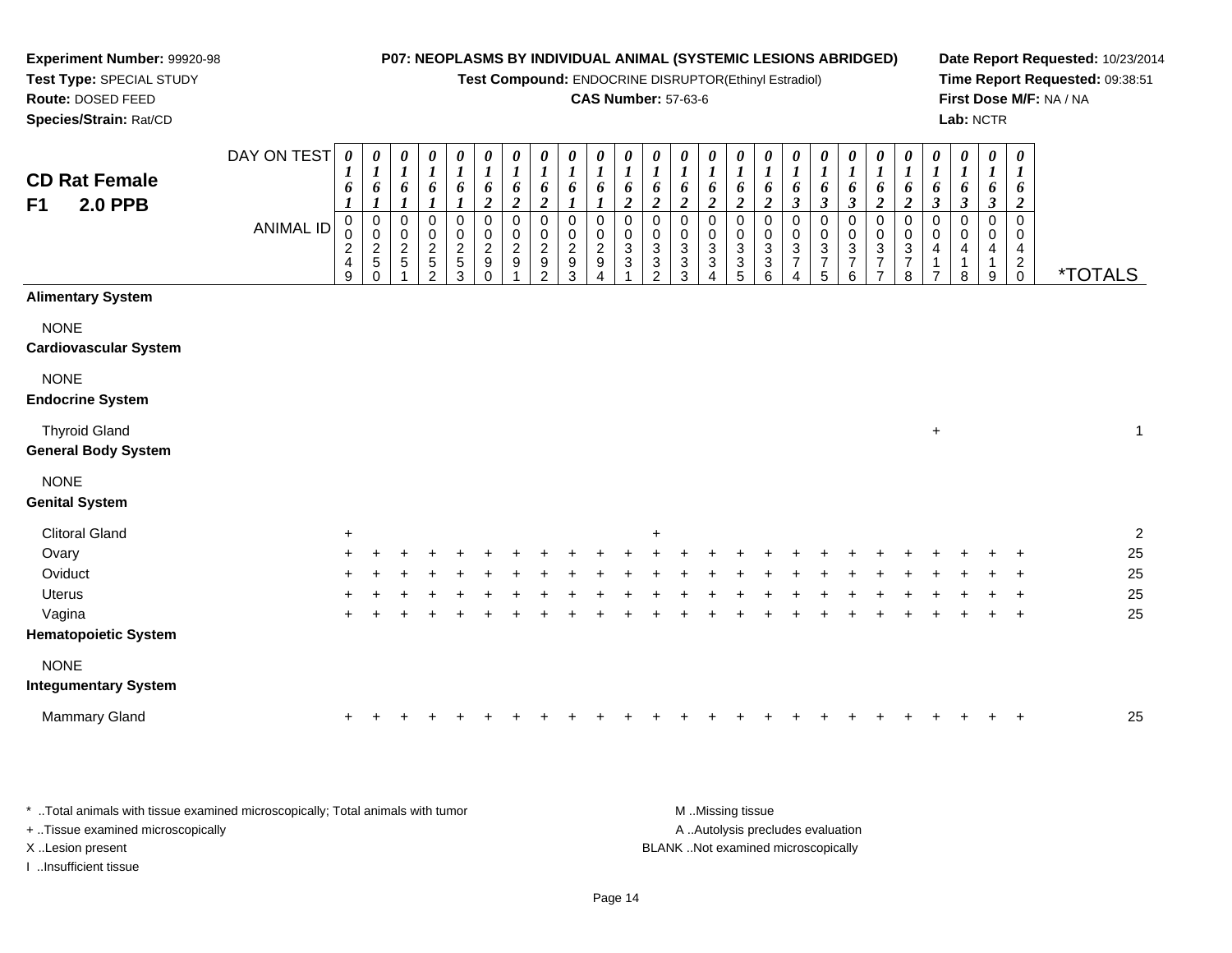**Test Compound:** ENDOCRINE DISRUPTOR(Ethinyl Estradiol)

#### **CAS Number:** 57-63-6

┯ ┯ ┯ ┯  $\overline{\phantom{a}}$ 

**Date Report Requested:** 10/23/2014**Time Report Requested:** 09:38:51**First Dose M/F:** NA / NA**Lab:** NCTR

**Test Type:** SPECIAL STUDY**Route:** DOSED FEED **Species/Strain:** Rat/CD $\Gamma$ <u> Tanzania de la pro</u> ┯ ┯ DAY ON TEST

**Experiment Number:** 99920-98

| <b>CD Rat Female</b><br><b>2.0 PPB</b><br>F1 | DAY ON TEST<br><b>ANIMAL ID</b> | 0<br>$\boldsymbol{l}$<br>6<br>0<br>$\pmb{0}$<br>$\frac{2}{4}$<br>9 | 0<br>$\boldsymbol{l}$<br>6<br>0<br>$\mathbf 0$<br>$\frac{2}{5}$<br>$\Omega$ | 0<br>$\boldsymbol{l}$<br>6<br>0<br>0<br>$\frac{2}{5}$ | 0<br>0<br>$\frac{2}{5}$<br>$\mathfrak{p}$ | 0<br>$\boldsymbol{l}$<br>6<br>0<br>$\pmb{0}$<br>$\frac{2}{5}$<br>3 | 0<br>$\boldsymbol{l}$<br>6<br>$\boldsymbol{2}$<br>0<br>$\mathbf 0$<br>$\frac{2}{9}$<br>$\Omega$ | 0<br>$\boldsymbol{l}$<br>6<br>$\overline{2}$<br>0<br>$\pmb{0}$<br>$\sqrt{2}$<br>$\boldsymbol{9}$ | 0<br>$\boldsymbol{l}$<br>6<br>$\boldsymbol{2}$<br>0<br>$\pmb{0}$<br>$\frac{2}{9}$<br>$\mathfrak{p}$ | 0<br>$\boldsymbol{l}$<br>6<br>0<br>0<br>$\sqrt{2}$<br>$\boldsymbol{9}$<br>3 | 0<br>$\mathbf{r}$<br>6<br>0<br>0<br>$\mathbf 2$<br>9<br>Δ | 0<br>$\boldsymbol{l}$<br>0<br>$\mathbf{3}$ | 0<br>$\boldsymbol{l}$<br>6<br>$\boldsymbol{2}$<br>0<br>$\pmb{0}$<br>$\sqrt{3}$<br>$\ensuremath{\mathsf{3}}$<br>$\mathcal{P}$ | 0<br>$\boldsymbol{l}$<br>6<br>$\overline{\mathbf{2}}$<br>0<br>0<br>3<br>3<br>3 | 0<br>$\boldsymbol{l}$<br>6<br>$\mathbf 0$<br>3<br>3<br>$\overline{A}$ | $\boldsymbol{\theta}$<br>$\boldsymbol{l}$<br>6<br>0<br>$\pmb{0}$<br>3<br>$\ensuremath{\mathsf{3}}$<br>5 | 0<br>$\boldsymbol{l}$<br>6<br>0<br>$\pmb{0}$<br>3<br>3<br>6 | 0<br>$\boldsymbol{l}$<br>6<br>$\boldsymbol{\beta}$<br>0<br>0<br>3<br>$\overline{ }$<br>4 | $\boldsymbol{\theta}$<br>$\boldsymbol{I}$<br>6<br>$\boldsymbol{\beta}$<br>0<br>0<br>$\sqrt{3}$<br>$\boldsymbol{7}$<br>5 | $\frac{\theta}{I}$<br>6<br>$\boldsymbol{\beta}$<br>0<br>$\begin{array}{c} 0 \\ 3 \\ 7 \end{array}$<br>6 | 0<br>$\boldsymbol{l}$<br>6<br>$\boldsymbol{2}$<br>0<br>$\begin{array}{c} 0 \\ 3 \\ 7 \end{array}$<br>$\overline{z}$ | 0<br>$\boldsymbol{l}$<br>6<br>$\boldsymbol{2}$<br>0<br>$\pmb{0}$<br>3<br>$\overline{7}$<br>8 | 0<br>$\boldsymbol{l}$<br>6<br>$\mathfrak{z}$<br>0<br>0<br>4<br>$\overline{ }$ | 0<br>$\boldsymbol{l}$<br>6<br>$\boldsymbol{\beta}$<br>$\mathbf 0$<br>4<br>8 | 0<br>$\boldsymbol{l}$<br>6<br>$\boldsymbol{\beta}$<br>0<br>9 | 0<br>$\boldsymbol{l}$<br>6<br>$\overline{2}$<br>$\mathbf 0$<br>0<br>$\overline{4}$<br>$\boldsymbol{2}$<br>$\mathbf 0$ | <i><b>*TOTALS</b></i> |
|----------------------------------------------|---------------------------------|--------------------------------------------------------------------|-----------------------------------------------------------------------------|-------------------------------------------------------|-------------------------------------------|--------------------------------------------------------------------|-------------------------------------------------------------------------------------------------|--------------------------------------------------------------------------------------------------|-----------------------------------------------------------------------------------------------------|-----------------------------------------------------------------------------|-----------------------------------------------------------|--------------------------------------------|------------------------------------------------------------------------------------------------------------------------------|--------------------------------------------------------------------------------|-----------------------------------------------------------------------|---------------------------------------------------------------------------------------------------------|-------------------------------------------------------------|------------------------------------------------------------------------------------------|-------------------------------------------------------------------------------------------------------------------------|---------------------------------------------------------------------------------------------------------|---------------------------------------------------------------------------------------------------------------------|----------------------------------------------------------------------------------------------|-------------------------------------------------------------------------------|-----------------------------------------------------------------------------|--------------------------------------------------------------|-----------------------------------------------------------------------------------------------------------------------|-----------------------|
| <b>Musculoskeletal System</b>                |                                 |                                                                    |                                                                             |                                                       |                                           |                                                                    |                                                                                                 |                                                                                                  |                                                                                                     |                                                                             |                                                           |                                            |                                                                                                                              |                                                                                |                                                                       |                                                                                                         |                                                             |                                                                                          |                                                                                                                         |                                                                                                         |                                                                                                                     |                                                                                              |                                                                               |                                                                             |                                                              |                                                                                                                       |                       |
| <b>NONE</b><br><b>Nervous System</b>         |                                 |                                                                    |                                                                             |                                                       |                                           |                                                                    |                                                                                                 |                                                                                                  |                                                                                                     |                                                                             |                                                           |                                            |                                                                                                                              |                                                                                |                                                                       |                                                                                                         |                                                             |                                                                                          |                                                                                                                         |                                                                                                         |                                                                                                                     |                                                                                              |                                                                               |                                                                             |                                                              |                                                                                                                       |                       |
| <b>NONE</b><br><b>Respiratory System</b>     |                                 |                                                                    |                                                                             |                                                       |                                           |                                                                    |                                                                                                 |                                                                                                  |                                                                                                     |                                                                             |                                                           |                                            |                                                                                                                              |                                                                                |                                                                       |                                                                                                         |                                                             |                                                                                          |                                                                                                                         |                                                                                                         |                                                                                                                     |                                                                                              |                                                                               |                                                                             |                                                              |                                                                                                                       |                       |
| <b>NONE</b><br><b>Special Senses System</b>  |                                 |                                                                    |                                                                             |                                                       |                                           |                                                                    |                                                                                                 |                                                                                                  |                                                                                                     |                                                                             |                                                           |                                            |                                                                                                                              |                                                                                |                                                                       |                                                                                                         |                                                             |                                                                                          |                                                                                                                         |                                                                                                         |                                                                                                                     |                                                                                              |                                                                               |                                                                             |                                                              |                                                                                                                       |                       |
| <b>NONE</b><br><b>Urinary System</b>         |                                 |                                                                    |                                                                             |                                                       |                                           |                                                                    |                                                                                                 |                                                                                                  |                                                                                                     |                                                                             |                                                           |                                            |                                                                                                                              |                                                                                |                                                                       |                                                                                                         |                                                             |                                                                                          |                                                                                                                         |                                                                                                         |                                                                                                                     |                                                                                              |                                                                               |                                                                             |                                                              |                                                                                                                       |                       |
| Kidney<br><b>SYSTEMIC LESIONS</b>            |                                 | $+$                                                                |                                                                             |                                                       |                                           |                                                                    |                                                                                                 |                                                                                                  |                                                                                                     |                                                                             |                                                           |                                            |                                                                                                                              |                                                                                |                                                                       |                                                                                                         |                                                             |                                                                                          |                                                                                                                         |                                                                                                         |                                                                                                                     |                                                                                              |                                                                               |                                                                             |                                                              | $\overline{+}$                                                                                                        | 25                    |
| Multiple Organ                               |                                 |                                                                    |                                                                             |                                                       |                                           |                                                                    |                                                                                                 |                                                                                                  |                                                                                                     |                                                                             |                                                           |                                            |                                                                                                                              |                                                                                |                                                                       |                                                                                                         |                                                             |                                                                                          |                                                                                                                         |                                                                                                         |                                                                                                                     |                                                                                              |                                                                               |                                                                             |                                                              | $\overline{ }$                                                                                                        | 25                    |

 $\overline{\phantom{a}}$ 

\* ..Total animals with tissue examined microscopically; Total animals with tumor **M** ...Missing tissue M ...Missing tissue + ..Tissue examined microscopically

I ..Insufficient tissue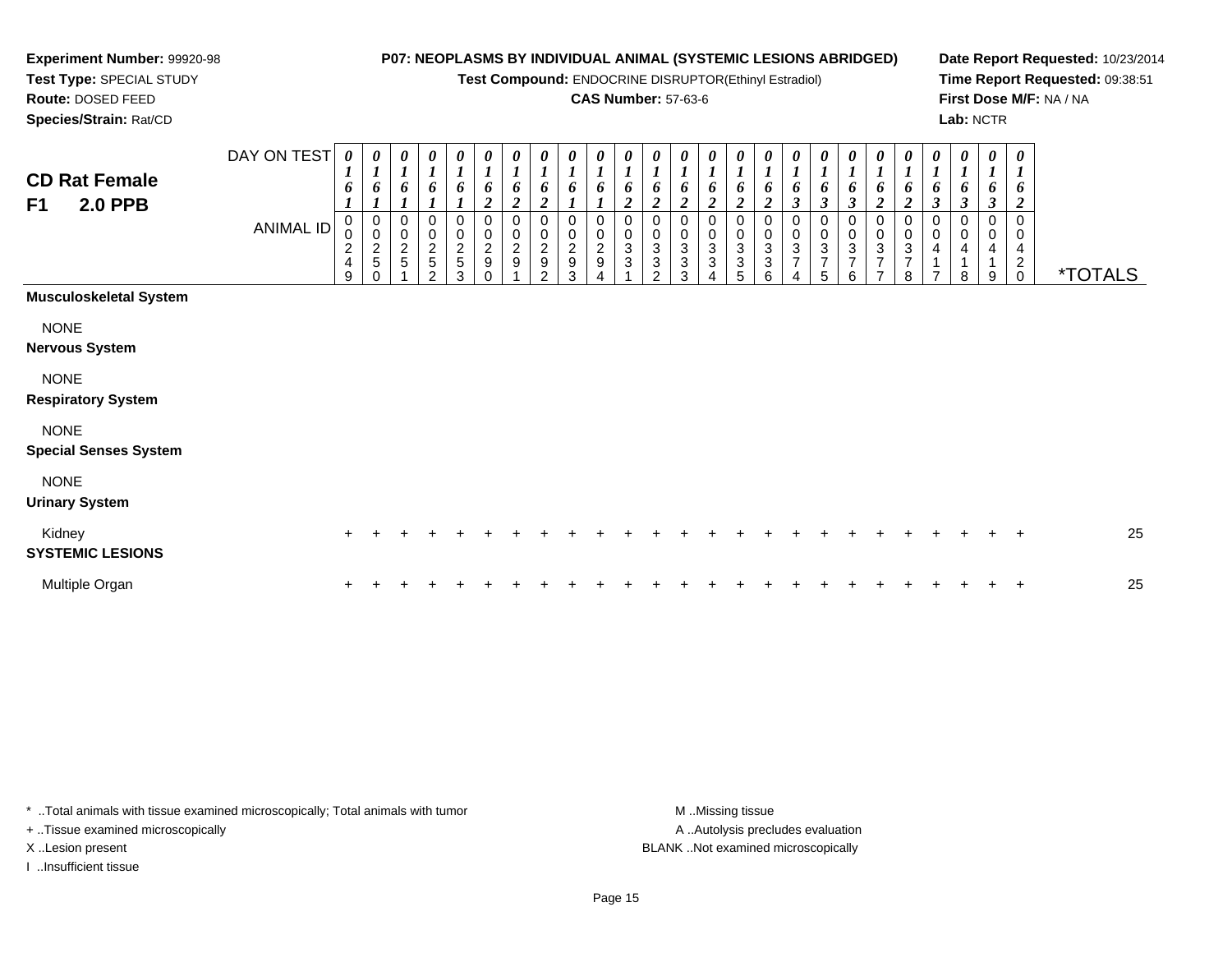**Test Compound:** ENDOCRINE DISRUPTOR(Ethinyl Estradiol)

#### **CAS Number:** 57-63-6

DAY ON TEST*0000000000000000000000000*

**Date Report Requested:** 10/23/2014**Time Report Requested:** 09:38:51**First Dose M/F:** NA / NA**Lab:** NCTR

| <b>CD Rat Female</b><br><b>10 PPB</b><br>F <sub>1</sub> |                  | $\boldsymbol{I}$<br>6<br>$\boldsymbol{l}$                       | $\boldsymbol{I}$<br>6<br>$\boldsymbol{l}$                              | $\boldsymbol{l}$<br>6<br>$\boldsymbol{l}$                     | 1<br>6<br>$\boldsymbol{l}$                                | $\mathbf{I}$<br>6                      | 6<br>$\boldsymbol{2}$                                                         | 6                                                        | 6<br>$\boldsymbol{l}$                                             | 6                                            | $\boldsymbol{I}$<br>6              | $\boldsymbol{l}$<br>6<br>$\boldsymbol{2}$              | $\frac{6}{2}$                                                          | 6<br>$\boldsymbol{2}$                     | 6<br>$\overline{c}$                                                   | 6<br>$\boldsymbol{2}$                              | 6<br>$\overline{\mathbf{c}}$                  | 6<br>$\boldsymbol{2}$                    | 6<br>$\boldsymbol{2}$                              | 6<br>$\boldsymbol{2}$                                         | $\frac{6}{2}$                                                | 1<br>$\frac{6}{2}$                    | $\boldsymbol{l}$<br>6<br>$\boldsymbol{2}$                     | 6                            | $\boldsymbol{I}$<br>6<br>$\boldsymbol{l}$                 | $\boldsymbol{l}$<br>6<br>$\boldsymbol{\theta}$ |                       |
|---------------------------------------------------------|------------------|-----------------------------------------------------------------|------------------------------------------------------------------------|---------------------------------------------------------------|-----------------------------------------------------------|----------------------------------------|-------------------------------------------------------------------------------|----------------------------------------------------------|-------------------------------------------------------------------|----------------------------------------------|------------------------------------|--------------------------------------------------------|------------------------------------------------------------------------|-------------------------------------------|-----------------------------------------------------------------------|----------------------------------------------------|-----------------------------------------------|------------------------------------------|----------------------------------------------------|---------------------------------------------------------------|--------------------------------------------------------------|---------------------------------------|---------------------------------------------------------------|------------------------------|-----------------------------------------------------------|------------------------------------------------|-----------------------|
|                                                         | <b>ANIMAL ID</b> | $\mathbf 0$<br>$\pmb{0}$<br>$\boldsymbol{2}$<br>$\sqrt{5}$<br>4 | $\pmb{0}$<br>$\pmb{0}$<br>$\begin{array}{c}\n2 \\ 5 \\ 5\n\end{array}$ | $\pmb{0}$<br>$\mathbf 0$<br>$\overline{2}$<br>$\sqrt{5}$<br>6 | $\pmb{0}$<br>$\pmb{0}$<br>$\frac{2}{5}$<br>$\overline{7}$ | 0<br>$\mathbf 0$<br>$\frac{2}{5}$<br>8 | $\pmb{0}$<br>$\pmb{0}$<br>$\sqrt{2}$<br>$\begin{array}{c} 9 \\ 5 \end{array}$ | $\mathbf 0$<br>$\mathbf 0$<br>$\boldsymbol{2}$<br>9<br>6 | $\pmb{0}$<br>$\pmb{0}$<br>$\boldsymbol{2}$<br>9<br>$\overline{7}$ | 0<br>$\mathbf 0$<br>$\overline{c}$<br>9<br>8 | 0<br>0<br>$\overline{c}$<br>9<br>9 | $\mathbf 0$<br>$\mathbf 0$<br>$\sqrt{3}$<br>$\sqrt{3}$ | $\mathbf 0$<br>$\pmb{0}$<br>$\ensuremath{\mathsf{3}}$<br>$\frac{3}{8}$ | 0<br>0<br>$\mathbf 3$<br>$\mathbf 3$<br>9 | 0<br>0<br>$\ensuremath{\mathsf{3}}$<br>$\overline{4}$<br>$\mathbf{0}$ | 0<br>$\mathbf 0$<br>$\mathbf{3}$<br>$\overline{4}$ | 0<br>0<br>$\sqrt{3}$<br>$\boldsymbol{7}$<br>9 | 0<br>0<br>$\sqrt{3}$<br>8<br>$\mathbf 0$ | 0<br>$\mathbf 0$<br>$\ensuremath{\mathsf{3}}$<br>8 | $\pmb{0}$<br>$\pmb{0}$<br>$\ensuremath{\mathsf{3}}$<br>8<br>2 | 0<br>$\boldsymbol{0}$<br>$\ensuremath{\mathsf{3}}$<br>$^8_3$ | 0<br>$\pmb{0}$<br>4<br>$\overline{c}$ | $\mathbf 0$<br>$\mathbf 0$<br>$\overline{4}$<br>$\frac{2}{2}$ | 0<br>0<br>4<br>$\frac{2}{3}$ | 0<br>$\mathbf 0$<br>4<br>$\overline{a}$<br>$\overline{4}$ | $\Omega$<br>0<br>4<br>$\frac{2}{5}$            | <i><b>*TOTALS</b></i> |
| <b>Alimentary System</b>                                |                  |                                                                 |                                                                        |                                                               |                                                           |                                        |                                                                               |                                                          |                                                                   |                                              |                                    |                                                        |                                                                        |                                           |                                                                       |                                                    |                                               |                                          |                                                    |                                                               |                                                              |                                       |                                                               |                              |                                                           |                                                |                       |
| <b>NONE</b><br><b>Cardiovascular System</b>             |                  |                                                                 |                                                                        |                                                               |                                                           |                                        |                                                                               |                                                          |                                                                   |                                              |                                    |                                                        |                                                                        |                                           |                                                                       |                                                    |                                               |                                          |                                                    |                                                               |                                                              |                                       |                                                               |                              |                                                           |                                                |                       |
| <b>NONE</b><br><b>Endocrine System</b>                  |                  |                                                                 |                                                                        |                                                               |                                                           |                                        |                                                                               |                                                          |                                                                   |                                              |                                    |                                                        |                                                                        |                                           |                                                                       |                                                    |                                               |                                          |                                                    |                                                               |                                                              |                                       |                                                               |                              |                                                           |                                                |                       |
| <b>NONE</b><br><b>General Body System</b>               |                  |                                                                 |                                                                        |                                                               |                                                           |                                        |                                                                               |                                                          |                                                                   |                                              |                                    |                                                        |                                                                        |                                           |                                                                       |                                                    |                                               |                                          |                                                    |                                                               |                                                              |                                       |                                                               |                              |                                                           |                                                |                       |
| <b>NONE</b><br><b>Genital System</b>                    |                  |                                                                 |                                                                        |                                                               |                                                           |                                        |                                                                               |                                                          |                                                                   |                                              |                                    |                                                        |                                                                        |                                           |                                                                       |                                                    |                                               |                                          |                                                    |                                                               |                                                              |                                       |                                                               |                              |                                                           |                                                |                       |
| Ovary                                                   |                  |                                                                 |                                                                        |                                                               |                                                           |                                        |                                                                               |                                                          |                                                                   |                                              |                                    |                                                        |                                                                        |                                           |                                                                       |                                                    |                                               |                                          |                                                    |                                                               |                                                              |                                       |                                                               |                              |                                                           |                                                | 25                    |
| Oviduct                                                 |                  |                                                                 |                                                                        |                                                               |                                                           |                                        |                                                                               |                                                          |                                                                   |                                              |                                    |                                                        |                                                                        |                                           |                                                                       |                                                    |                                               |                                          |                                                    |                                                               |                                                              |                                       |                                                               |                              |                                                           |                                                | 25                    |
| <b>Uterus</b>                                           |                  |                                                                 |                                                                        |                                                               |                                                           |                                        |                                                                               |                                                          |                                                                   |                                              |                                    |                                                        |                                                                        |                                           |                                                                       |                                                    |                                               |                                          |                                                    |                                                               |                                                              |                                       |                                                               |                              |                                                           |                                                | 25                    |
| Vagina                                                  |                  | ÷                                                               |                                                                        |                                                               |                                                           |                                        |                                                                               |                                                          |                                                                   |                                              |                                    |                                                        |                                                                        |                                           |                                                                       |                                                    |                                               |                                          |                                                    |                                                               |                                                              |                                       |                                                               |                              |                                                           | +                                              | 25                    |
| <b>Hematopoietic System</b>                             |                  |                                                                 |                                                                        |                                                               |                                                           |                                        |                                                                               |                                                          |                                                                   |                                              |                                    |                                                        |                                                                        |                                           |                                                                       |                                                    |                                               |                                          |                                                    |                                                               |                                                              |                                       |                                                               |                              |                                                           |                                                |                       |
| <b>NONE</b><br><b>Integumentary System</b>              |                  |                                                                 |                                                                        |                                                               |                                                           |                                        |                                                                               |                                                          |                                                                   |                                              |                                    |                                                        |                                                                        |                                           |                                                                       |                                                    |                                               |                                          |                                                    |                                                               |                                                              |                                       |                                                               |                              |                                                           |                                                |                       |
| Mammary Gland<br><b>Musculoskeletal System</b>          |                  | $\ddot{}$                                                       |                                                                        |                                                               |                                                           |                                        |                                                                               |                                                          |                                                                   |                                              |                                    |                                                        |                                                                        |                                           |                                                                       |                                                    |                                               |                                          |                                                    |                                                               |                                                              |                                       |                                                               |                              |                                                           | +                                              | 25                    |

\* ..Total animals with tissue examined microscopically; Total animals with tumor **M** ..Missing tissue M ..Missing tissue A .. Autolysis precludes evaluation + ..Tissue examined microscopically X ..Lesion present BLANK ..Not examined microscopicallyI ..Insufficient tissue

**Experiment Number:** 99920-98**Test Type:** SPECIAL STUDY**Route:** DOSED FEED**Species/Strain:** Rat/CD

Page 16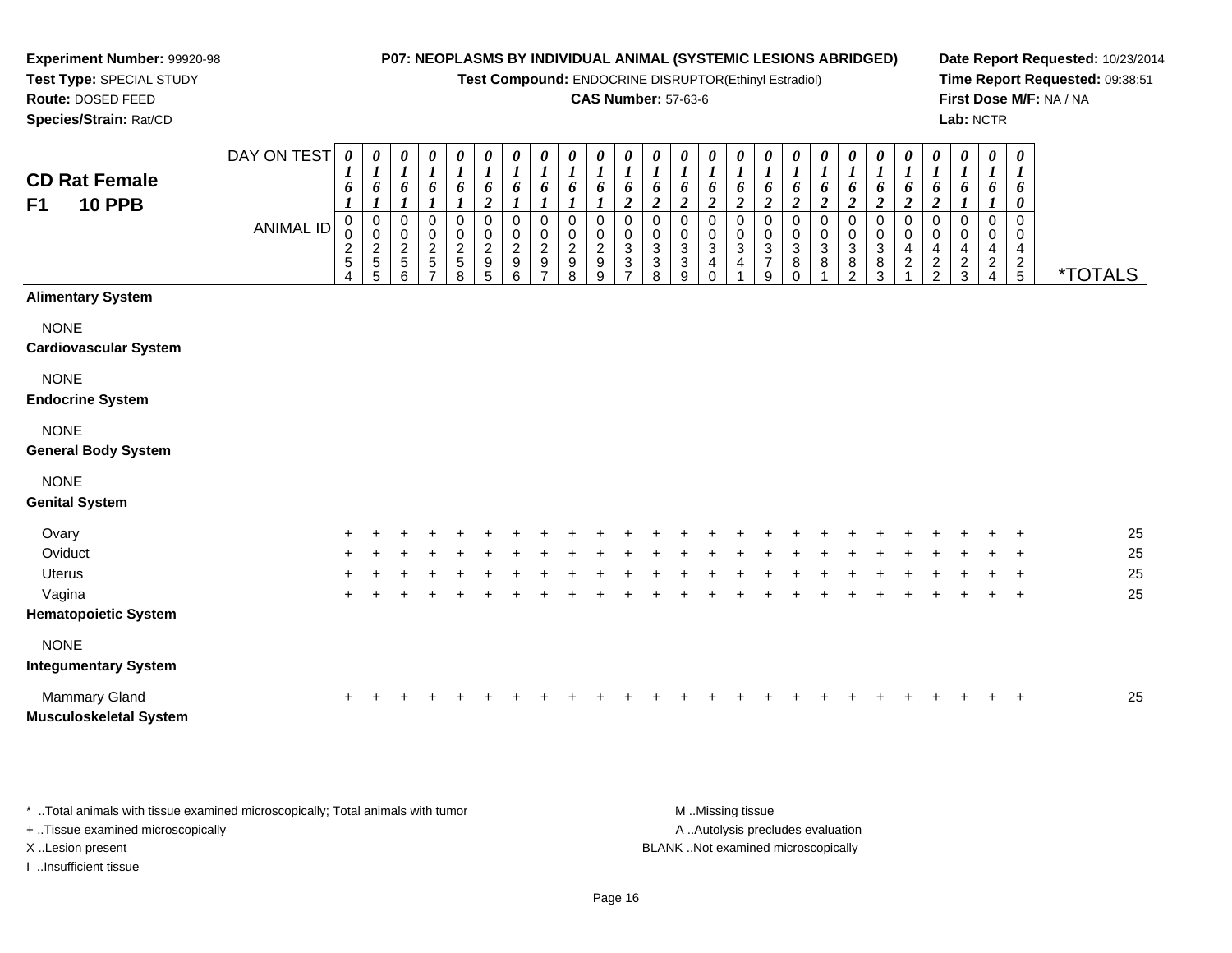**Test Compound:** ENDOCRINE DISRUPTOR(Ethinyl Estradiol)

### **CAS Number:** 57-63-6

**Date Report Requested:** 10/23/2014**Time Report Requested:** 09:38:51**First Dose M/F:** NA / NA**Lab:** NCTR

**Test Type:** SPECIAL STUDY**Route:** DOSED FEED**Species/Strain:** Rat/CD

**Experiment Number:** 99920-98

|                                                         | DAY ON TEST      | 0                     | $\boldsymbol{\theta}$<br>$\boldsymbol{l}$ | 0<br>$\mathbf{r}$                 | 0                                 | 0<br>$\boldsymbol{l}$   | 0<br>$\boldsymbol{l}$                     | $\frac{\theta}{I}$                | $\frac{\theta}{I}$              | $\frac{\boldsymbol{\theta}}{\boldsymbol{I}}$ | $\boldsymbol{\theta}$<br>$\boldsymbol{l}$ | 0           | $\boldsymbol{\theta}$                                       | 0<br>$\boldsymbol{l}$                                       | 0<br>$\mathbf{r}$                      | 0                                        | 0                                                     |                                | 0                                              | 0<br>$\boldsymbol{l}$       | 0<br>$\boldsymbol{l}$                          | $\boldsymbol{\theta}$<br>$\boldsymbol{I}$                     | 0<br>$\boldsymbol{l}$                     | 0                        | 0<br>$\boldsymbol{l}$    | $\boldsymbol{\theta}$<br>$\boldsymbol{l}$ |                       |
|---------------------------------------------------------|------------------|-----------------------|-------------------------------------------|-----------------------------------|-----------------------------------|-------------------------|-------------------------------------------|-----------------------------------|---------------------------------|----------------------------------------------|-------------------------------------------|-------------|-------------------------------------------------------------|-------------------------------------------------------------|----------------------------------------|------------------------------------------|-------------------------------------------------------|--------------------------------|------------------------------------------------|-----------------------------|------------------------------------------------|---------------------------------------------------------------|-------------------------------------------|--------------------------|--------------------------|-------------------------------------------|-----------------------|
| <b>CD Rat Female</b><br><b>10 PPB</b><br>F <sub>1</sub> |                  | $\mathbf{I}$<br>6     | 6                                         | $\mathbf{I}$<br>6                 | 1<br>6                            | 6                       | 6<br>$\boldsymbol{2}$                     | 6                                 | 6                               | 6                                            | o                                         | 6           | 6<br>$\mathbf{\hat{z}}$                                     | 6                                                           | 6<br>າ                                 | $\mathbf I$<br>6<br>$\mathfrak{D}$       | $\boldsymbol{l}$<br>6<br>2                            | $\boldsymbol{l}$<br>6          | 6<br>$\overline{\mathbf{c}}$                   | 6<br>2                      | 6<br>$\overline{2}$                            | 6<br>$\boldsymbol{2}$                                         | 6<br>$\mathfrak{D}$                       | 6                        | 6                        | 6<br>0                                    |                       |
|                                                         | <b>ANIMAL ID</b> | 0<br>0<br>$rac{2}{5}$ | $\pmb{0}$<br>$\frac{2}{5}$                | 0<br>$\mathbf 0$<br>$\frac{2}{5}$ | 0<br>$\mathbf 0$<br>$\frac{2}{5}$ | 0<br>0<br>$\frac{2}{5}$ | $\mathbf 0$<br>$\pmb{0}$<br>$\frac{2}{9}$ | 0<br>$\mathbf 0$<br>$\frac{2}{9}$ | 0<br>$\pmb{0}$<br>$\frac{2}{9}$ | 0<br>$\frac{2}{9}$                           | $\pmb{0}$<br>$\frac{2}{9}$                | 0<br>3<br>3 | 0<br>$\pmb{0}$<br>$\ensuremath{\mathsf{3}}$<br>$\mathbf{3}$ | 0<br>$\pmb{0}$<br>$\ensuremath{\mathsf{3}}$<br>$\mathbf{3}$ | 0<br>0<br>$\sqrt{3}$<br>$\overline{4}$ | 0<br>0<br>$\ensuremath{\mathsf{3}}$<br>4 | 0<br>0<br>$\ensuremath{\mathsf{3}}$<br>$\overline{7}$ | $\ensuremath{\mathsf{3}}$<br>8 | 0<br>$\,0\,$<br>$\ensuremath{\mathsf{3}}$<br>8 | 0<br>0<br>$\mathbf{3}$<br>8 | 0<br>0<br>$\ensuremath{\mathsf{3}}$<br>$\bf 8$ | 0<br>$\mathbf 0$<br>$\overline{\mathbf{4}}$<br>$\overline{c}$ | 0<br>$\pmb{0}$<br>$\overline{\mathbf{4}}$ | 0<br>4<br>$\overline{c}$ | 0<br>4<br>$\overline{c}$ | $\mathbf 0$<br>0<br>4                     |                       |
|                                                         |                  | $\overline{4}$        | 5                                         | 6                                 | $\overline{ }$                    | 8                       | 5                                         | 6                                 | $\overline{ }$                  | 8                                            | 9                                         |             | 8                                                           | 9                                                           | $\Omega$                               |                                          | 9                                                     |                                |                                                | $\mathcal{D}$               | 3                                              |                                                               | $\frac{2}{2}$                             | 3                        | $\overline{4}$           | $\frac{2}{5}$                             | <i><b>*TOTALS</b></i> |
| <b>NONE</b><br><b>Nervous System</b>                    |                  |                       |                                           |                                   |                                   |                         |                                           |                                   |                                 |                                              |                                           |             |                                                             |                                                             |                                        |                                          |                                                       |                                |                                                |                             |                                                |                                                               |                                           |                          |                          |                                           |                       |
| <b>NONE</b><br><b>Respiratory System</b>                |                  |                       |                                           |                                   |                                   |                         |                                           |                                   |                                 |                                              |                                           |             |                                                             |                                                             |                                        |                                          |                                                       |                                |                                                |                             |                                                |                                                               |                                           |                          |                          |                                           |                       |
| <b>NONE</b><br><b>Special Senses System</b>             |                  |                       |                                           |                                   |                                   |                         |                                           |                                   |                                 |                                              |                                           |             |                                                             |                                                             |                                        |                                          |                                                       |                                |                                                |                             |                                                |                                                               |                                           |                          |                          |                                           |                       |
| Eye<br><b>Urinary System</b>                            |                  |                       |                                           |                                   |                                   |                         |                                           |                                   |                                 |                                              |                                           |             |                                                             |                                                             |                                        |                                          |                                                       |                                |                                                |                             |                                                |                                                               |                                           | $\ddot{}$                |                          |                                           | $\mathbf{1}$          |
| Kidney<br><b>SYSTEMIC LESIONS</b>                       |                  | $\ddot{}$             |                                           |                                   |                                   |                         |                                           |                                   |                                 |                                              |                                           |             |                                                             |                                                             |                                        |                                          |                                                       |                                |                                                |                             |                                                |                                                               |                                           |                          |                          | $\ddot{}$                                 | 25                    |
| Multiple Organ                                          |                  |                       |                                           |                                   |                                   |                         |                                           |                                   |                                 |                                              |                                           |             |                                                             |                                                             |                                        |                                          |                                                       |                                |                                                |                             |                                                |                                                               |                                           |                          |                          | $\div$                                    | 25                    |

\* ..Total animals with tissue examined microscopically; Total animals with tumor **M** . Missing tissue M ..Missing tissue + ..Tissue examined microscopically

X ..Lesion present BLANK ..Not examined microscopically

I ..Insufficient tissue

A ..Autolysis precludes evaluation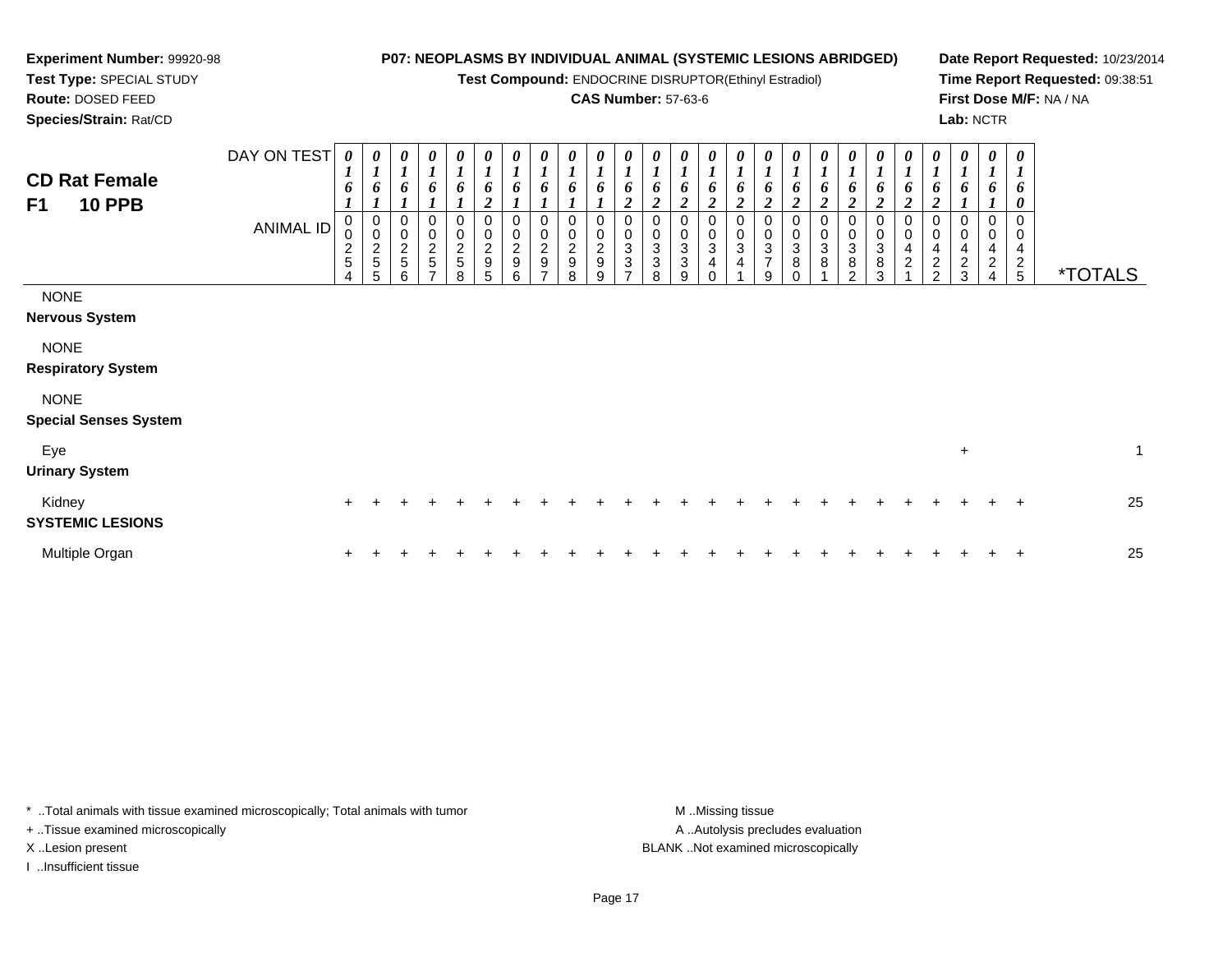**Test Compound:** ENDOCRINE DISRUPTOR(Ethinyl Estradiol)

#### **CAS Number:** 57-63-6

**Date Report Requested:** 10/23/2014**Time Report Requested:** 09:38:52**First Dose M/F:** NA / NA**Lab:** NCTR

| <b>CD Rat Female</b><br>F1<br><b>50 PPB</b> | DAY ON TEST      | 6                                                 | U<br>$\boldsymbol{l}$<br>6<br>0                         | 0<br>$\boldsymbol{l}$<br>6<br>0                   | 0<br>$\boldsymbol{l}$<br>6<br>0                    | 0<br>$\boldsymbol{l}$<br>6<br>0                            | 0<br>$\boldsymbol{l}$<br>6<br>$\boldsymbol{l}$                             | $\boldsymbol{\theta}$<br>$\boldsymbol{l}$<br>6 | 0<br>$\boldsymbol{I}$<br>6                  | 0<br>$\boldsymbol{l}$<br>6<br>1 | $\boldsymbol{l}$<br>6<br>0            | $\boldsymbol{\theta}$<br>$\boldsymbol{l}$<br>6                 | 0<br>$\boldsymbol{I}$<br>6                 | 0<br>$\boldsymbol{l}$<br>6                                        | 0<br>$\boldsymbol{l}$<br>6     | $\boldsymbol{\theta}$<br>$\boldsymbol{l}$<br>6 | 0<br>$\boldsymbol{l}$<br>6<br>$\boldsymbol{2}$      | 0<br>$\boldsymbol{l}$<br>6<br>$\overline{\mathbf{c}}$ | $\begin{matrix} 0 \\ 1 \end{matrix}$<br>6<br>$\boldsymbol{2}$ | 0<br>$\boldsymbol{l}$<br>6<br>$\overline{\mathbf{c}}$ | 0<br>$\boldsymbol{l}$<br>6<br>$\boldsymbol{2}$                    | 0<br>$\boldsymbol{l}$<br>6<br>$\overline{2}$ | 0<br>$\boldsymbol{l}$<br>6<br>$\boldsymbol{2}$               | 0<br>$\boldsymbol{l}$<br>6<br>$\overline{c}$ | 0<br>$\boldsymbol{l}$<br>6                          | 0<br>$\boldsymbol{l}$<br>6             |                       |
|---------------------------------------------|------------------|---------------------------------------------------|---------------------------------------------------------|---------------------------------------------------|----------------------------------------------------|------------------------------------------------------------|----------------------------------------------------------------------------|------------------------------------------------|---------------------------------------------|---------------------------------|---------------------------------------|----------------------------------------------------------------|--------------------------------------------|-------------------------------------------------------------------|--------------------------------|------------------------------------------------|-----------------------------------------------------|-------------------------------------------------------|---------------------------------------------------------------|-------------------------------------------------------|-------------------------------------------------------------------|----------------------------------------------|--------------------------------------------------------------|----------------------------------------------|-----------------------------------------------------|----------------------------------------|-----------------------|
|                                             | <b>ANIMAL ID</b> | $\pmb{0}$<br>0<br>$\frac{2}{5}$<br>$\overline{9}$ | $\pmb{0}$<br>$\mathbf 0$<br>$\sqrt{2}$<br>6<br>$\Omega$ | $\mathbf 0$<br>$\pmb{0}$<br>$\boldsymbol{2}$<br>6 | 0<br>$\pmb{0}$<br>$\boldsymbol{2}$<br>$\,6\,$<br>2 | $\pmb{0}$<br>$\pmb{0}$<br>$\boldsymbol{2}$<br>$\,6\,$<br>3 | $\boldsymbol{0}$<br>$\mathbf 0$<br>$\mathbf{3}$<br>$\mathbf 0$<br>$\Omega$ | $\pmb{0}$<br>0<br>$\mathbf{3}$<br>0            | 0<br>$\mathbf 0$<br>3<br>0<br>$\mathcal{P}$ | $\mathbf 0$<br>0<br>3<br>0<br>3 | $\mathbf 0$<br>0<br>$\mathbf{3}$<br>0 | $\mathbf 0$<br>$\Omega$<br>$\mathbf{3}$<br>4<br>$\overline{2}$ | $\mathbf 0$<br>0<br>$\mathbf{3}$<br>4<br>3 | $\Omega$<br>0<br>$\ensuremath{\mathsf{3}}$<br>$\overline{4}$<br>Δ | 0<br>0<br>$\sqrt{3}$<br>4<br>5 | $\mathbf 0$<br>0<br>$\mathbf{3}$<br>4<br>6     | $\pmb{0}$<br>0<br>$\sqrt{3}$<br>8<br>$\overline{4}$ | 0<br>0<br>$\mathbf{3}$<br>8<br>5                      | $\mathbf 0$<br>0<br>$\mathbf{3}$<br>8<br>6                    | $\pmb{0}$<br>$\mathbf 0$<br>$\sqrt{3}$<br>8           | $\mathbf 0$<br>$\mathbf 0$<br>$\ensuremath{\mathsf{3}}$<br>8<br>8 | $\mathbf 0$<br>0<br>4<br>$\frac{2}{6}$       | 0<br>0<br>$\overline{4}$<br>$\overline{c}$<br>$\overline{7}$ | $\mathbf 0$<br>0<br>4<br>$\overline{c}$<br>8 | $\mathbf 0$<br>0<br>$\overline{4}$<br>$\frac{2}{9}$ | $\Omega$<br>0<br>4<br>3<br>$\mathbf 0$ | <i><b>*TOTALS</b></i> |
| <b>Alimentary System</b>                    |                  |                                                   |                                                         |                                                   |                                                    |                                                            |                                                                            |                                                |                                             |                                 |                                       |                                                                |                                            |                                                                   |                                |                                                |                                                     |                                                       |                                                               |                                                       |                                                                   |                                              |                                                              |                                              |                                                     |                                        |                       |
| Liver<br><b>Cardiovascular System</b>       |                  | $\ddot{}$                                         |                                                         |                                                   |                                                    |                                                            |                                                                            |                                                |                                             |                                 |                                       |                                                                |                                            |                                                                   |                                |                                                |                                                     |                                                       |                                                               |                                                       |                                                                   |                                              |                                                              |                                              |                                                     |                                        | 25                    |
| <b>NONE</b><br><b>Endocrine System</b>      |                  |                                                   |                                                         |                                                   |                                                    |                                                            |                                                                            |                                                |                                             |                                 |                                       |                                                                |                                            |                                                                   |                                |                                                |                                                     |                                                       |                                                               |                                                       |                                                                   |                                              |                                                              |                                              |                                                     |                                        |                       |
| <b>Adrenal Cortex</b>                       |                  | $\pm$                                             |                                                         |                                                   |                                                    |                                                            |                                                                            |                                                |                                             |                                 |                                       |                                                                |                                            |                                                                   |                                |                                                |                                                     |                                                       |                                                               |                                                       |                                                                   |                                              |                                                              |                                              |                                                     |                                        | 25                    |
| Adrenal Medulla                             |                  |                                                   |                                                         |                                                   |                                                    |                                                            |                                                                            |                                                |                                             |                                 |                                       |                                                                |                                            |                                                                   |                                |                                                |                                                     |                                                       |                                                               |                                                       |                                                                   |                                              |                                                              |                                              |                                                     |                                        | 25                    |
| <b>Pituitary Gland</b>                      |                  |                                                   |                                                         |                                                   |                                                    |                                                            |                                                                            |                                                |                                             |                                 |                                       |                                                                |                                            |                                                                   |                                |                                                |                                                     |                                                       |                                                               |                                                       |                                                                   |                                              |                                                              |                                              |                                                     |                                        | 25                    |
| <b>Thyroid Gland</b>                        |                  | $\pm$                                             |                                                         |                                                   |                                                    |                                                            |                                                                            |                                                |                                             |                                 |                                       |                                                                |                                            |                                                                   |                                |                                                |                                                     |                                                       |                                                               |                                                       |                                                                   |                                              |                                                              |                                              |                                                     | $\ddot{}$                              | 25                    |
| <b>General Body System</b>                  |                  |                                                   |                                                         |                                                   |                                                    |                                                            |                                                                            |                                                |                                             |                                 |                                       |                                                                |                                            |                                                                   |                                |                                                |                                                     |                                                       |                                                               |                                                       |                                                                   |                                              |                                                              |                                              |                                                     |                                        |                       |
| <b>NONE</b>                                 |                  |                                                   |                                                         |                                                   |                                                    |                                                            |                                                                            |                                                |                                             |                                 |                                       |                                                                |                                            |                                                                   |                                |                                                |                                                     |                                                       |                                                               |                                                       |                                                                   |                                              |                                                              |                                              |                                                     |                                        |                       |
| <b>Genital System</b>                       |                  |                                                   |                                                         |                                                   |                                                    |                                                            |                                                                            |                                                |                                             |                                 |                                       |                                                                |                                            |                                                                   |                                |                                                |                                                     |                                                       |                                                               |                                                       |                                                                   |                                              |                                                              |                                              |                                                     |                                        |                       |
| <b>Clitoral Gland</b>                       |                  |                                                   |                                                         |                                                   |                                                    |                                                            |                                                                            |                                                |                                             |                                 |                                       |                                                                |                                            |                                                                   |                                |                                                |                                                     |                                                       |                                                               |                                                       |                                                                   | $\ddot{}$                                    |                                                              |                                              |                                                     |                                        | 1                     |
| Ovary                                       |                  |                                                   |                                                         |                                                   |                                                    |                                                            |                                                                            |                                                |                                             |                                 |                                       |                                                                |                                            |                                                                   |                                |                                                |                                                     |                                                       |                                                               |                                                       |                                                                   |                                              |                                                              |                                              |                                                     |                                        | 25                    |
| Oviduct                                     |                  |                                                   |                                                         |                                                   |                                                    |                                                            |                                                                            |                                                |                                             |                                 |                                       |                                                                |                                            |                                                                   |                                |                                                |                                                     |                                                       |                                                               |                                                       |                                                                   |                                              |                                                              |                                              |                                                     |                                        | 25                    |
| Uterus                                      |                  |                                                   |                                                         |                                                   |                                                    |                                                            |                                                                            |                                                |                                             |                                 |                                       |                                                                |                                            |                                                                   |                                |                                                |                                                     |                                                       |                                                               |                                                       |                                                                   |                                              |                                                              |                                              |                                                     |                                        | 25                    |
| Vagina                                      |                  | ٠                                                 |                                                         |                                                   |                                                    |                                                            |                                                                            |                                                |                                             |                                 |                                       |                                                                |                                            |                                                                   |                                |                                                |                                                     |                                                       |                                                               |                                                       |                                                                   |                                              |                                                              |                                              |                                                     | +                                      | 25                    |
| <b>Hematopoietic System</b>                 |                  |                                                   |                                                         |                                                   |                                                    |                                                            |                                                                            |                                                |                                             |                                 |                                       |                                                                |                                            |                                                                   |                                |                                                |                                                     |                                                       |                                                               |                                                       |                                                                   |                                              |                                                              |                                              |                                                     |                                        |                       |
|                                             |                  |                                                   |                                                         |                                                   |                                                    |                                                            |                                                                            |                                                |                                             |                                 |                                       |                                                                |                                            |                                                                   |                                |                                                |                                                     |                                                       |                                                               |                                                       |                                                                   |                                              |                                                              |                                              |                                                     |                                        |                       |

\* ..Total animals with tissue examined microscopically; Total animals with tumor **M** ...Missing tissue M ...Missing tissue A ..Autolysis precludes evaluation + ..Tissue examined microscopically X ..Lesion present BLANK ..Not examined microscopicallyI ..Insufficient tissue

**Experiment Number:** 99920-98**Test Type:** SPECIAL STUDY**Route:** DOSED FEED**Species/Strain:** Rat/CD

Bone Marrow

<sup>+</sup> <sup>+</sup> <sup>+</sup> <sup>+</sup> <sup>+</sup> <sup>+</sup> <sup>+</sup> <sup>+</sup> <sup>+</sup> <sup>+</sup> <sup>+</sup> <sup>+</sup> <sup>+</sup> <sup>+</sup> <sup>+</sup> <sup>+</sup> <sup>+</sup> <sup>+</sup> <sup>+</sup> <sup>+</sup> <sup>+</sup> <sup>+</sup> <sup>+</sup> <sup>+</sup> <sup>+</sup> <sup>25</sup>